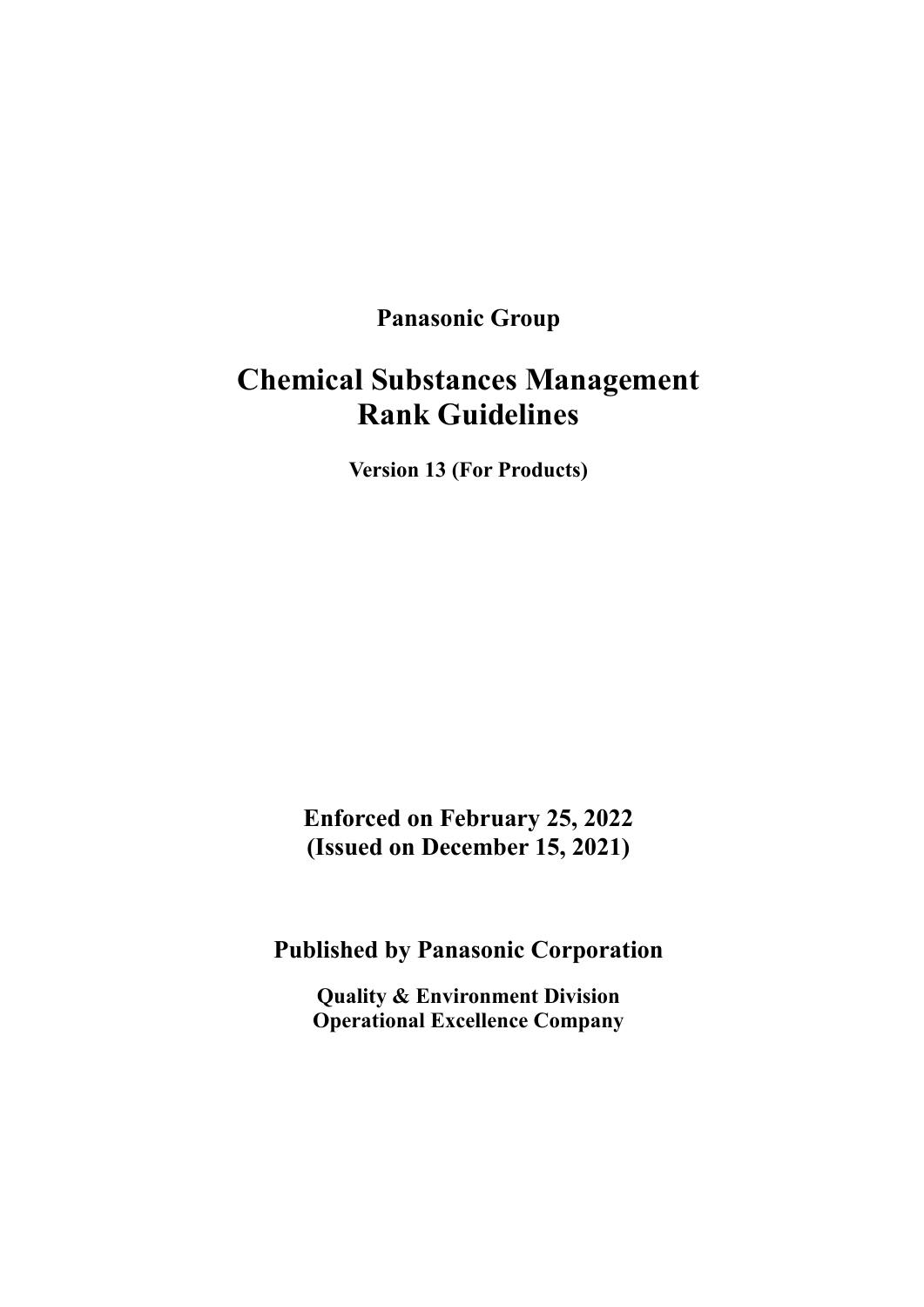# **Contents**

| 2              |  |  |    |  |
|----------------|--|--|----|--|
| $\mathfrak{Z}$ |  |  |    |  |
| $\overline{4}$ |  |  |    |  |
| 5              |  |  |    |  |
|                |  |  |    |  |
|                |  |  |    |  |
|                |  |  |    |  |
|                |  |  |    |  |
|                |  |  |    |  |
|                |  |  |    |  |
|                |  |  | 24 |  |
|                |  |  |    |  |

| Table 6 Legal Regulations, Industry Standards etc. relating to the Managed Substances 24 |  |
|------------------------------------------------------------------------------------------|--|
|                                                                                          |  |

- [Appendix 1. Exempted Item List under the EU RoHS Directive](#page-27-0)
- [Appendix 2. Exempted Items List](#page-36-0) under the EU ELV Directive
- [Appendix 3. Controlled Values for Prohibited Substances](#page-38-0)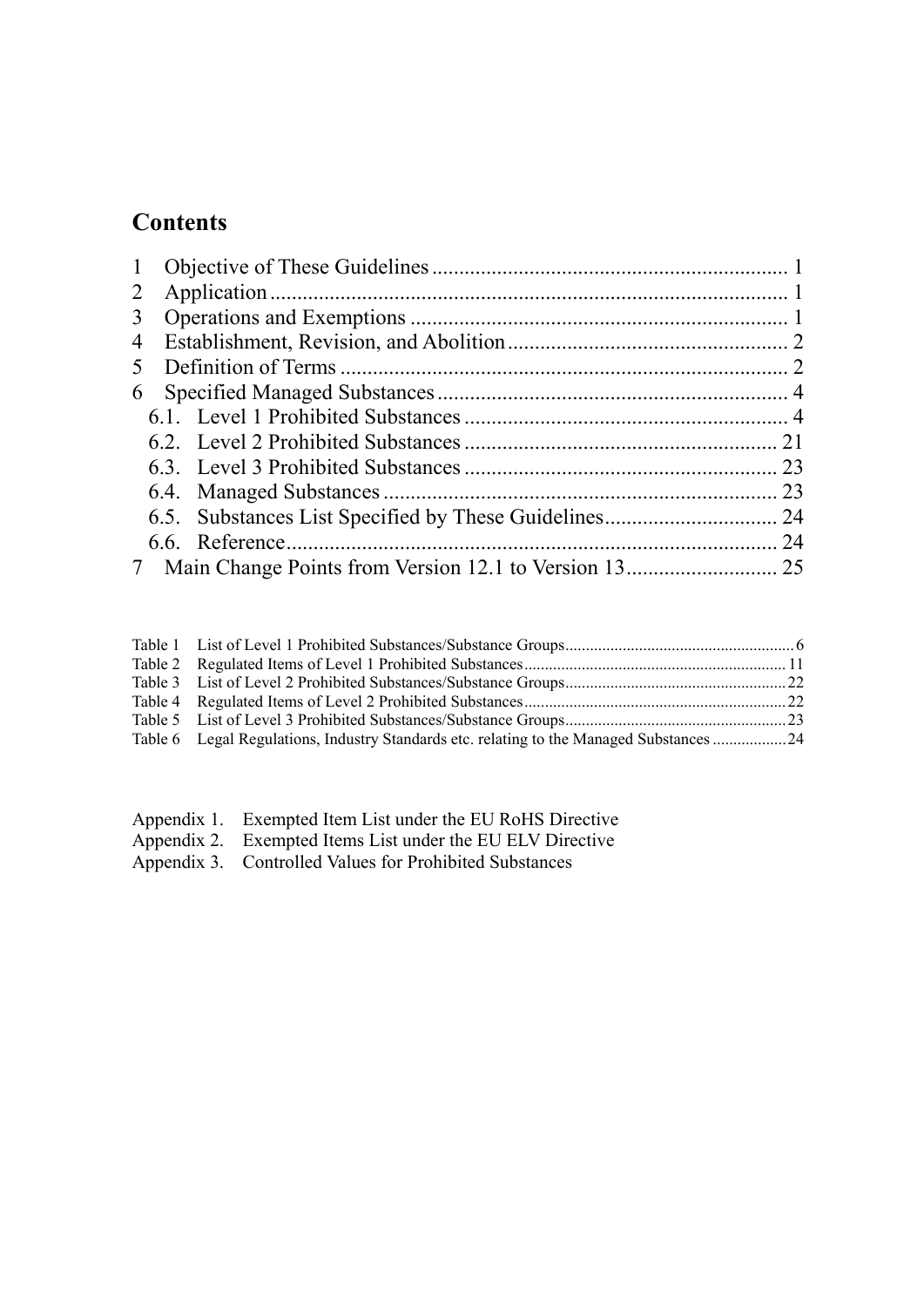## <span id="page-2-0"></span>**1. Objective of These Guidelines**

The purpose of the "Chemical Substances Management Rank Guidelines (For Products)" is to ensure compliance with legislation and to reduce the environmental impact by clarifying the chemical substances that are prohibited and require special management if contained as environmentally impacting substances in products shipped by the Panasonic Group, or components, devices, materials, etc. delivered to the Panasonic Group, by thoroughly advising the Group's internal operations and suppliers of products, components, devices, and materials.

# <span id="page-2-1"></span>**2. Application**

## <span id="page-2-3"></span>**2.1. Application to Products (Products shipped by the Panasonic Group)**

- (1) Products designed, manufactured, and sold by the Panasonic Group
- (2) Products sold by the Panasonic Group with its trademark (including products outsourced to a third party by the Panasonic Group for design and manufacturing)
- (3) Products purchased by the Panasonic Group from another company and sold as system<sup>[1](#page-2-4)</sup> products after assembly
- (4) Products contracted to the Panasonic Group from a third party for design and manufacturing (provided, however, that components, devices, materials, etc. specified by the third party are exempted from application of these Guidelines)
- (5) Products used for sales promotion (Products provided to parties outside Panasonic (not limited to general consumers): giveaways, etc.)
- (6) Packaging materials and packaging materials for transportation (pallets, shrink packs etc.).

## **2.2. Application to Components, Devices, Materials, etc. (Components, devices, materials, etc. delivered to the Panasonic Group)**

This rule applies to the components, materials, and other items used for the products mentioned in Section [2.1](#page-2-3) Application above.

- (1) Components/materials (including electrical components, mechanical components, electromechanical components, semiconductors, printed circuit boards, exterior components, and packaging materials/components for shipping products by the Panasonic Group)
- (2) Assembled components such as functional unit/module/board assemblies
- (3) Accessories (for using products such as remote controllers, and AC adaptors.)
- (4) Constituent materials such as auxiliary materials (e.g. tape, solder material, and adhesive.)
- (5) Operating instructions, warranty certificates, and other printed matters enclosed in products
- (6) Spare parts for repair (Requirements for the parts differ depending on the law or regulation.)
- (7) Components and materials for sales promotion (e.g. labels)
- (8) Packaging materials used for transport/protection by suppliers of components, devices, materials which directly contact the components, devices, and/or materials, and the target substance is highly likely to migrate and/or include in (Note that items do not directly contact the components, devices, and/or materials are not applicable).

## <span id="page-2-2"></span>**3. Operations and Exemptions**

- (1) Although these Guidelines have been developed in accordance with relevant main laws and regulations, they do not always cover all relevant regulations. Hence, all products shall fully comply with the treaties, laws, ordinances, industry guidelines, and other requirements effective at the time of sales and in the region of sales in addition to these Guidelines.
- (2) When Divisional Companies/Business Division of the Panasonic Group sets out own contents of these guidelines more stringent than the Regulations by the Panasonic Group in accordance with the Divisional Companies/Business Division circumstances (e.g. in the case of adding a certain prohibited substance to the guidelines by the Divisional Companies or Business Division), the

<span id="page-2-4"></span> $<sup>1</sup>$  Aggregated products that are comprised of multiple types of products that perform a unified function</sup>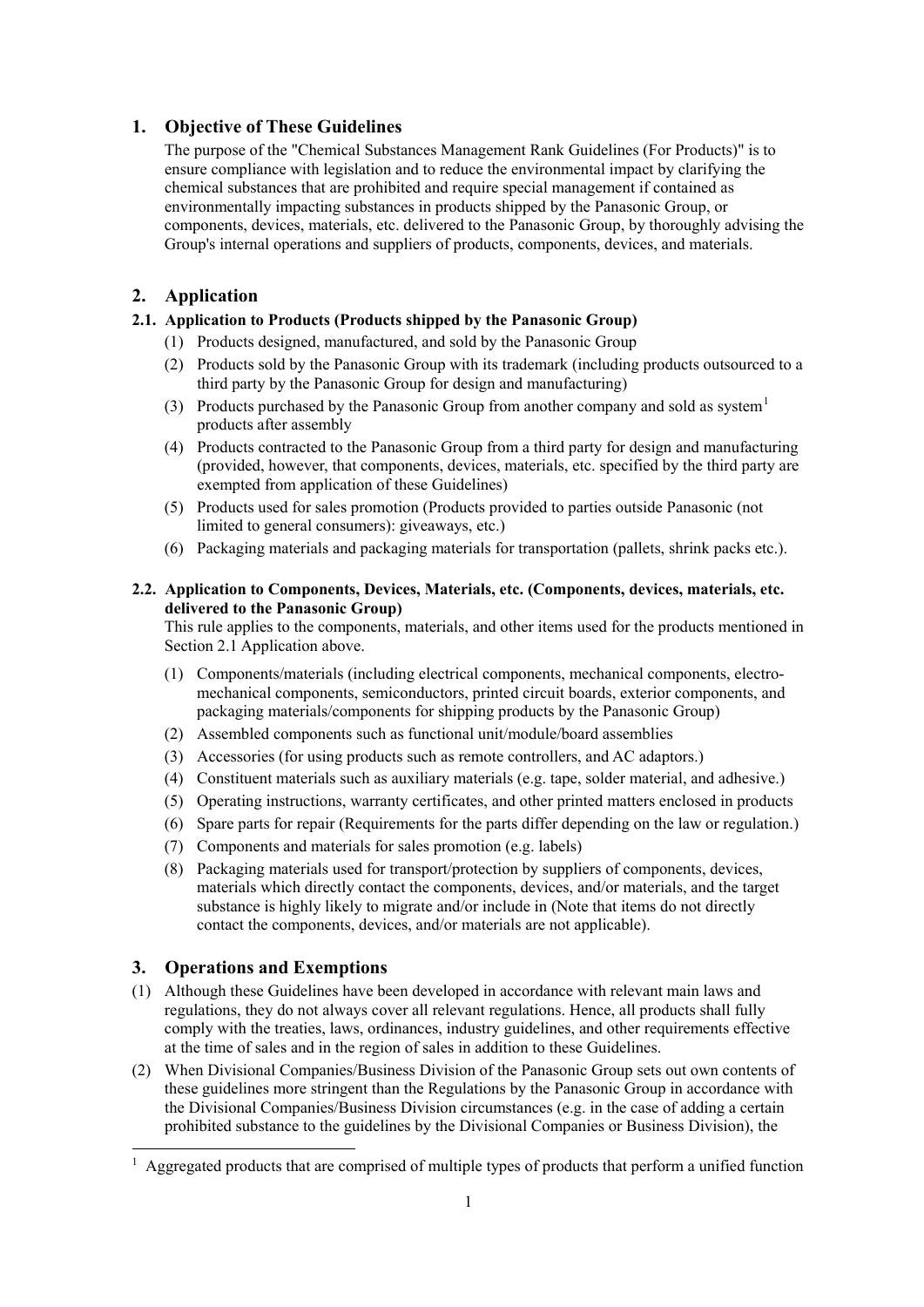Divisional Companies/BD shall inform the contents to relevant parties (e.g. suppliers).

(3) With respect to these Guidelines, items where application of these Guidelines may be exempted/postponed, items that require management separate from these Guidelines, and items that can be deemed out of scope of these Guidelines are separately prescribed in "Detailed Rules for Internal Operation of the Panasonic Group Chemical Substances Management Rank Guidelines (For Products)" (internal document). In the event such items are present, communicate to relevant parties (e.g. suppliers) as necessary.

## <span id="page-3-0"></span>**4. Establishment, Revision, and Abolition**

- (1) All items related to these Guidelines are examined by a Working Group consisting of representatives of experts from respective divisions of Divisional Companies under the Product Chemical Substance Management Committee, approved by the Product Chemical Substance Management Subcommittee, and finally approved by the Director of Quality & Environment Division.
- (2) In case a requirement arises for revision or abolishment of these Guidelines, a request shall be submitted to the Product Chemical Substance Management Subcommittee or the secretariat of the Product Chemical Substance Management Committee.
- (3) These Guidelines shall be discussed and reviewed periodically (once a year) by the Working Group. In the following cases, however, the secretariat will review and obtain approval from the Product Chemical Substance Management Subcommittee for revisions.
	- 1) When the need arises for reflecting a change in social trends such as law amendments
	- 2) When the need arises for reflecting a progress in technological trends (alternative technologies, assessment technologies), chemical hazard data, exposure data, and risk assessment data, etc.

## <span id="page-3-1"></span>**5. Definition of Terms**

The terms used in these Guidelines are defined as follows.

#### **5.1. Panasonic Group**

Refers to Panasonic Corporation and companies where Panasonic Corporation directly or indirectly owns more than its respective half of the voting rights.

#### **5.2. Specified managed substance**

Refers to Prohibited substances from Level 1 through 3 and managed substances that have been selected/approved based on the Selection Criteria of Prohibited Substances in the Chemical Substance Management Rank Guidelines.

#### **5.3. Level 1 Prohibited Substances**

The substances listed below and those that may be contained in products, components, devices, materials etc. specified in the scope of application are in this rank. Such substances must guarantee the Regulations by the Panasonic Group, and some must be discontinued immediately depending on the substance.

- (1) A substance contained in products that is prohibited by existing laws and regulations; or a substance where the upper limit of concentration is specified.
- (2) A substance that will be prohibited in products by laws and regulations or where the upper limit of concentration will be specified within one year of the enforcement of these Guidelines. Note that there is a case that a substance is set and restricted as a Level 1 Prohibited Substance more than 1 year ahead of the effective date of the law or regulation, because of the time lag between the effective date of the law or regulation, and that of this guidelines.

## **5.4. Level 2 Prohibited Substances**

Any substance other than those specified as a Level 1 Prohibited Substance and shown below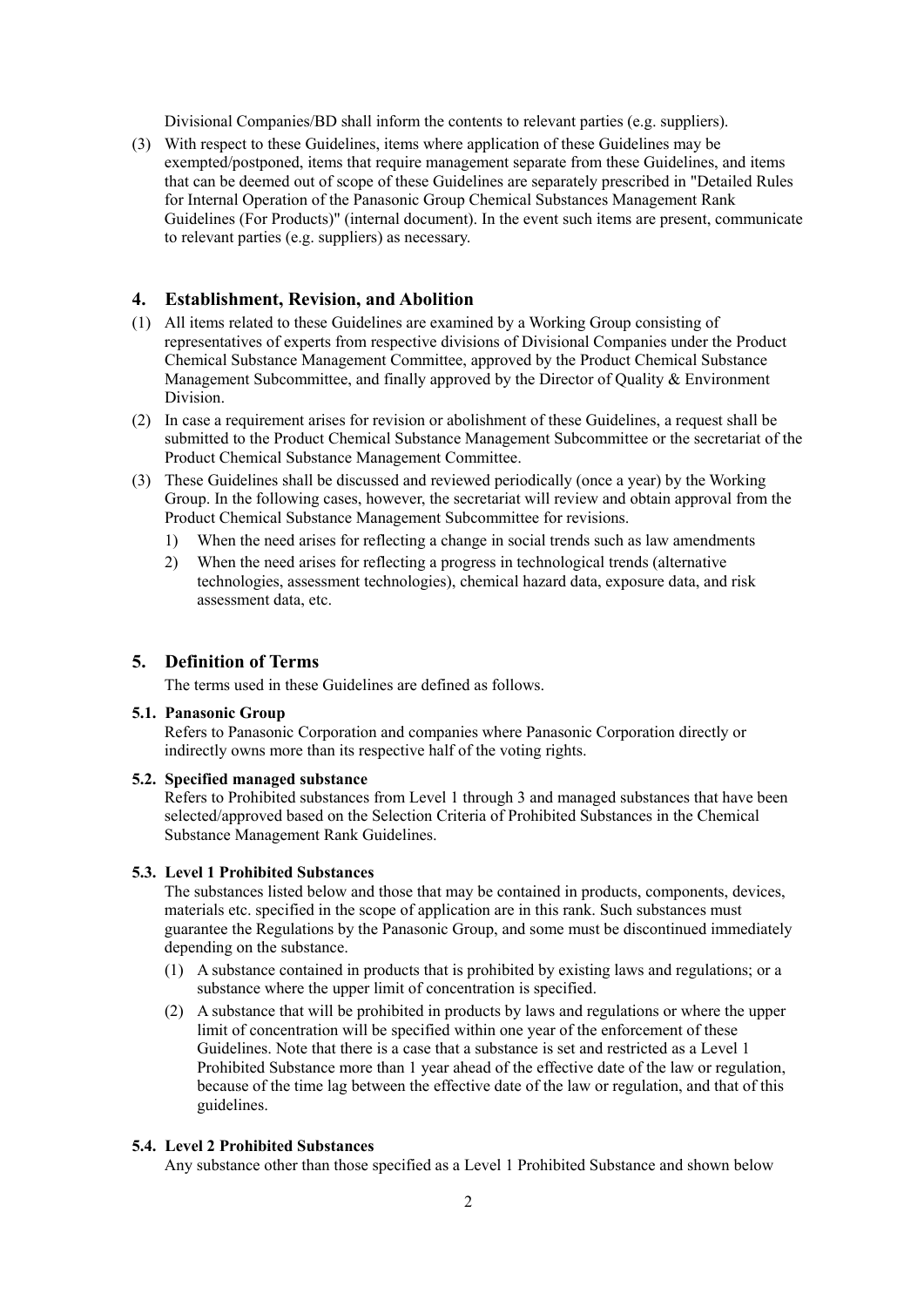falls into this rank.

- (1) Substances that will be prohibited in products after a certain period by a treaty, law, or regulation.
- (2) Substances that are prohibited in products by the Panasonic Group prior to the effective period specified by a treaty, law, or regulation.
- (3) Substances whose use is voluntarily restricted by the Panasonic Group.

Any confirmed content of such substances in products must be remedied by means of an alternative based on the period or restricted condition specified by these Guidelines.

#### **5.5. Level 3 Prohibited Substances**

Any substance other than those specified as a Level 1 or Level 2 Prohibited Substance that is reviewed for prohibition by convention, legislation, etc., and the clarification of substitutionrelated issues as well as the timing for prohibition is reviewed by the Panasonic Group in light of future legislation trends. The timing of prohibition of content in products is not set by the Panasonic Group at present.

#### **5.6. Managed Substances**

This rank refers to substances whose consumption needs to be monitored and for which consideration needs to be given to human health, safety and hygiene, adequate treatment, etc. The intentional use of these substances is not restricted, but their use and contained concentration must be monitored. Of the applicable managed substances, when they are used "intentionally" or "inclusion is known," such substances need to be identified.

#### **5.7. Inclusion is known**

This refers to "information that has been received from the material manufacturer indicating that the raw material contains the managed substance" or "data indicating that content of the managed substances has been confirmed by some other means."

#### **5.8. Contained in Products**

Refers to all cases where the substances are contained in products, components, devices, materials, etc. For example, the following conditions are included.

- Condition in which the subject substance is intentionally used
- Condition in which the subject substance is contained as an impurity
- Condition in which the subject substance is used in the manufacturing process and remains in or adheres to the finished product, or migrated to its components or materials. (It is necessary to pay due attention to the substance's remaining or adhesion in the product, or migration to the product. e.g. a mold, jig and tool, or machine equipment that directly contacts the product during the manufacturing process, or a container or hose that contacts paint, etc.)

#### **5.9. Intentional Use**

Refers to intentionally using a certain substance during the process of manufacturing a product, component, device, material, etc. when continuous content is desirable for obtaining certain characteristics, appearance, or quality. Cases where the substance is ultimately not contained in the product, component, device, material, are excluded.

#### **5.10.Impurity**

A substance contained in natural materials which cannot be fully removed during the refining process, or is generated in a reaction process but cannot be removed technically.

#### **5.11.Regulations by the Panasonic Group**

Refers to contents that should be guaranteed by a business division in the Panasonic Group regarding the content of prohibited substances in products shipped from the Panasonic Group, and/or contents that should be guaranteed by the supplier of components, devices, materials, etc. delivered to the Panasonic Group.

#### **5.12.Regulated Value**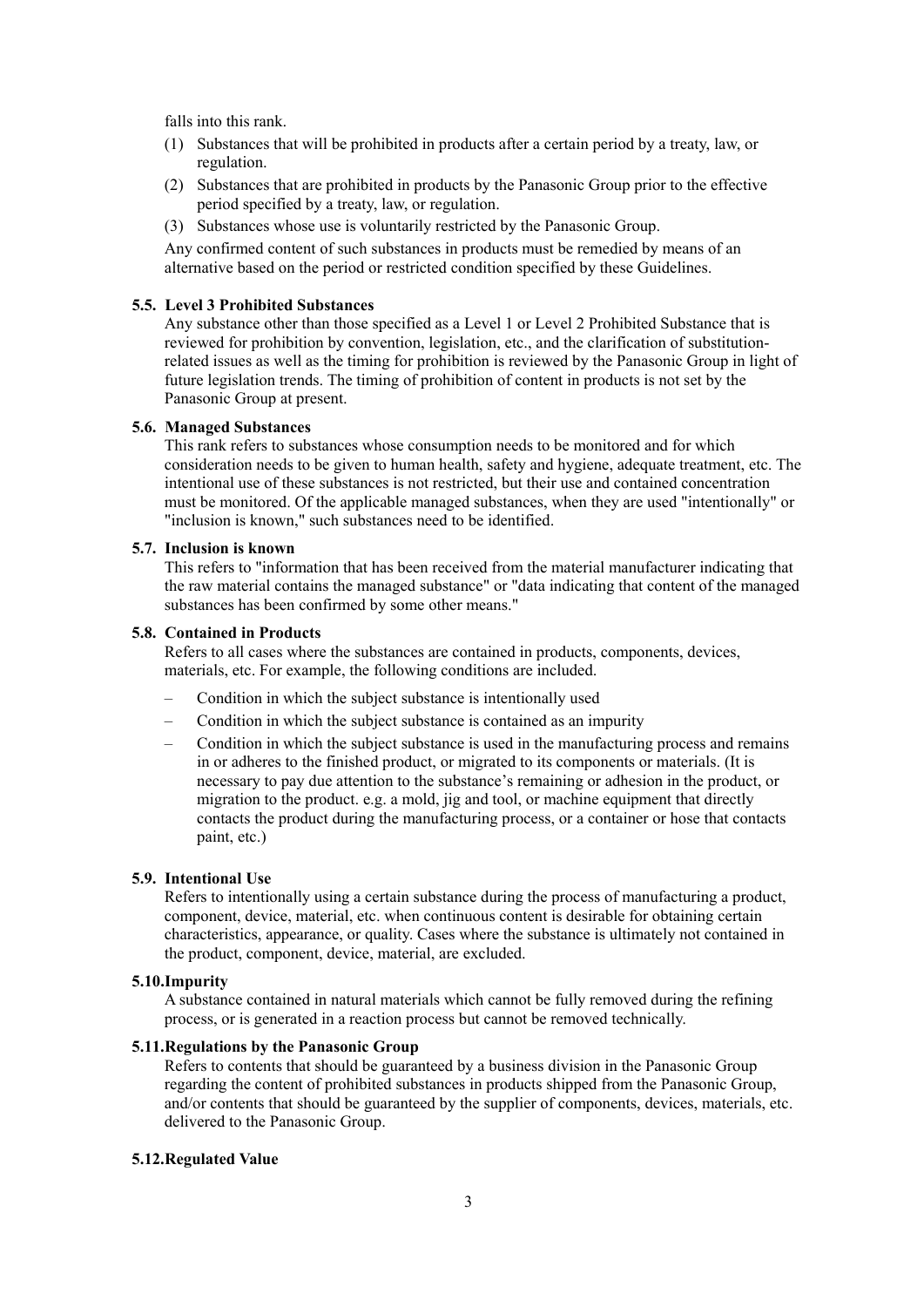Concentration that should be guaranteed by a business division in the Panasonic Group regarding the content of prohibited substances in products shipped from the Panasonic Group, and/or contents that should be guaranteed by the supplier of components, devices, materials, etc. delivered to the Panasonic Group. Concentration includes impurity concentration.

#### **5.13.Controlled Value**

This refers to contained concentration for management by the Panasonic Group, which is deemed to not exceed the limit when the non-use control of Level 1 Prohibited Substances/Substance Groups is properly managed. If the contained concentration of the Prohibited substance exceeds the controlled value, request the supplier for clarification of the reason of content, and request the supplier to reduce the contained concentration to below the controlled value as necessary. Warranty for controlled value is not to be requested to suppliers.

### **5.14.Contained Concentration**

Contained concentration refers to the concentration of the substance expressed by the mass of homogeneous material placed in the denominator position. Homogeneous material refers to the material that cannot be mechanically disassembled into different materials. Examples of homogeneous materials are as follows.

- Chemical compound, polymer alloy, metal alloy, etc.
- For raw materials such as paint, adhesive, ink, paste, resin polymer, glass powder, ceramic powder, etc., the final form of each presumed application (e.g., the dried or cured state for paints and adhesives, the molded state for resin polymers, and the fired state for glass and ceramic materials)
- Single layer of painted, printed, or plated surface. In the case of multiple layers, the condition of each single layer must be homogeneous material.

As for packaging material, however, the mass of the part/material comprising the packaging (the part that can be easily separated (e.g. "corrugated board" used for packing the product, "adhesive tape" used for assembly in a corrugated box package, and "label" used for indication are to be considered as separate materials) is to be the denominator, and the total concentration (by weight) of the four metals of lead, cadmium, mercury, and hexavalent chromium is to be the contained concentration.

#### **5.15.Date of Delivery Prohibition**

Refers to the date from which delivery of components, devices, materials, etc. from suppliers (including Panasonic Business Divisions) to the Panasonic Group is to be prohibited.

## <span id="page-5-0"></span>**6. Specified Managed Substances**

#### <span id="page-5-1"></span>**6.1. Level 1 Prohibited Substances**

Level 1 Prohibited Substances have been determined in accordance with the following Japanese and foreign legislation [\(Table 1\)](#page-7-0). Products shipped from the Panasonic Group, and components, devices, materials, etc. delivered to the Panasonic Group must guarantee the Regulations by the Panasonic Group shown in [Table 1.](#page-7-0)

In addition, if the contained concentration exceeds the controlled value (the concentration deemed to not exceed the limit when the non-use control of Level 1 Prohibited Substances/Substance Groups is properly managed) specified in Appendix 3 "Controlled Values for Prohibited Substances," request the supplier to clarify the reason of content, and request reduction of the contained concentration to below the controlled value as necessary.

The content of Level 1 Prohibited Substances must guarantee the Regulations by the Panasonic Group, and must be in a state controlled to be less than the controlled value.

#### 6.1.1 Legislation in Japan and items subject to the requirements

– Class I Specified Chemical Substances (Substances prohibited from manufacturing and importing) determined by the "Act on the Evaluation of Chemical Substances and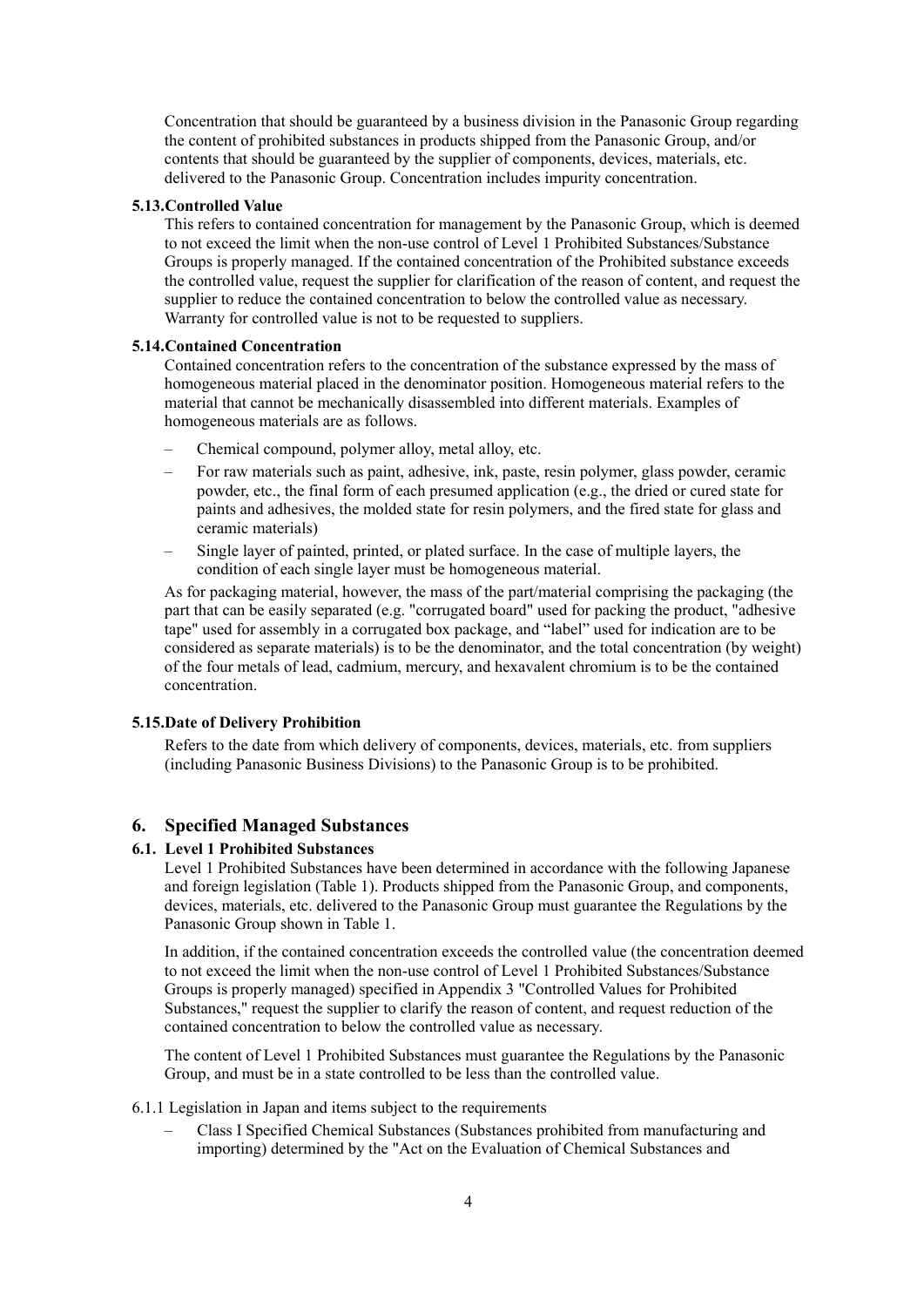Regulation of Their Manufacture, etc. (Chemical Substances Control Law)" (hereinafter **"CSCL"**)

- Specified Substances determined by the "Act on the Protection of the Ozone Layer through the Control and Other Measures on Specified Substances and Other Substances "(hereinafter "Ozone Layer Protection Act").Substances subject to the obligation to control contained substances and submit information as determined by the "Act on the Promotion of Effective Utilization of Resources" (hereinafter **"3R Law"**)
- 6.1.2 Legislation outside Japan, international treaties, and items subject to the requirements
	- EU RoHS Directive (Directive 2011/65/EU): Directive 2011/65/EU of the European Parliament and of the Council on the restriction of the use of certain hazardous substances in electrical and electronic equipment (hereinafter **"EU RoHS"**)
	- EU REACH (Regulation (EC) No. 1907/2006): Annex XVII (Restrictions) of the Regulation (EC) No 1907/2006 of the European Parliament and of the Council concerning the Registration, Evaluation, Authorisation and Restriction of Chemicals (hereinafter **"EU REACH Annex XVII"**)
	- EU POPs Regulation (Regulation (EU) No. 2019/1021): Annex I of the Regulation (EU) No. 2019/1021) of the European Parliament and of the Council on persistent organic pollutants (hereinafter **"EU POPs Annex I"**)
	- EU Packaging Directive (Directive 94/62/EC): European Parliament and Council Directive on packaging and packaging waste (hereinafter **"EU Packaging Directive"**)
	- EU Ozone Depletion Substance (ODS) Regulation (Regulation (EC) No 1005/2009): Regulation (EC) No 1005/2009 of the European Parliament and of the Council of 16 September 2009 on substances that deplete the ozone layer (recast) (hereinafter **"EU ODS"**)
	- "Germany Chemicals prohibition ordinance" (hereinafter **"DE ChemVerbotsV"**)
	- "Denmark Formaldehyde Regulation (No. 289, 22 June 1983)" (hereinafter **"DK Formaldehyde Regulation"**)
	- "Specified states in the US: Toxics in Packaging Regulation)" (hereinafter **"US Specified States TIP"**)
	- "The Montreal Protocol on Substances that Deplete the Ozone Layer" (hereinafter **"Montreal Protocol"**)
	- "Environmental Taxes on Ozone-depleting chemicals (ODCs); 26 CFR 52.4682-1-3)" (hereinafter **"US CFC tax"**)
	- "The Clean Air Act; Title VI Stratospheric Ozone Protection" (hereinafter **"US CAA"**)
	- "Stockholm Convention on Persistent Organic Pollutants" (hereinafter **"POPs Convention"**)
	- "Canadian Environmental Protection Act", 1999 (hereinafter **"CEPA 1999"**)
	- "US Toxic Substances Control Act" (hereinafter **"TSCA"**)
	- "Minamata Convention on Mercury" (hereinafter "Minamata Convention")
	- "EU End-of-life Vehicles (ELV) Directive (Directive 2000/53/EC) "of the European Parliament and of the Council (hereinafter "EU ELV")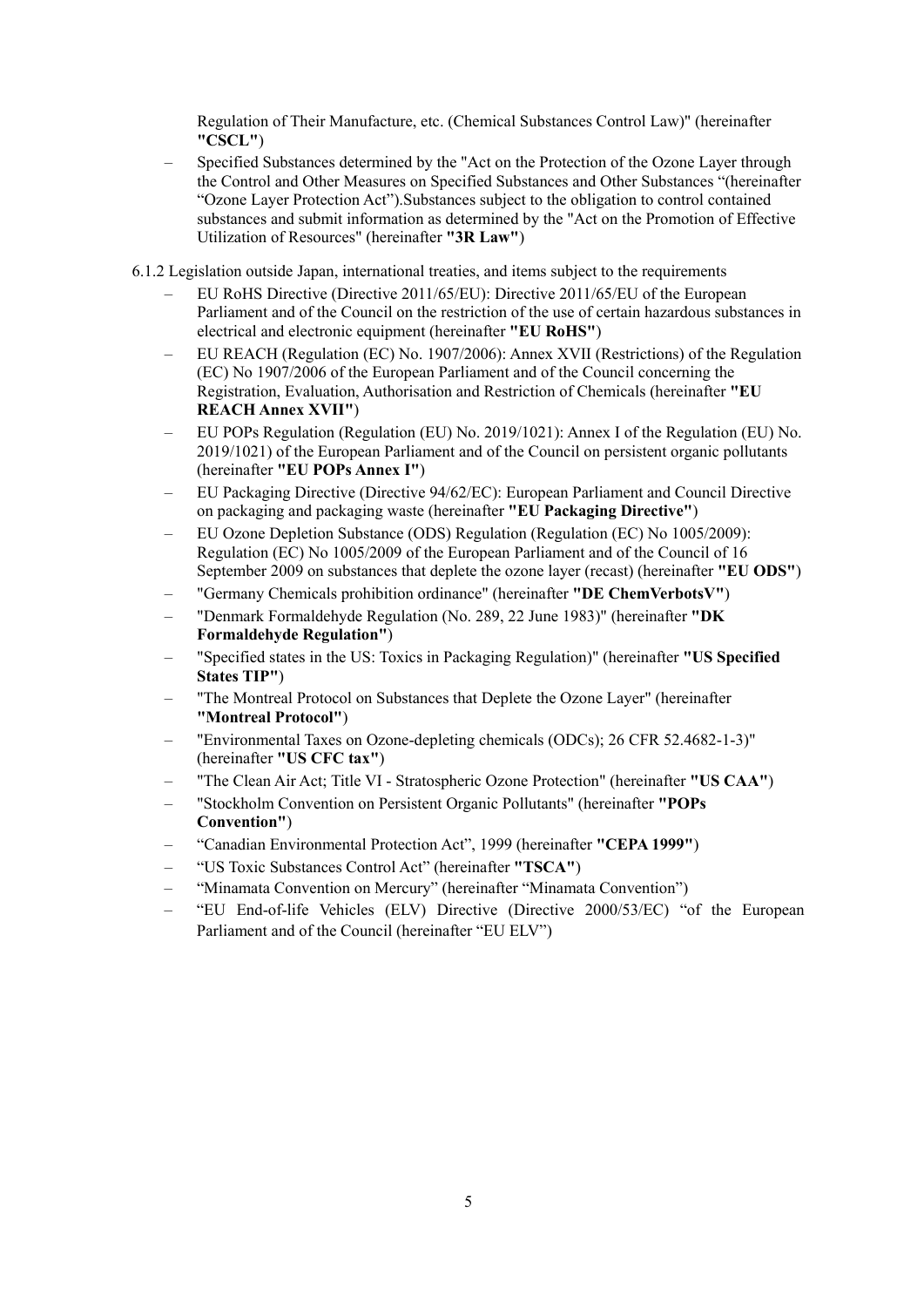#### <span id="page-7-0"></span>**Table 1 List of Level 1 Prohibited Substances/Substance Groups**

It is required to guarantee the Regulations by the Panasonic Group below.

- Note 1: For the analysis of the major substances, follow IEC 62321 (excluding the older version IEC 62321:2008)<sup>\*1</sup>
- Note 2: Any substances not included in this list must also be fully compliant if applicable regions or products are individually designated by a treaty, law, ordinance, industry guidelines, etc.
- Note 3: It is necessary to pay due attention to the prohibited substances containing in products, except those restricted under the EU RoHS Directive, because even spare parts of products for repair are often covered by a regulation that restricts use of the prohibited substances.\*2

| No.            | Substance/Substance Group<br>Name                                                                                                 | Regulations by<br>the Panasonic Group                                                                                                                                                         | Major Referenced<br>Laws/Regulations                 |
|----------------|-----------------------------------------------------------------------------------------------------------------------------------|-----------------------------------------------------------------------------------------------------------------------------------------------------------------------------------------------|------------------------------------------------------|
| $\mathbf{1}$   | Polychlorinated biphenyls<br>(PCBs)<br>(see Table 2-1)                                                                            | Intentional use prohibited and<br>concentration must be less than<br>50ppm <sup>*3</sup>                                                                                                      | $CSCL^{*4}$ ,<br>POPs Convention,<br>EU POPs Annex I |
|                | Polychlorinated terphenyls<br>(PCTs)<br>(see Table 2-2)                                                                           | Must be less than 50ppm <sup>*3</sup>                                                                                                                                                         | EU REACH Annex XVII                                  |
| $\overline{2}$ | Asbestos<br>(see Table 2-3)                                                                                                       | Intentional use prohibited<br>Content of this substance, including<br>unintentional contamination/adhesion<br>from concurrent production or from<br>manufacturing equipment, is<br>prohibited | <b>EU REACH Annex XVII</b>                           |
| 3              | Specific organic tin<br>compounds (1)<br>Bis (tributyltin) oxide<br>Tri-substituted organostannic<br>compounds<br>(see Table 2-4) | Tin concentration <sup>*5</sup> must be less<br>than $1000$ ppm $*3$                                                                                                                          | CSCL,<br><b>EU REACH Annex XVII</b>                  |
| $\overline{4}$ | Specific organic tin<br>compounds (2)<br>Dibutyltin compounds<br>(see Table 2-5)                                                  | Tin concentration <sup>*5</sup> must be less<br>than $1000$ ppm <sup>*3*6</sup>                                                                                                               | <b>EU REACH Annex XVII</b>                           |
| 5              | Specific organic tin<br>compounds (3)<br>Dioctyltin compounds<br>(see Table 2-6)                                                  | Tin concentration <sup>*5</sup> must be less<br>than $1000$ ppm <sup>*3</sup><br>(The regulation scope is limited)                                                                            | EU REACH Annex XVII                                  |
| 6              | Short-chain chlorinated<br>paraffin (SCCPs, C10-13)<br>(see Table 2-7)                                                            | Intentional use prohibited and<br>concentration must be less than<br>1500ppm if contained as an<br>impurity of medium-chain<br>chlorinated paraffin (MCCP,<br>$C14-17$ <sup>*3</sup>          | EU POPs Annex I,<br>POPs Convention,<br><b>CSCL</b>  |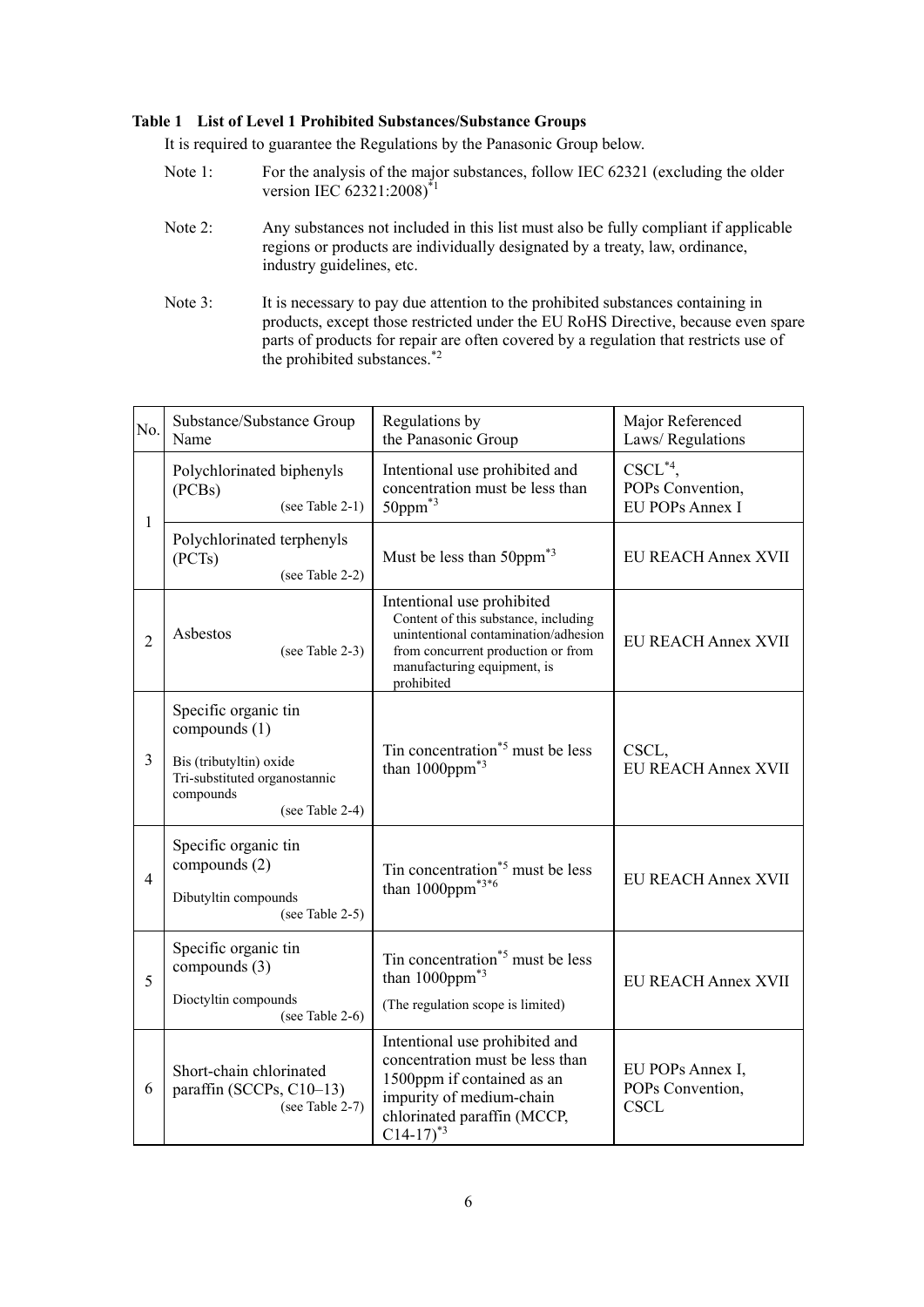| 7  | Specified brominated flame-<br>retardants<br>(PBBs, PBDEs)<br>(see Table 2-8)                                      | -Intentional use prohibited and<br>concentration must be less than<br>$1000$ ppm $^{*7}$<br>Products except those<br>covered under the EU RoHS<br>Directive: concentration of<br>PBDE must be less than<br>500ppm.*8                  | CSCL,<br>EU RoHS,<br>EU REACH Annex XVII,<br>EU POPs Annex I,<br><b>TSCA</b> |
|----|--------------------------------------------------------------------------------------------------------------------|---------------------------------------------------------------------------------------------------------------------------------------------------------------------------------------------------------------------------------------|------------------------------------------------------------------------------|
| 8  | Azo dye and pigment<br>forming specified amines<br>(see Table 2-9)                                                 | Concentration must be less than<br>30mg/kg(30ppm)<br>(as specified amine) <sup>*3</sup><br>(The regulation scope is limited)                                                                                                          | EU REACH Annex XVII                                                          |
| 9  | Polychlorinated naphthalene<br>(1 or more chlorine atoms)<br>(see Table $2-10$ )                                   | Intentional use prohibited <sup>*3</sup>                                                                                                                                                                                              | EU POPs Annex I,<br>CSCL,<br>POPs Convention                                 |
| 10 | Cadmium and its compounds<br>(see Table $2-11$ )                                                                   | Concentration must be less than<br>100ppm<br>(Exemptions are provided.)                                                                                                                                                               | 3R Law,<br>EU RoHS,<br>EU ELV,<br><b>EU REACH Annex XVII</b>                 |
| 11 | Lead and its compounds<br>(see Table 2-12)                                                                         | Concentration must be less than<br>$1000$ ppm<br>(Exemptions are provided.)                                                                                                                                                           | 3R Law,<br>EU RoHS,<br>EU ELV,<br>EU REACH Annex XVII                        |
| 12 | Hexavalent chromium<br>compounds<br>(see Table $2-13$ )                                                            | - Concentration of leather<br>products and leather components<br>must be less than 3ppm <sup>*9</sup><br>- Concentration of items other<br>than the above must be less than<br>$1000$ ppm                                             | 3R Law,<br>EU RoHS,<br>EU ELV,<br><b>EU REACH Annex XVII</b>                 |
| 13 | Mercury and its compounds<br>(see Table $2-14$ )                                                                   | (Exemptions are provided.)<br>Concentration must be less than<br>$1000$ ppm<br>(Exemptions are provided.)                                                                                                                             | 3R Law,<br>EU RoHS,<br>EU ELV,<br>Minamata Convention                        |
|    | $*$ No. $10 - 13$<br>Four heavy metals<br>(Cadmium, Lead, Hexavalent<br>chromium, and Mercury)<br>(see Table 2-15) | Intentional use prohibited and<br>concentration must be less than<br>100ppm <sup><math>*10</math></sup> in total with the mass<br>of the materials constituting the<br>packaging as the denominator<br>(Regulated scope is packaging) | EU Packaging Directive,<br>US Specified States TIP                           |
| 14 | Ozone-depleting substances<br>(excluding HCFC)<br>(see Table $2-16$ )                                              | Intentional use prohibited* <sup>11</sup>                                                                                                                                                                                             | Ozone Layer Protection<br>Act,<br>Montreal Protocol,<br>US CFC tax           |
| 15 | Hydrochlorofluorocarbons<br>(HCFC)<br>(see Table 2-17)                                                             | Intentional use prohibited <sup>*3</sup>                                                                                                                                                                                              | EU ODS,<br>US CAA,<br>Ozone Layer Protection<br>Act                          |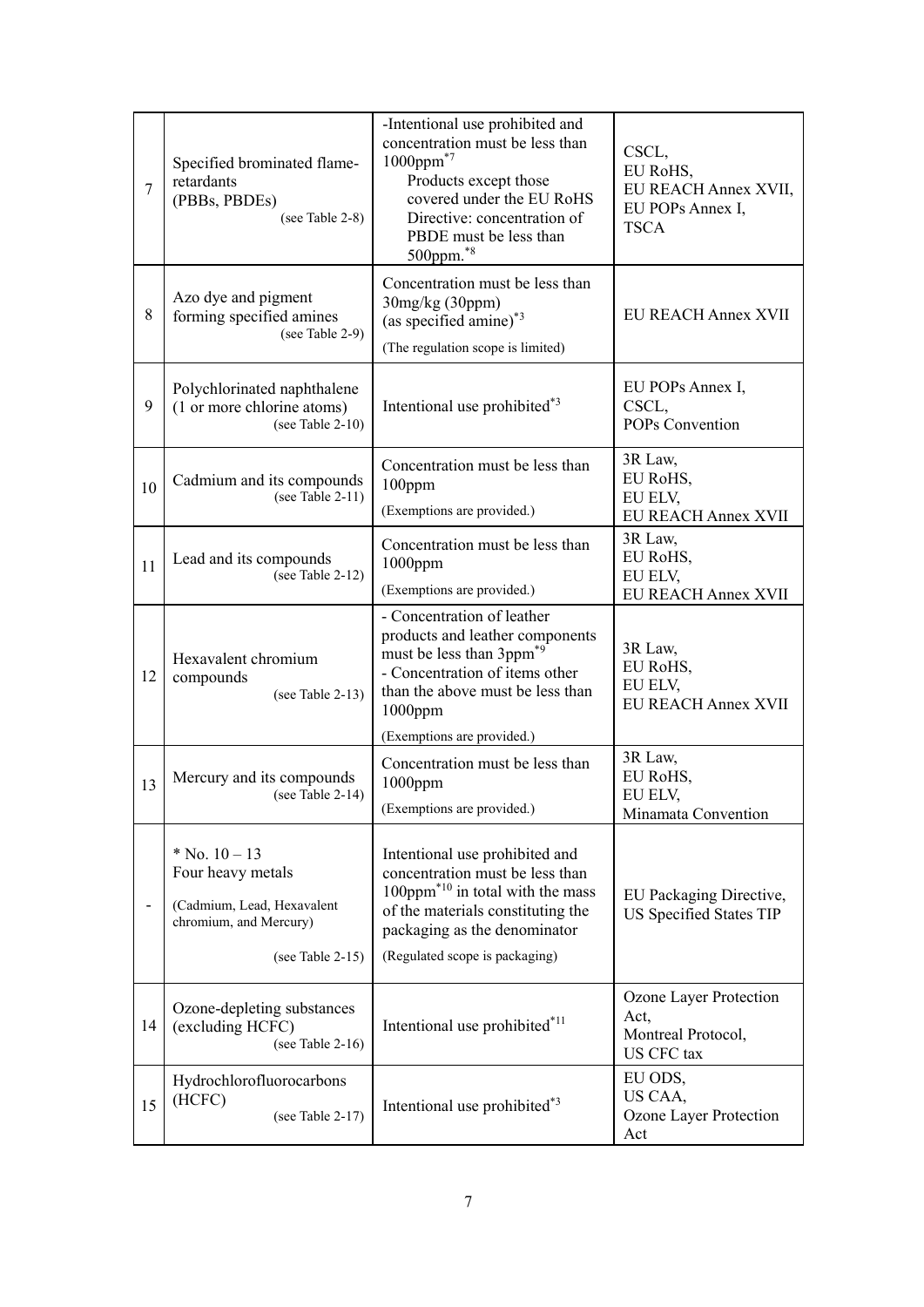| 16 | Formaldehyde<br>(see Table $2-18$ )                                                                                                                                                                                          | Aerial concentration must be less<br>than 0.1ppm<br>(DE ChemVerbotsV)* $12$<br>Aerial concentration must be less<br>$0.15$ mg/m <sup>3</sup><br>(DK Formaldehyde Regulation)*12<br>(The regulation scope is limited) | DE ChemVerbotsV,<br>DK Formaldehyde<br>Regulation,<br><b>US TSCA</b> |
|----|------------------------------------------------------------------------------------------------------------------------------------------------------------------------------------------------------------------------------|----------------------------------------------------------------------------------------------------------------------------------------------------------------------------------------------------------------------|----------------------------------------------------------------------|
| 17 | Perfluorooctane sulfonate<br>(PFOS) and its salts<br>(see Table 2-19)                                                                                                                                                        | Intentional use prohibited and<br>must be<br>- less than 1000ppm for semi-<br>finished goods, articles, and<br>parts <sup>*3</sup><br>- less than $1\mu g/m^2$ for surface<br>treatment <sup>*3</sup>                | EU POPs Annex I,<br>CSCL,<br>POPs Convention                         |
| 18 | Specified benzotriazole 2-<br>(2H-1,2,3-benzotriazole-2-yl)-<br>4,6-di-tert-butylphenol<br>(see Table 2-20)                                                                                                                  | Intentional use prohibited <sup>*3</sup>                                                                                                                                                                             | <b>CSCL</b>                                                          |
| 19 | Dimethylfumarate<br>(see Table 2-21)                                                                                                                                                                                         | Concentration must be less than<br>$0.1$ ppm $*3$                                                                                                                                                                    | <b>EU REACH Annex XVII</b>                                           |
| 20 | Polycyclic aromatic<br>hydrocarbons (PAH)<br>(see Table 2-22)                                                                                                                                                                | Concentration must be less than<br>1ppm <sup>*3</sup><br>(The regulation scope is limited)                                                                                                                           | EU REACH Annex XVII                                                  |
| 21 | Hexabromocyclododecane<br>(HBCD)<br>(see Table 2-23)                                                                                                                                                                         | Intentional use prohibited and<br>must be less than 100ppm <sup>*3</sup>                                                                                                                                             | EU POPs Annex I,<br>CSCL,<br>POPs Convention                         |
|    | Four phthalates<br>- Bis(2-ethylhexyl) phthalate<br>(DEHP)                                                                                                                                                                   | -Equipment covered under the<br><b>EU RoHS Directive</b><br>Concentration of one of the<br>phthalates must be less than<br>$1000$ ppm                                                                                | <b>EU RoHS</b>                                                       |
| 22 | - Benzyl butyl phthalate<br>(BBP)<br>- Dibutyl phthalate (DBP)<br>- Diisobutyl phthalate (DIBP)<br>(see Table 2-24)                                                                                                          | Products except those covered<br>under the EU RoHS Directive<br>Concentration of the four<br>phthalates must be less than<br>1000ppm in total of the four<br>phthalates                                              | EU REACH Annex XVII                                                  |
| 23 | Three chlorinated phosphate<br>ester flame retardants<br>- Tris(1,3-dichloro-2-propyl)<br>phosphate (TDCPP)<br>- Tris(2-chloroethyl)<br>phosphate (TCEP)<br>- Tris (chloroisopropyl)<br>phosphate (TCPP)<br>(see Table 2-25) | Concentration must be less than<br>$1000$ ppm $*3$<br>(There are exemptions.)                                                                                                                                        | US national law<br>(including local<br>government law)               |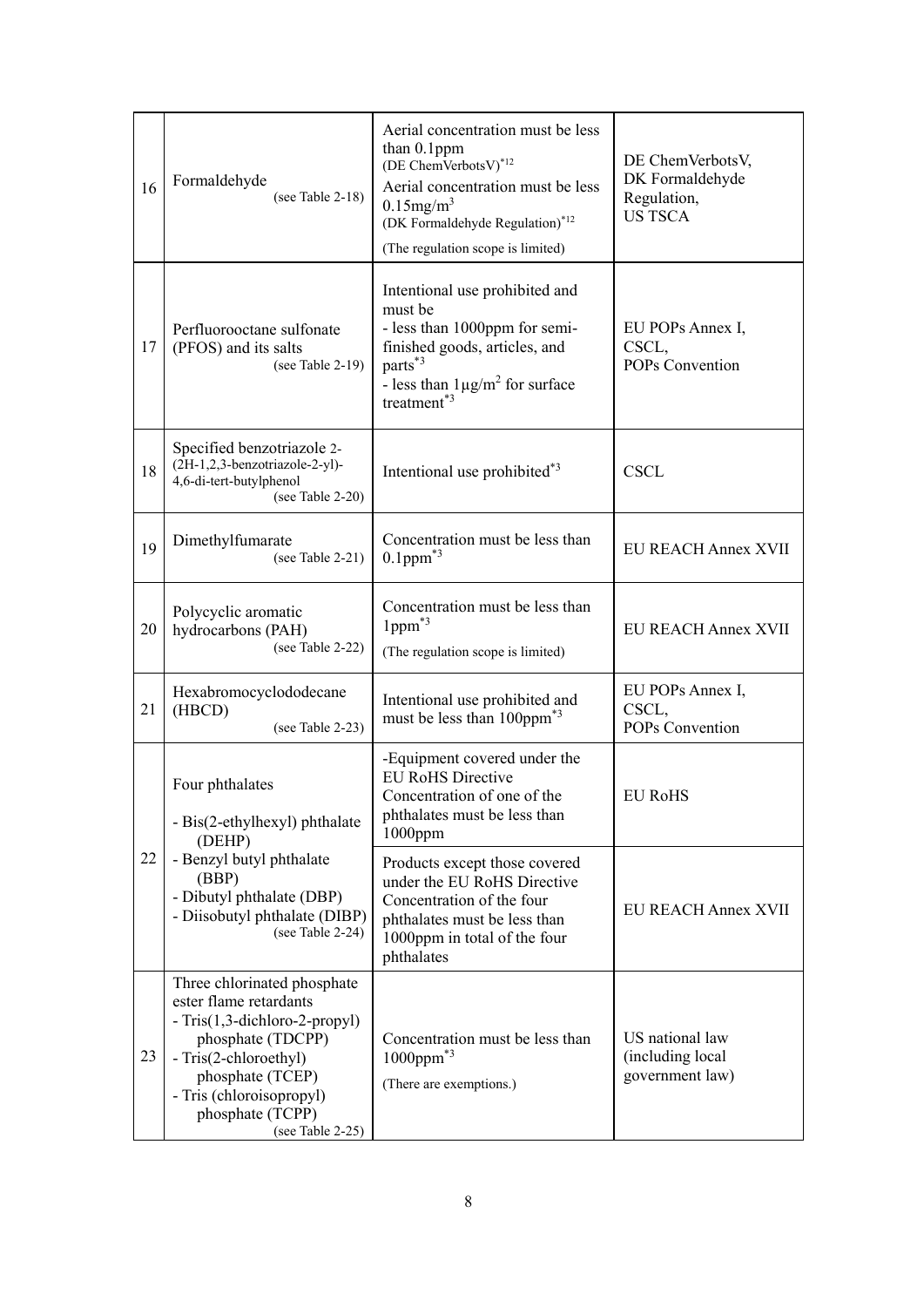| 24 | Hydrofluorocarbon (HFC)<br>(see Table $2-26$ )                                                                                                                            | Intentional use prohibited. *3<br>(The regulation scope is limited)                                                                                                                                                                                                                                                                                                                            | <b>CEPA1999</b>          |
|----|---------------------------------------------------------------------------------------------------------------------------------------------------------------------------|------------------------------------------------------------------------------------------------------------------------------------------------------------------------------------------------------------------------------------------------------------------------------------------------------------------------------------------------------------------------------------------------|--------------------------|
| 25 | Perfluorooctanoic acid<br>(PFOA), its salts and PFOA-<br>related substances<br>(see Table 2-27)                                                                           | Intentional use prohibited and<br>-In the case of PFOA (including<br>individual salts), concentration<br>must be less than 25ppb<br>$(0.025$ ppm $)^*$ <sup>3</sup><br>-In the case of combination of<br>one or multiple PFOA-related<br>substances, concentration must<br>be less than 1000ppb (1ppm) in<br>total of the PFOA-related<br>substances. <sup>*3</sup><br>(There are exemptions.) | EU POPs Annex I,<br>CSCL |
| 26 | Perfluorocarboxylic acids<br>containing 9 to 14 carbon<br>atoms in the chain (C9-C14<br>PFCAs), their salts and C9-<br>C14 PFCA-related<br>substances<br>(see Table 2-28) | -In the case of C9-C14 PFCAs<br>(including individual salts), the<br>concentration must be less than<br>25ppb (0.025ppm) <sup>*3</sup><br>-In the case of combination of<br>one or multiple C9-C14 PFCA-<br>related substances, the<br>concentration must be less than<br>260ppb <sup>*3</sup> in total of the C9-C14<br>PFCA-related substances.<br>(There are exemptions.)                   | EU REACH Annex XVII      |

- \*1: The original text for IEC 62321 (Determination of certain substances in electrotechnical products) is available from, for example, the IEC Web Store [\(https://webstore.iec.ch/\)](https://webstore.iec.ch/)
- \*2: As for the spare parts of products for repair, prohibition of containing the prohibited substances and applicable laws and regulations are as follows; however, it is necessary to pay due attention to the law or regulation, as the requirements differ depending on the law or regulation.

| Laws and<br>regulations               | The spare parts of products for<br>repair whose products are placed on<br>the market <b>before</b> the effective date<br>of the regulation or the expiration<br>date of the exemption | The spare parts of products for<br>repair whose products are placed on<br>the market after the effective date<br>of the regulation or the expiration<br>date of the exemption |
|---------------------------------------|---------------------------------------------------------------------------------------------------------------------------------------------------------------------------------------|-------------------------------------------------------------------------------------------------------------------------------------------------------------------------------|
| EU REACH,<br>EU POPs,<br>and the like | The substance containing in the<br>product/components is prohibited.                                                                                                                  | The substance containing in the<br>product/components is prohibited.                                                                                                          |
| <b>EU RoHS</b><br>Directive           | Not applicable                                                                                                                                                                        | The substance containing in the<br>product/components is prohibited.                                                                                                          |

- \*3: If compliance with the Regulations by the Panasonic Group is verified by tracing back the supply chain, the analysis for checking non-use of the subject substance is not required.
- \*4: It is also necessary to consider how to handle Chemical Substances Containing By-Product Class I Specified Chemical Substances.
- \*5: Tin concentration = (The specific organic tin compound concentration in a homogeneous material) x (Tin conversion coefficient)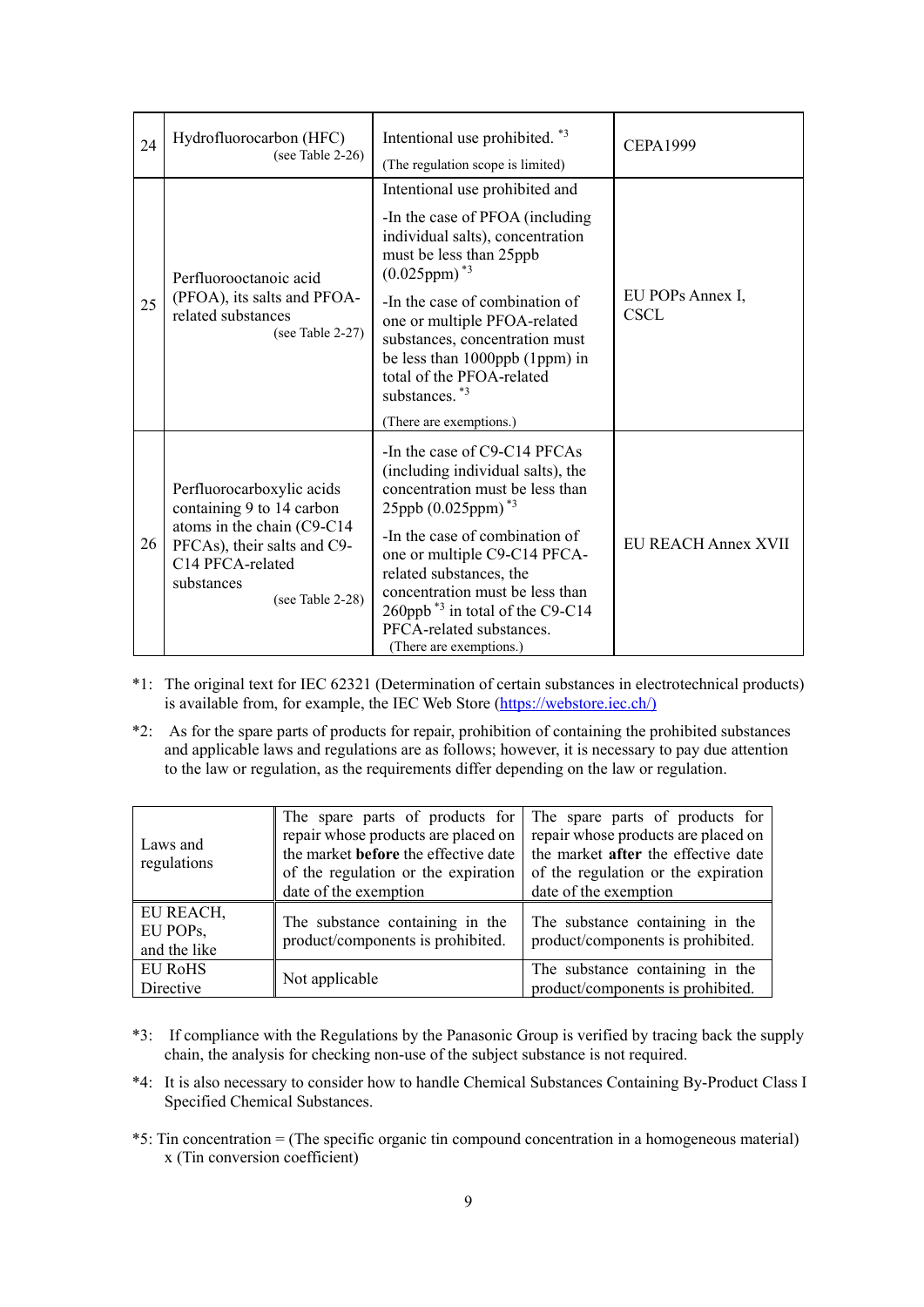Tin conversion coefficient  $=\frac{118.7^{*A} \times N^{*B}}{[{\text{Molecular weight of a specified organic tin compound}}]}$ \*A: Tin atomic weight, \*B: Number of tin atoms in tin compounds

- \*6: If a dibutyltin compound is intentionally used with a concentration of less than 1000ppm, we may request the supplier for the submission of evidence (e.g. analysis data) required for guaranteeing that the concentration is less than the regulated value of 1000ppm.
- \*7: The regulated value 1000ppm indicates the concentration of each substance group of PBB and PBDE.
- \*8: The restricted value of 500ppm indicates concentration of the PBDE substance group.
- \*9: Hexavalent chromium with the total dry weight of leather products or leather components must be less than 3ppm by weight. For chrome tanned (including trivalent chromium tanned) leather products and leather components, conduct analysis and confirm that the content rate of hexavalent chromium is less than 3ppm. On the other hand, for leather products and leather components not processed with chrome tanning, trace back the supply chain and confirm that the content rate of hexavalent chromium is less than 3ppm; if confirmed, analysis of this substance is unnecessary.
- \*10: Content of four heavy metals (lead, cadmium, mercury, and hexavalent chromium) in total with the mass of materials constructing the packaging must be less than 100ppm by weight. Materials constructing the packaging are parts which can be easily separated (e.g. "corrugated board" in a corrugated board package and "adhesive tape" used for assembly, and "label" for displaying are to be considered as different materials.)
- \*11: In the latest Green Procurement Standards, use of ozone-depleting substances in production processes (which refers to the use of the relevant substances, even if they are not contained in products or components, including the intentional use of such substances during manufacturing products or components (e.g. in the washing process)) is prohibited.
- \*12: Test methods shall comply with individual laws.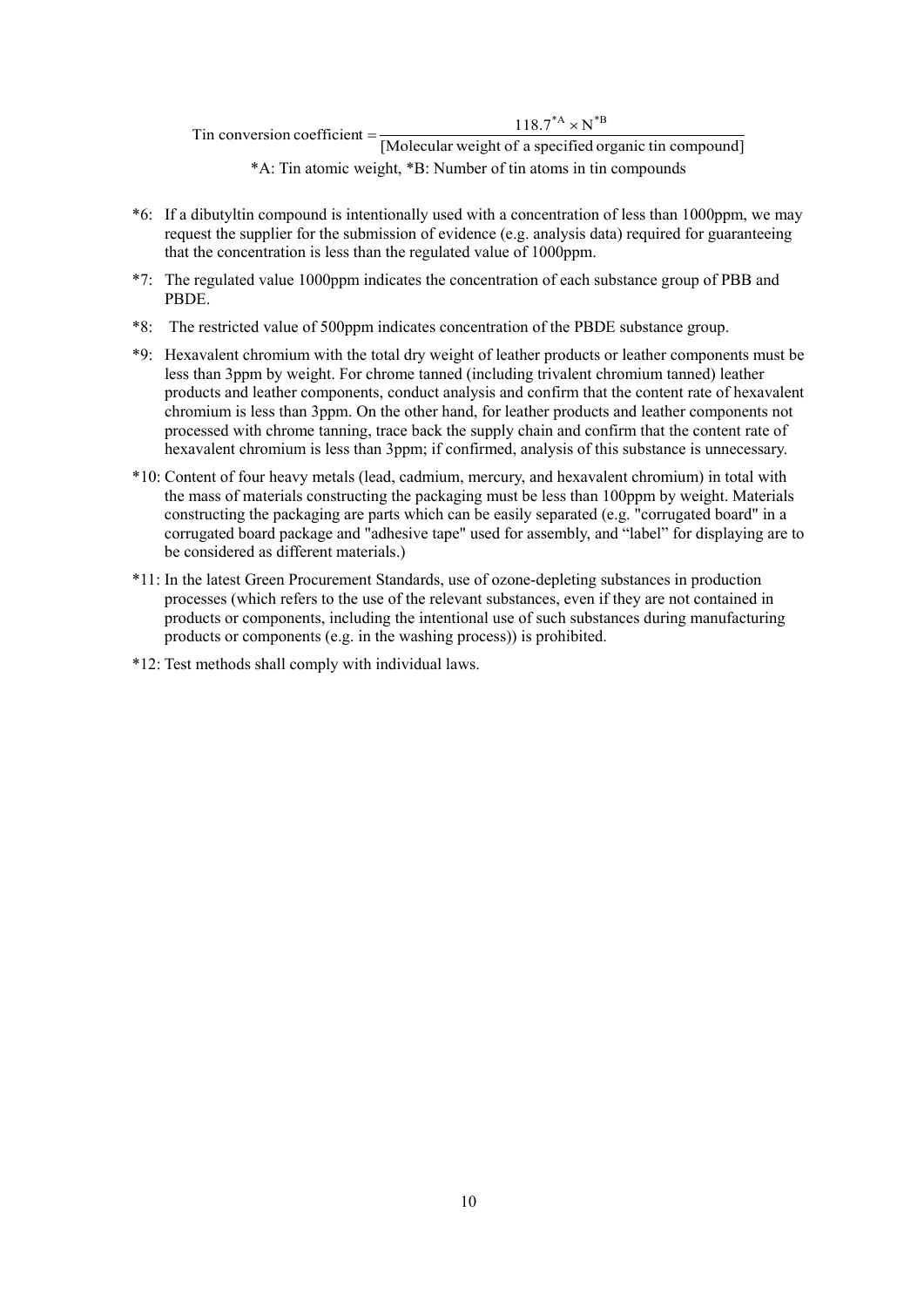## <span id="page-12-1"></span><span id="page-12-0"></span>**Table 2 Regulated Items of Level 1 Prohibited Substances Table 2- 1**

Substance/Substance Group Name: Polychlorinated biphenyls (PCBs)

### Regulated items

All applications

[Applications and use examples]

Insulation oil, lubricant oil, electric insulator, solvent, electrolyte, plasticizer, fire-retardant, flame retardant, coating agent for electric wires and cables, dielectric sealant

## <span id="page-12-2"></span>**Table 2- 2**

Substance/Substance Group Name: Polychlorinated terphenyls (PCTs)

Regulated items

All applications

[Applications and use examples]

Insulation oil, lubricant oil, electric insulator, solvent, electrolyte, plasticizer, fire-retardant, flame retardant, coating agent for electric wires and cables, dielectric sealant

## <span id="page-12-3"></span>**Table 2- 3**

Substance/Substance Group Name: Asbestos

Regulated items

All applications

[Applications and use examples]

Brake lining pad, gasket (sealing material), insulator, filler, abrasive, pigment, paint, talc, thermal insulator

## <span id="page-12-4"></span>**Table 2- 4**

Substance/Substance Group Name: Specific organic tin compounds (1) Bis (tributyltin) oxide, tri-substituted organostannic compounds

Regulated items

All applications

[Applications and use examples]

Bis (tributyltin) oxide: Paint, pigment, preservative

Tri-substituted organostannic compounds: Paint, pigment, stabilizer

## <span id="page-12-5"></span>**Table 2- 5**

| Substance/Substance Group Name: Specific organic tin compounds (2)<br>Dibutyltin (DBT) compounds                           |
|----------------------------------------------------------------------------------------------------------------------------|
| Regulated items                                                                                                            |
| All applications<br>[Applications and use examples]                                                                        |
| Resin stabilizers, hardening catalysts for polyurethane or silicone, coating agents for glass,<br>, rubber modifier agents |
|                                                                                                                            |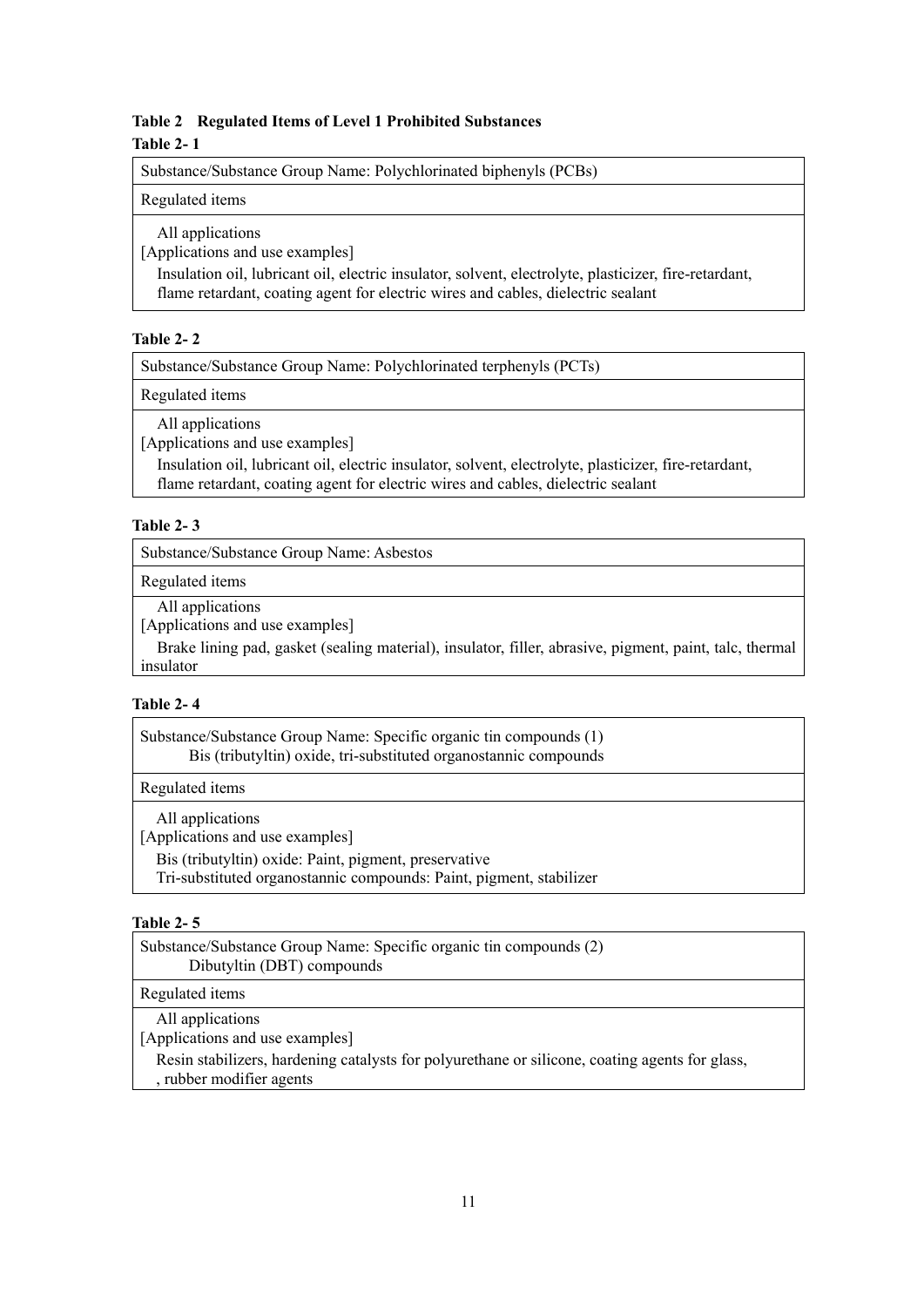<span id="page-13-0"></span>

| Substance/Substance Group Name: Specific organic tin compounds (3)<br>Dioctyltin (DOT) compounds |  |
|--------------------------------------------------------------------------------------------------|--|
| Regulated items                                                                                  |  |
| The following applications:                                                                      |  |

- Textile articles intended to come into contact with the skin
- Wall and floor coverings
- Two-component room temperature vulcanisation moulding kits (RTV-2 moulding kits)

## <span id="page-13-1"></span>**Table 2- 7**

Substance/Substance Group Name: Short- chain chlorinated paraffins (SCCPs)

Regulated items

All applications

[Applications and use examples]

Plasticizer for polyvinyl chloride (PVC), flame retardant

## <span id="page-13-2"></span>**Table 2- 8**

Substance/Substance Group Name: Specified Brominated Flame-retardant (PBB, PBDE) (All PBBs and PBDEs including Deca BDE (deca-bromo-diphenyl-ether))

## Regulated items

All applications

The above substances in total contained in products must be less than 1000ppm, if contains any. As for articles that are not subject to the EU RoHS Directive (e.g. materials for batteries<sup>\*1, 2</sup>, automotive components, packaging materials, and toys and nursery items.) PBDE in total must be less than 500ppm, if contains any.

\*1: Batteries: primary batteries, accumulators (secondary batteries), and battery packs

<span id="page-13-3"></span>\*2: For batteries, refer to individual law and regulation, and take actions if necessary.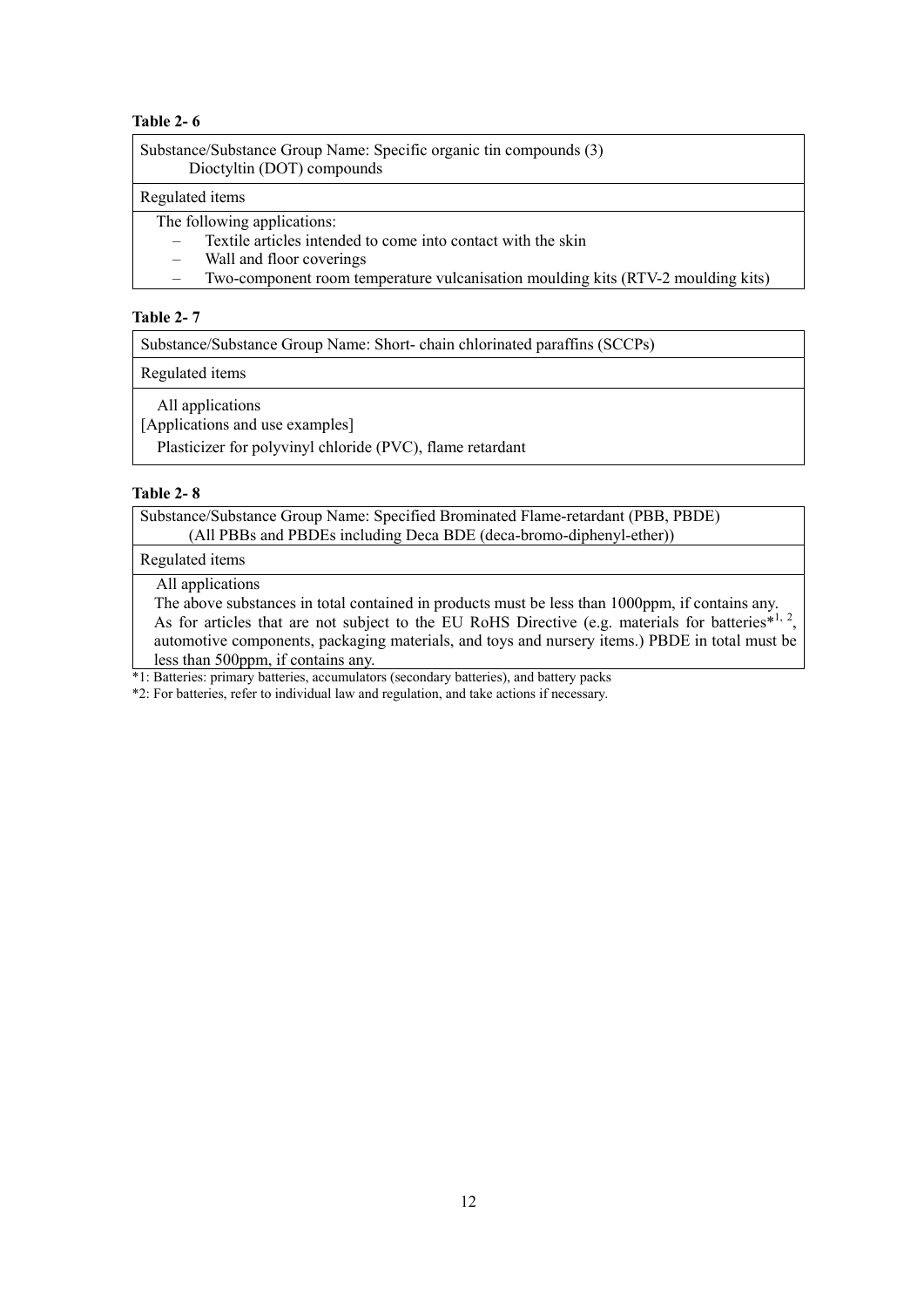Substance/Substance Group Name: Azo dye and pigment forming specified amines

#### Regulated items

Textiles and leather products that may have direct contact with human skin and/or oral cavities for an extended period of time

Examples: Clothing, bedding, towels, hairpieces, wigs, caps, and other hygiene items, sleeping bags, footwear, gloves, wristwatch bands, earphones, headphones, straps, shoulder belts, etc.

The specified amines that must not be generated by reductive decomposition of Azo dye and pigment are listed below.

(EU REACH Regulation Annex XVII Ref. Appendix 8 Entry 43 - Azocolourants - List of aromatic amines)

|                | CAS RN®        | Substances                                          |  |  |
|----------------|----------------|-----------------------------------------------------|--|--|
| $\mathbf{1}$   | $92 - 67 - 1$  | biphenyl-4-ylamine                                  |  |  |
|                |                | 4-aminodiphenyl xenylamine                          |  |  |
| $\overline{2}$ | $92 - 87 - 5$  | Benzidine                                           |  |  |
| $\overline{3}$ | 95-69-2        | 4-chloro-o-toluidine                                |  |  |
| 4              | $91 - 59 - 8$  | 2-naphthylamine                                     |  |  |
| 5              | $97 - 56 - 3$  | o-aminoazotoluene                                   |  |  |
|                |                | 4-amino-2',3-dimethylazobenzene                     |  |  |
|                |                | 4-o-tolylazo-o-toluidine                            |  |  |
| 6              | $99 - 55 - 8$  | 5-nitro-o-toluidine                                 |  |  |
| 7              | $106 - 47 - 8$ | 4-chloroaniline                                     |  |  |
| 8              | 615-05-4       | 4-methoxy-m-phenylenediamine                        |  |  |
| 9              | 101-77-9       | 4,4'-methylenedianiline                             |  |  |
|                |                | 4,4'-diaminodiphenylmethane                         |  |  |
| 10             | $91 - 94 - 1$  | 3,3'-dichlorobenzidine                              |  |  |
|                |                | 3,3'-dichlorobiphenyl-4,4'-ylenediamine             |  |  |
| 11             | 119-90-4       | 3,3'-dimethoxybenzidine                             |  |  |
|                |                | o-dianisidine                                       |  |  |
| 12             | 119-93-7       | 3,3'-dimethylbenzidine                              |  |  |
|                |                | 4,4'-bi-o-toluidine                                 |  |  |
| 13             | 838-88-0       | 4,4'-methylenedi-o-toluidine                        |  |  |
| 14             | $120 - 71 - 8$ | 6-methoxy-m-toluidine<br>p-cresidine                |  |  |
| 15             | $101 - 14 - 4$ | 4,4'-methylene-bis-(2-chloro-aniline)               |  |  |
|                |                | 2,2'-dichloro-4,4'-methylene-dianiline              |  |  |
| 16             | $101 - 80 - 4$ | 4,4'-oxydianiline                                   |  |  |
| 17             | $139 - 65 - 1$ | 4,4'-thiodianiline                                  |  |  |
| 18             | $95 - 53 - 4$  | o-toluidine<br>2-aminotoluene                       |  |  |
| 19             | 95-80-7        | 4-methyl-m-phenylenediamine<br>(2,4-toluenediamine) |  |  |
| 20             | $137 - 17 - 7$ | 2,4,5-trimethylaniline                              |  |  |
| 21             | $90 - 04 - 0$  | o-anisidine                                         |  |  |
|                |                | 2-methoxyaniline                                    |  |  |
| 22             | $60 - 09 - 3$  | 4-amino azobenzene                                  |  |  |

Specified amines that must not be generated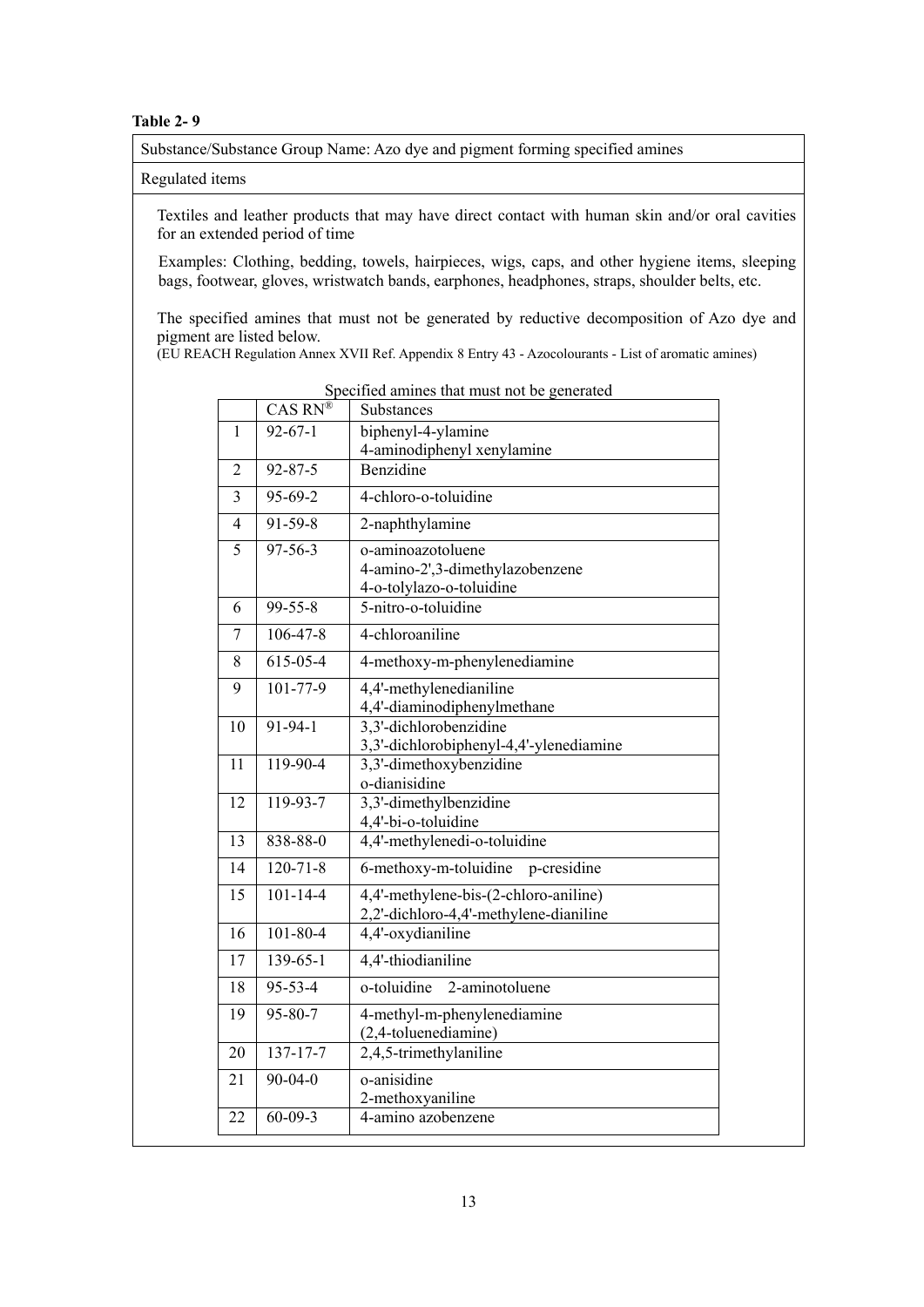<span id="page-15-0"></span>Substance/Substance Group Name: Polychlorinated naphthalene (1 or more chlorine atoms)

Regulated items

All applications

[Applications and use examples]

Lubricant, paint, stabilizer (electric property, flame-proof property, water-proof property) insulator, flame retardant

## <span id="page-15-1"></span>**Table 2- 11**

| Substance/Substance Group Name: Cadmium and its compounds                                                                                                                                                                                                                 |  |  |
|---------------------------------------------------------------------------------------------------------------------------------------------------------------------------------------------------------------------------------------------------------------------------|--|--|
| Regulated items                                                                                                                                                                                                                                                           |  |  |
| All applications except those in the exemptions shown below.<br>(See Table 2-15 for packaging material.)<br>[Applications and use examples]<br>Stabilizer/pigment/dye/paint/ink used for plastics (including rubber, film), phosphor, alloy,<br>packaging materials, etc. |  |  |
| Exemptions $\Big $ – Items listed in Appendix 1 and 2 "Exempted Items List"<br>- Uses in batteries as materials for batteries $*1*2$ (under the EU Battery Directive)                                                                                                     |  |  |
| *1: Batteries: primary batteries, accumulators (secondary batteries), and battery packs<br>*2: Check the individual law or regulation, and take actions if necessary.                                                                                                     |  |  |

## <span id="page-15-2"></span>**Table 2- 12**

| Substance/Substance Group Name: Lead and its compounds                                                                                                                                                                                                                                                             |  |
|--------------------------------------------------------------------------------------------------------------------------------------------------------------------------------------------------------------------------------------------------------------------------------------------------------------------|--|
| Regulated items <sup>*1</sup>                                                                                                                                                                                                                                                                                      |  |
| All applications except those in the exemptions shown below.<br>(See Table 2-15 for packaging.)<br>[Applications and use examples]<br>Paint, pigment, dye, ink, stabilizer in plastic (including rubber) material<br>Solder coating on and packaging material of component external electrode, lead terminal, etc. |  |
| Exemptions  <br>Items listed in Appendix 1 and 2 "Exempted Items List"<br>- Uses in batteries <sup>*2*3</sup> (under the EU Battery Directive)                                                                                                                                                                     |  |
| *1: For products destined for in North America subject to the California Proposition 65 Settlement Agreement dated                                                                                                                                                                                                 |  |

September 3, 2002, if lead is intentionally added to the surface material covering the cord, or its lead content exceeds 300ppm (0.03%), a warning label is required.

\*2: Batteries: primary batteries, accumulators (secondary batteries), and battery packs

<span id="page-15-3"></span>\*3: Check the individual law or regulation, and take actions if necessary.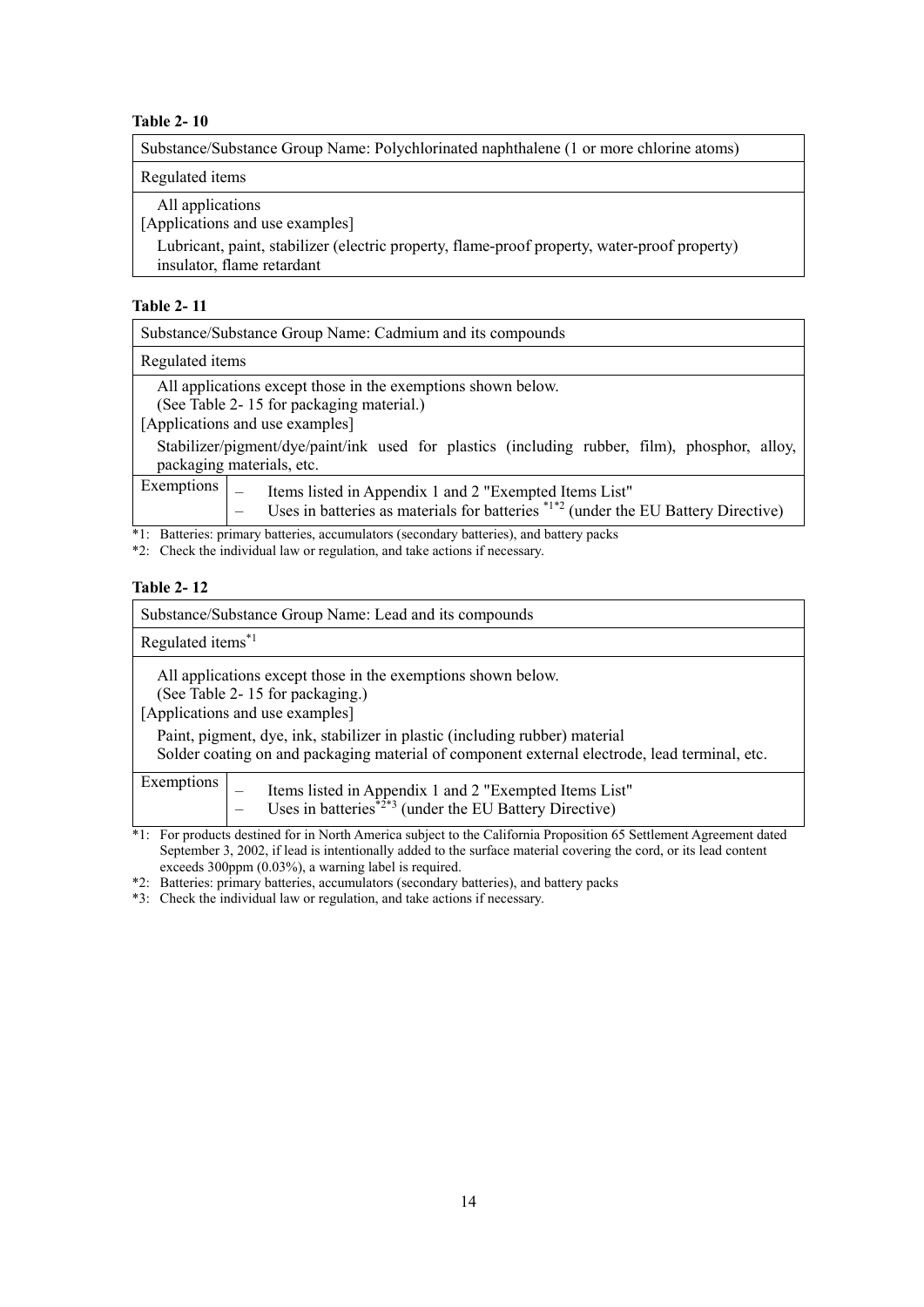| Substance/Substance Group Name: Hexavalent chromium compounds                                          |  |  |  |  |
|--------------------------------------------------------------------------------------------------------|--|--|--|--|
| Regulated items                                                                                        |  |  |  |  |
| (1) Leather products and leather components that have contact with the skin                            |  |  |  |  |
| (2) Other than the above: All applications except those in the exemptions shown below.                 |  |  |  |  |
| (See Table 2-15 for packaging materials.)                                                              |  |  |  |  |
| [Applications and use examples]                                                                        |  |  |  |  |
| Rust-proof treatment, plastics, paint, pigment, ink, packaging materials, leather (e.g. exterior parts |  |  |  |  |
| of products, leather parts of carrying cases) etc.                                                     |  |  |  |  |
| Exemptions  <br>Items listed Appendix 1 and 2 "Exempted Items List"                                    |  |  |  |  |
| $-$ Uses in batteries <sup>*1*2</sup> (under the EU Battery Directive)                                 |  |  |  |  |
| *1: Batteries: primary batteries, accumulators (secondary batteries), and battery packs                |  |  |  |  |

\*2: Check the individual law or regulation, and take actions if necessary.

#### <span id="page-16-0"></span>**Table 2- 14**

| Substance/Substance Group Name: Mercury and its compounds                                             |                                                                                                  |  |  |  |
|-------------------------------------------------------------------------------------------------------|--------------------------------------------------------------------------------------------------|--|--|--|
|                                                                                                       | Regulated items                                                                                  |  |  |  |
| All applications except those shown in the exemptions.                                                |                                                                                                  |  |  |  |
|                                                                                                       | (See Table 2-15 for packaging.)                                                                  |  |  |  |
|                                                                                                       | [Applications and use examples]                                                                  |  |  |  |
| Pigment, dye, paint, ink, indicator such as hour meter, relay, switch,                                |                                                                                                  |  |  |  |
| sensor where mercury is used for electrical contact, harmonizer in plastics, packaging material, etc. |                                                                                                  |  |  |  |
| Exemptions                                                                                            | Items listed Appendix 1 and 2 "Exempted Items List"                                              |  |  |  |
|                                                                                                       | Uses in batteries <sup><math>*1*2</math></sup> excluding mercury batteries (under the EU Battery |  |  |  |
|                                                                                                       | Directive)                                                                                       |  |  |  |

\*1: Batteries: primary batteries, accumulators (secondary batteries), and battery packs

\*2: Check the individual law or regulation, and take actions if necessary.

#### <span id="page-16-1"></span>**Table 2- 15**

| Substance/Substance Group Name: Four heavy metals<br>(Cadmium, Lead, Hexavalent chromium, Mercury)                                                                            |                                                                                                     |  |  |
|-------------------------------------------------------------------------------------------------------------------------------------------------------------------------------|-----------------------------------------------------------------------------------------------------|--|--|
| Regulated items                                                                                                                                                               |                                                                                                     |  |  |
| All uses in packaging other than listed in the exempted items<br>[Applications and use examples]<br>Pigment, dye, paint, ink, packing material, adhesive agent, staple, label |                                                                                                     |  |  |
| Exemptions                                                                                                                                                                    | Case that reuse of the substance in a closed loop such as palettes is clearly stated. <sup>*1</sup> |  |  |

\*1: When a packaging material with a total content of four heavy metals exceeding 100ppm is reused in a closed loop, confirm and handle each case individually since notification obligation etc. may be posed by the US Specified States Toxics in Packaging Regulation.

#### <span id="page-16-2"></span>**Table 2- 16**

<span id="page-16-3"></span>

| Substance/Substance Group Name: Ozone-depleting substances (excluding HCFC)                                        |
|--------------------------------------------------------------------------------------------------------------------|
| Regulated items                                                                                                    |
| All applications<br>[Applications and use examples]<br>Refrigerant, foaming agent, mounted substrate cleaner, etc. |
|                                                                                                                    |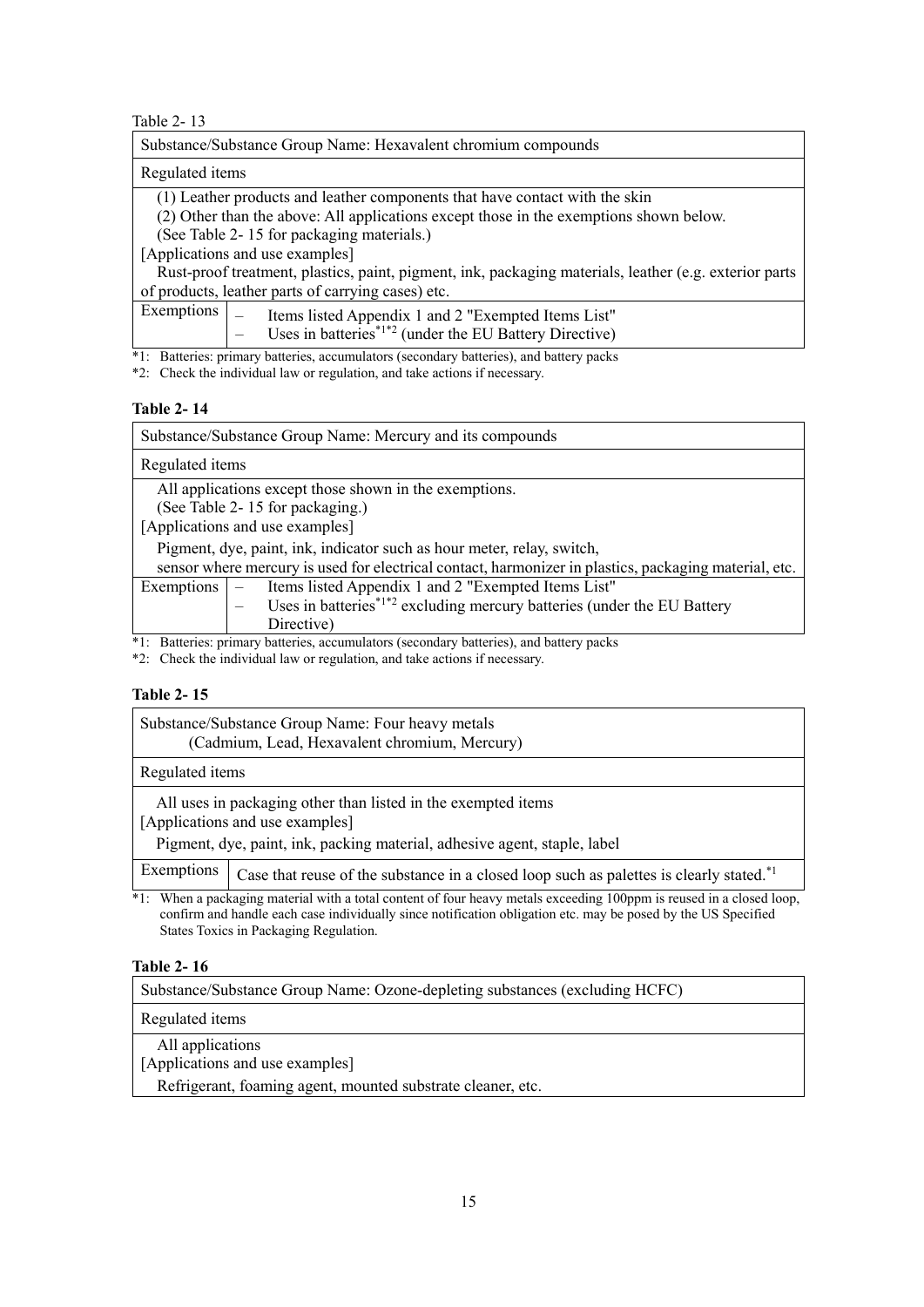| Substance/Substance Group Name: Hydrochlorofluorocarbons (HCFC) |  |  |  |
|-----------------------------------------------------------------|--|--|--|
| Regulated items                                                 |  |  |  |

All applications\*1

[Applications and use examples]

Refrigerant, foaming agent, mounted substrate cleaner, etc.

\*1: Developing countries to which Article 5 of The Montreal Protocol "Special situation of developing countries" apply shall be handled taking into account technical and economic feasibility.

#### <span id="page-17-0"></span>**Table 2- 18**

Substance/Substance Group Name: Formaldehyde

Regulated items\*1\*2

Wood products and parts using materials such as particle boards and MDF (medium density fiberboard).

The products and parts above shall satisfy the following conditions (E.g. Speaker box, rack).

– Less than the regulated values of Table 1 shall be met, not prohibiting the intentional use. However, for products destined for regions other than those regulated by law, the application of less than 0.5 mg/L (JIS: desiccator method) may also be possible. The regulated values in building products and housing equipment shall be determined by the applicable Divisional Companies or Business Division.

\*1: Products sold in North America subject to the California Composite Wood Products ATCM for Formaldehyde must comply with this regulation.

\*2: For formaldehyde content in fiber, products sold in Europe subject to the Austria regulates (Austria - BGB I 1990/194: Formaldehydverordnung, regulated amount = 75ppm) must comply with this regulation.

#### <span id="page-17-1"></span>**Table 2- 19**

Substance/Substance Group Name: Perfluorooctane sulfonate (PFOS) and its salts

Molecular formula  $C_8F_{17}SO_2X$ 

 $(X = \text{other derivatives including OH, metallic salts, halogen compounds, amides, or}$ polymers)

Regulated items

All applications

## <span id="page-17-2"></span>**Table 2- 20**

Substance/Substance Group Name: Specified benzotriazole (2- (2H-1,2,3-benzotriazole-2-il) -4, 6-di-tert-butylphenol)

Regulated items

All applications

[Applications and use examples]

<span id="page-17-3"></span>UV absorption agent for plastic resin, plastic building materials, coating resin for photos with sublimation transfer printing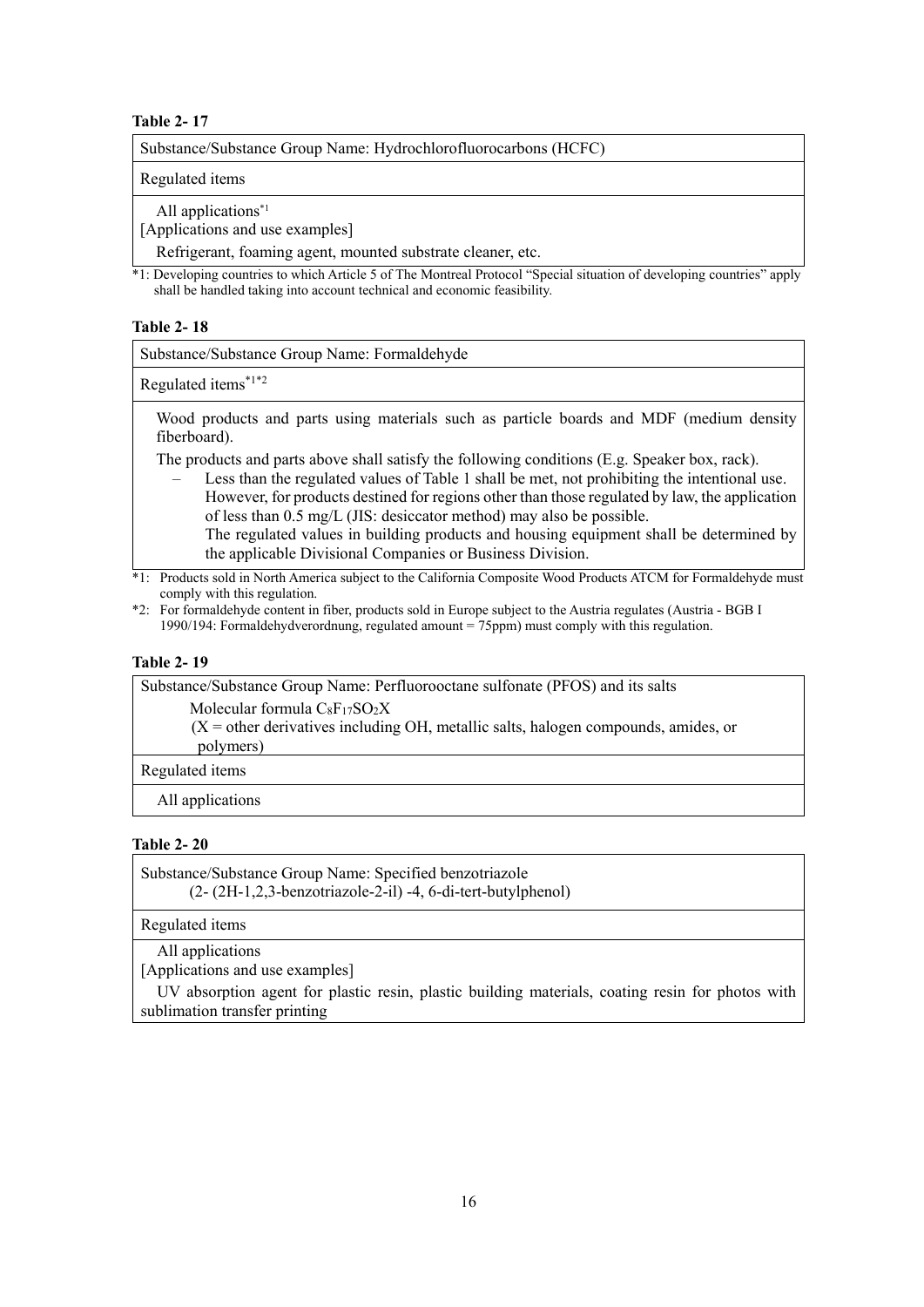Substance/Substance Group Name: Dimethylfumarate (DMF)

Regulated items

All applications

[Applications and use examples]

Moisture-proof agent, mold-proof agent

## <span id="page-18-0"></span>**Table 2- 22**

Substance/Substance Group Name: Polycyclic aromatic hydrocarbons (PAH)

## Regulated Items

Rubber or plastic components that come into direct as well as prolonged or short-term repetitive contact with the human skin or the oral cavity.

Examples: Sport equipment such as bicycles, golf clubs, racquets, household utensils, trolleys, walking frames, tools for domestic use, clothing, footwear, gloves and sportswear, watch-straps, wrist-bands, masks, head-bands etc.

| Covered substances |                         |                                   |  |
|--------------------|-------------------------|-----------------------------------|--|
|                    | CAS<br>$RN^{\circledR}$ | <b>Substances</b>                 |  |
| 1                  | $50 - 32 - 8$           | Benzo[a]pyrene (BaP)              |  |
| $\overline{c}$     | 192-97-2                | Benzo[e]pyrene (BeP)              |  |
| 3                  | $56 - 55 - 3$           | Benzo[a]anthracene (BaA)          |  |
| 4                  | 218-01-9                | Chrysen (CHR)                     |  |
| 5                  | 205-99-2                | Benzo[b]fluoranthene (BbFA)       |  |
| 6                  | $205 - 82 - 3$          | Benzo[j]fluoranthene (BjFA)       |  |
| 7                  | 207-08-9                | Benzo[k]fluoranthene (BkFA)       |  |
| 8                  | $53 - 70 - 3$           | Dibenzo [a, h] anthracene (DBAhA) |  |
|                    |                         |                                   |  |

## <span id="page-18-1"></span>**Table 2- 23**

Substance/Substance Group Name: Hexabromocyclododecane (HBCD)

Regulated items

All applications [Applications and use examples] Flame retardant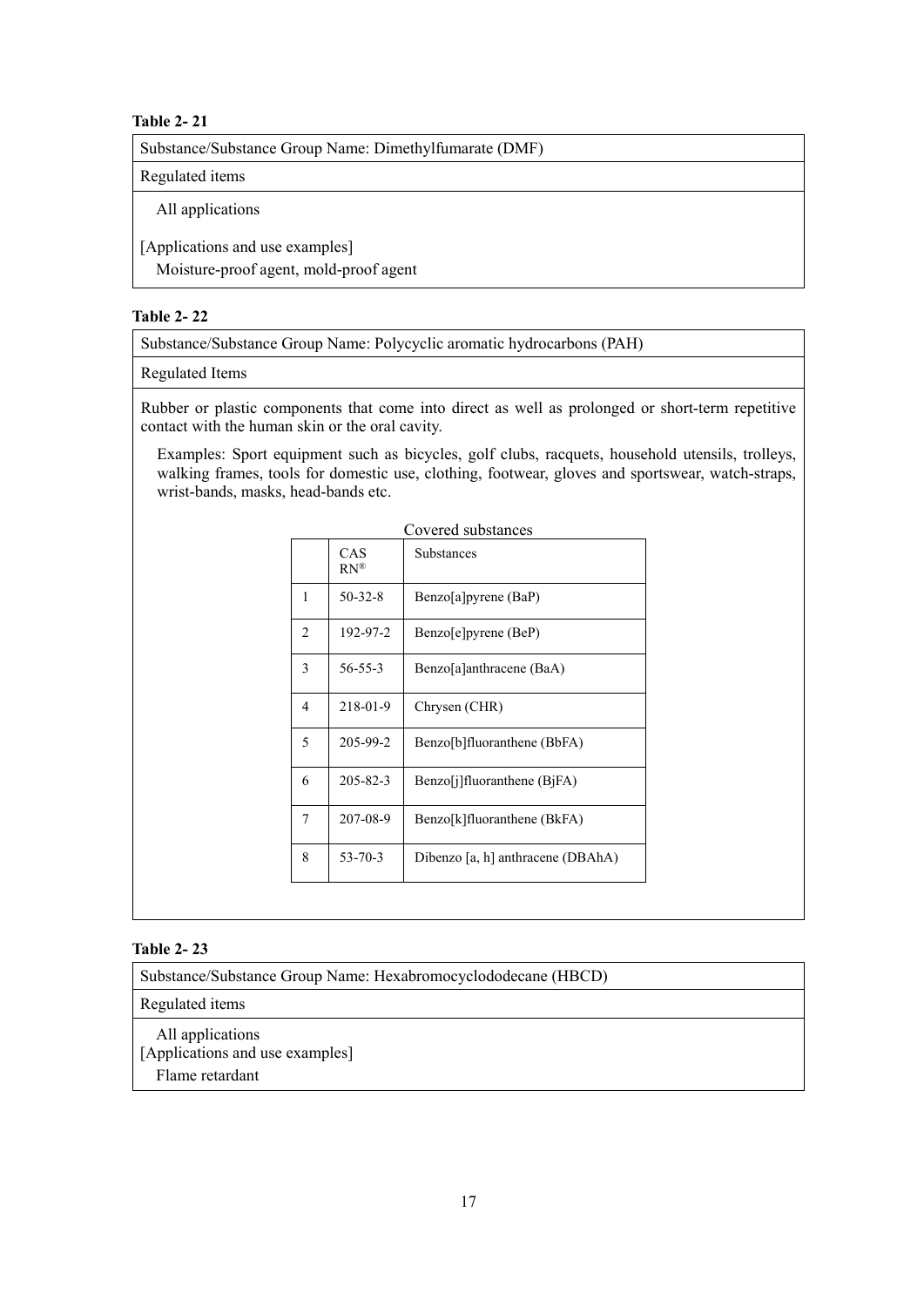<span id="page-19-0"></span>

Regulated items

All applications

Products, components, and devices covered under the EU RoHS Directives must be less than 1,000ppm per one phthalate, if contains any.

Products covered under the EU REACH Annex XVII Restriction on phthalates (e.g. materials for batteries<sup>\*2</sup>, packaging materials<sup>\*3</sup>, and toys and nursery items) must be less than 1,000ppm in total of the four phthalates, if contains any.

[Applications and use examples]

Plasticizer for rubber, elastomer, and resin (particularly polyvinyl chloride)

Additive for paint, ink, and adhesives

\*1: DEHP is often called as DOP, particularly by material manufacturers; therefore, particular attention must be paid to the indication of 'DOP'.

\*2: Batteries: primary batteries, accumulators (secondary batteries), and battery packs

\*3: Note that the four phthalates in the packaging materials are restricted in total concentration under EU REACH.

## <span id="page-19-1"></span>**Table 2- 25**

<span id="page-19-2"></span>

| Substance/Substance Group Name: Three chlorinated phosphate ester flame retardants |                                                                                                                                                                                                                                                                                                                                                                                                                                                                                                                                                                                                                                                                                                              |  |  |  |
|------------------------------------------------------------------------------------|--------------------------------------------------------------------------------------------------------------------------------------------------------------------------------------------------------------------------------------------------------------------------------------------------------------------------------------------------------------------------------------------------------------------------------------------------------------------------------------------------------------------------------------------------------------------------------------------------------------------------------------------------------------------------------------------------------------|--|--|--|
| Tris(1,3-dichloro-2-propyl)phosphate (TDCPP)                                       |                                                                                                                                                                                                                                                                                                                                                                                                                                                                                                                                                                                                                                                                                                              |  |  |  |
|                                                                                    | Tris(2-chloroethyl)phosphate (TCEP)                                                                                                                                                                                                                                                                                                                                                                                                                                                                                                                                                                                                                                                                          |  |  |  |
|                                                                                    | Tris (chloroisopropyl) phosphate (TCPP)                                                                                                                                                                                                                                                                                                                                                                                                                                                                                                                                                                                                                                                                      |  |  |  |
| Regulated items                                                                    |                                                                                                                                                                                                                                                                                                                                                                                                                                                                                                                                                                                                                                                                                                              |  |  |  |
|                                                                                    | All applications other than those shown in the Exemptions below                                                                                                                                                                                                                                                                                                                                                                                                                                                                                                                                                                                                                                              |  |  |  |
|                                                                                    | [Applications and use examples]                                                                                                                                                                                                                                                                                                                                                                                                                                                                                                                                                                                                                                                                              |  |  |  |
| Flame retardant                                                                    |                                                                                                                                                                                                                                                                                                                                                                                                                                                                                                                                                                                                                                                                                                              |  |  |  |
| Exemptions                                                                         | - Motor vehicles or replacement parts or replacement equipment for motor vehicles;<br>- Commercial or residential building insulation or wiring that otherwise complies with<br>the Construction Codes Supplement, set forth in Title 12 of the District of Columbia<br>Municipal Regulations;<br>- Desktop and laptop computers, audio and video equipment, calculators, wireless<br>telephones, game consoles, handheld devices incorporating a screen that are used to<br>access interactive software and their associated peripherals, and cables, adaptors,<br>and other similar connecting devices; or<br>- Storage media, such as compact discs, for interactive software, such as computer<br>games. |  |  |  |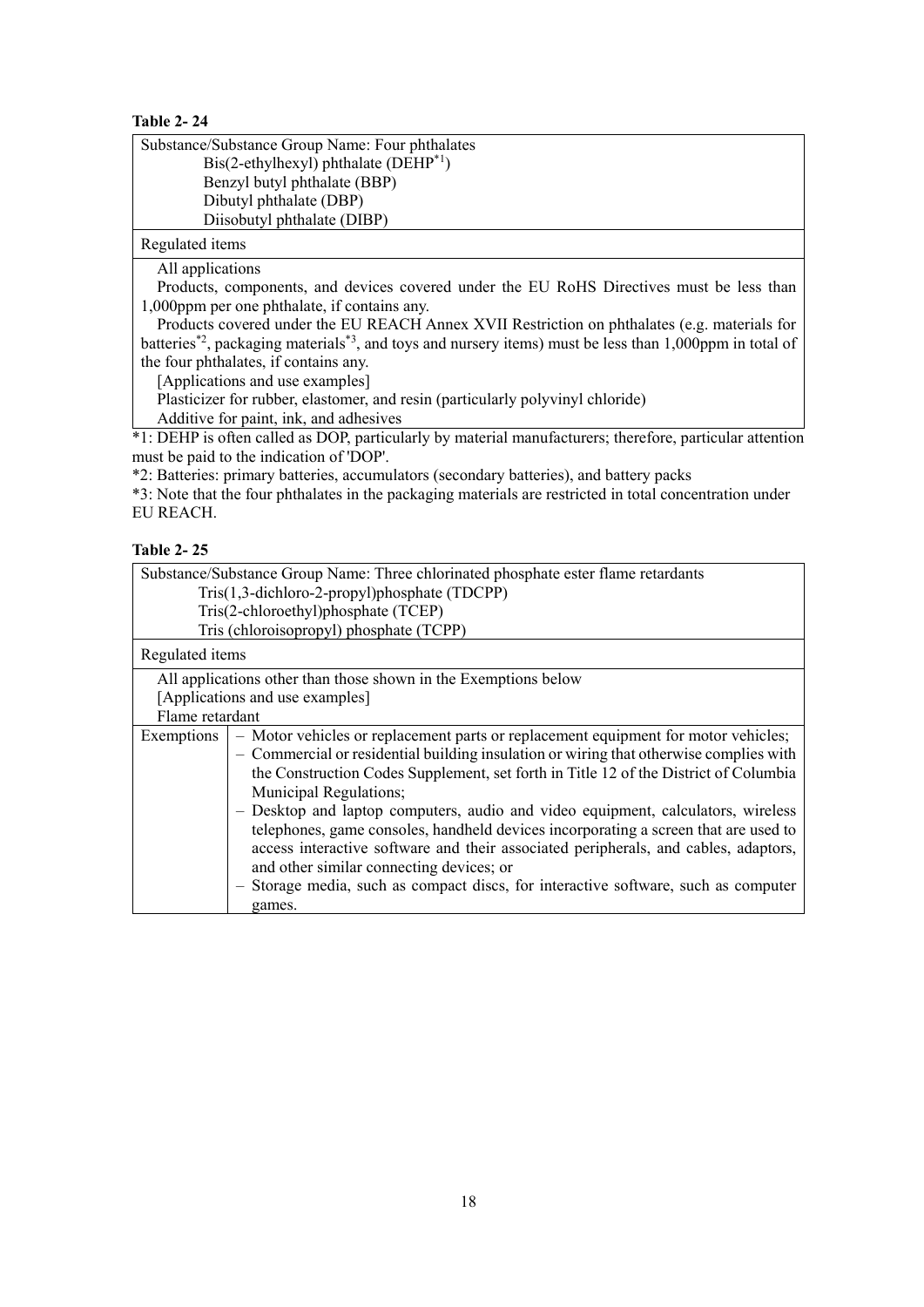| Substance/Substance Group Name: Hydrofluorocarbon (HFC) |  |  |
|---------------------------------------------------------|--|--|
|                                                         |  |  |

## Regulated items

Products include HFC indicated i[n Attached table 1,](#page-21-0) 6.1.3 (Exemption: Household air conditioner and Household heat pump)

Each product is restricted by HFC global warming potential (GWP) per use.

[Applications and use examples]

– Stand-alone refrigerator and Centralized refrigeration equipment

– Chiller, Mobile refrigeration equipment, and household refrigerator

- Extruded polystyrene form, Rigid polystyrene form, Polystyrene high pressure form spray, and pressure form spray, and Polystyrene low pressure form spray which were manufactured using **HFC**
- Automobile air conditioner
- Aerosol

## <span id="page-20-0"></span>**Table 2- 27**

Substance/Substance Group Name: Perfluorooctanoic acid (PFOA), its salts and PFOA-related substances

| Regulated items                                                                                   |                                                                                                                                                                                  |  |  |  |  |
|---------------------------------------------------------------------------------------------------|----------------------------------------------------------------------------------------------------------------------------------------------------------------------------------|--|--|--|--|
|                                                                                                   | All applications other than those shown in the Exemptions below.                                                                                                                 |  |  |  |  |
|                                                                                                   | [Applications and use examples]                                                                                                                                                  |  |  |  |  |
| Fluororesin/Fluor rubber, Fluororesin coating, and antireflection agent in semiconductor exposure |                                                                                                                                                                                  |  |  |  |  |
| process                                                                                           |                                                                                                                                                                                  |  |  |  |  |
| Exemptions                                                                                        | PFOA and its salts as impurity at concentration of 1ppm or less in<br>polytetrafluoroethylene (PTFE) micropowders produced by ionizing irradiation<br>or by thermal degradation. |  |  |  |  |

## <span id="page-20-1"></span>**Table 2- 28**

| Substance/Substance Group Name: Perfluorocarboxylic acids containing 9 to 14 carbon atoms in |                                                                                                                                                                                             |  |  |  |
|----------------------------------------------------------------------------------------------|---------------------------------------------------------------------------------------------------------------------------------------------------------------------------------------------|--|--|--|
| the chain (C9-C14 PFCAs), their salts and C9-C14 PFCA-related substances                     |                                                                                                                                                                                             |  |  |  |
| Regulated items                                                                              |                                                                                                                                                                                             |  |  |  |
| All applications other than those shown in the Exemptions below.                             |                                                                                                                                                                                             |  |  |  |
|                                                                                              | [Applications and use examples]                                                                                                                                                             |  |  |  |
|                                                                                              | Fluororesin/Fluor rubber, Fluororesin coating, and antireflection agent in semiconductor exposure                                                                                           |  |  |  |
| process.                                                                                     |                                                                                                                                                                                             |  |  |  |
| Exemptions                                                                                   | C9-C14 PFCAs, and their salts as impurity at concentration of 1ppm or less in<br>polytetrafluoroethylene (PTFE) micropowders produced by ionizing irradiation<br>or by thermal degradation. |  |  |  |
|                                                                                              | Semiconductor element itself, or the semiconductor element incorporated in a<br>semi-finished/finished Electrical Electronic Equipment (until Dec. 31, 2023).                               |  |  |  |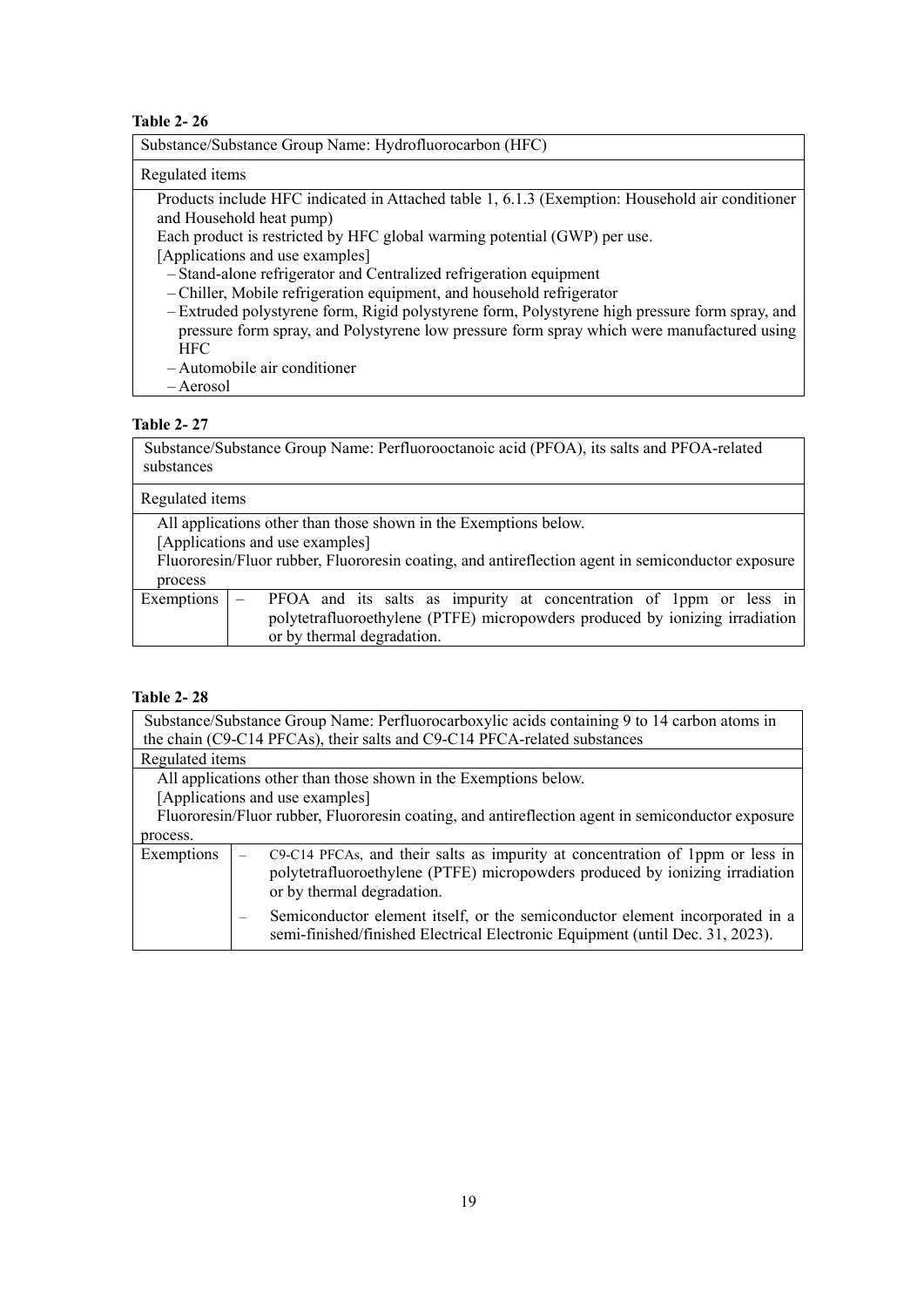|                | $CAS RN^®$                  | <b>Substance Name</b>                 | Another name   |
|----------------|-----------------------------|---------------------------------------|----------------|
| 1              | Trifluoromethane<br>75-46-7 |                                       | $HFC-23$       |
| $\overline{2}$ | $75 - 10 - 5$               | Difluoromethane                       | <b>HFC-32</b>  |
| 3              | 593-53-3                    | Fluoromethane                         | $HFC-41$       |
| 354-33-6<br>4  |                             | 1,1,1,2,2-Pentafluoroethane-          | <b>HFC-125</b> |
| 5              | 359-35-3                    | 1,1,2,2-Tetrafluoroethane             | <b>HFC-134</b> |
| 6              | 811-97-2                    | 1,1,1,2-Tetrafluoroethane             | HFC-134a       |
| $\overline{7}$ | 430-66-0                    | 1,1,2-Trifluoroethane                 | <b>HFC-143</b> |
| 8              | 420-46-2                    | 1,1,1-Trifluoroethane-                | HFC-143a       |
| 9              | 624-72-6                    | 1,2-Difluoroethane                    | <b>HFC-152</b> |
| 10             | $75 - 37 - 6$               | 1,1-Difluoroethane                    | HFC-152a       |
| 11             | 431-89-0                    | $1,1,1,2,3,3,3$ -Heptafluoropropane   | HFC-227ea      |
| 12             | 677-56-5                    | 1,1,1,2,2,3-Hexafluoropropane         | HFC-236cb      |
| 13             | $431 - 63 - 0$              | 1,1,1,2,3,3-Hexafluoropropane         | HFC-236ea      |
| 14             | 690-39-1                    | 1,1,1,3,3,3-Hexafluoropropane         | HFC-236fa      |
| 15             | 679-86-7                    | 1,1,2,2,3-Pentafluoropropane          | HFC-245ca      |
| 16             | $460 - 73 - 1$              | 1,1,1,3,3-Pentafluoropropane          | HFC-245fa      |
| 17             | 406-58-6                    | 1,1,1,3,3-Pentafluorobutane           | HFC-365mfc     |
| 18             | 138495-42-8                 | 1,1,1,2,3,4,4,5,5,5-Decafluoropentane | HFC-43-10mee   |

<span id="page-21-0"></span>

\*1:HFC which is covered under the Canadian Environmental Protection Act, 1999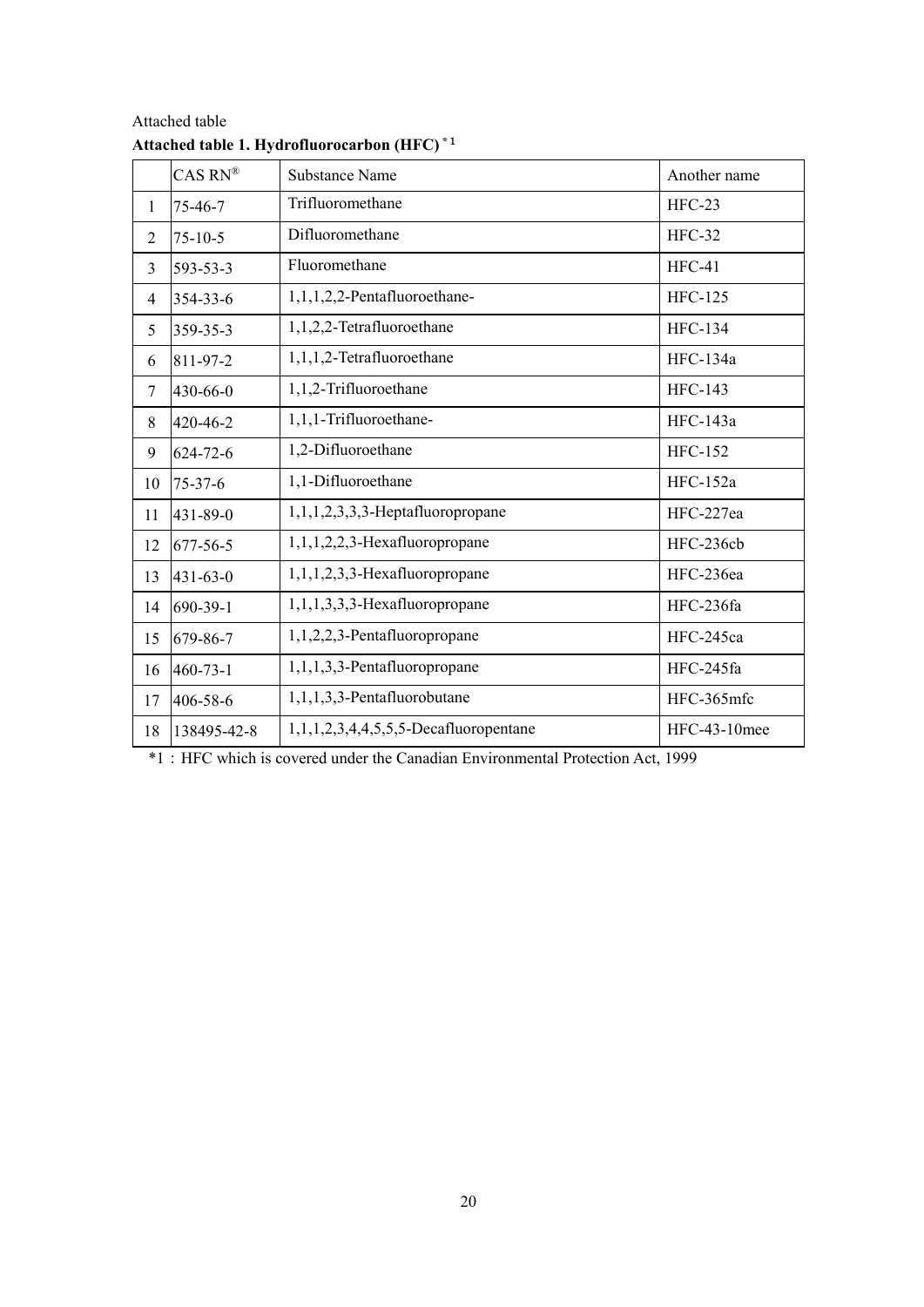## <span id="page-22-0"></span>**6.2. Level 2 Prohibited Substances**

Level 2 Prohibited Substances are classified into Level 2A and Level 2B, according to the purpose of promoting substitution.

Level 2A Prohibited Substances refer to substances whose use will be phased out after a certain period by a treaty, law, or regulation, or substances whose prohibition to be used in products is promoted by the Panasonic Group prior to a period specified by a treaty, law, or regulation. As of now, there is no list of Level 2A Prohibited Substance/Substance Groups.

Level 2B Prohibited Substances refer to substances restricted for use on a voluntary basis by the Panasonic Group.

| No | Substance/Substance Group                                                                                  | Major Laws Referenced                                                                                                                                             | Date of Delivery<br>Prohibition of components,<br>materials, etc. to the<br>Panasonic Group <sup>*1</sup> |
|----|------------------------------------------------------------------------------------------------------------|-------------------------------------------------------------------------------------------------------------------------------------------------------------------|-----------------------------------------------------------------------------------------------------------|
|    | Polyvinyl chloride (PVC) and<br>its mixtures<br>(see Table $4-1$ )                                         | Panasonic Group's<br>voluntary restriction                                                                                                                        | -                                                                                                         |
| 2  | Perfluorohexane-1-sulphonic acid<br>(PFHxS), its salts, and PFHxS-related<br>substances<br>(see Table 4-2) | Persistent Organic<br>Pollutants (POPs)<br>review committee<br>(POPRC)<br>recommended to<br>eliminate PFH <sub>x</sub> S in the<br>meeting held in Oct.,<br>2019. | Details will be set<br>depending on the<br>regulation to be<br>promulgated hereafter.                     |
| 3  | Phenol isopropylated phosphate<br>$(3:1)$ (PIP $(3:1)$ )<br>(see Table $4-3$ )                             | <b>TSCA</b>                                                                                                                                                       | Details will be set<br>depending on the<br>regulation to be<br>promulgated hereafter.                     |

#### <span id="page-22-1"></span>**Table 3 List of Level 2B Prohibited Substances/Substance Groups**

\*1: When a Divisional Companies/Business Division of the Panasonic Group sets its own timing earlier than these Guidelines in accordance with its circumstances (e.g. requests by a customer), information to that extent shall be communicated to relevant parties (e.g. suppliers).

## <span id="page-22-2"></span>**Table 4 Regulated Items of Level 2B Prohibited Substances**

<span id="page-22-3"></span>Table 4- 1

|                        | Substance/Group Name: Polyvinylchloride (PVC) and its mixtures                                                                                                                                                                                                                                                                                                                                                                                                                                                                                                                                                                                                       |
|------------------------|----------------------------------------------------------------------------------------------------------------------------------------------------------------------------------------------------------------------------------------------------------------------------------------------------------------------------------------------------------------------------------------------------------------------------------------------------------------------------------------------------------------------------------------------------------------------------------------------------------------------------------------------------------------------|
| <b>Regulated Items</b> |                                                                                                                                                                                                                                                                                                                                                                                                                                                                                                                                                                                                                                                                      |
| (a)<br>(b)             | Use in the following applications other than those specified in the exemptions:<br>Internal wiring in equipment <sup>*1</sup> of new electrical and electronic equipment.<br>Packaging materials used for products and accessories, etc. to be included in the product<br>package<br>Note that the restricted individual components and materials shall be handled upon request by each<br>Divisional Companies/Business Division of the Panasonic Group. The substitute polyvinyl chloride<br>material shall be halogen-free (excluding fluorine) in principle.<br>When using red phosphorus as a flame retardant, ensure compliance with product safety standards. |
| Exemptions             | Decision by relevant Divisional Companies and BDs: In cases where: quality such as<br>safety cannot be maintained; procurement is difficult; materials are specified by law or<br>regulation; materials are specified by the customer, etc.                                                                                                                                                                                                                                                                                                                                                                                                                          |

\*1: Cables considered as equipment under the EU RoHS Directive are excluded.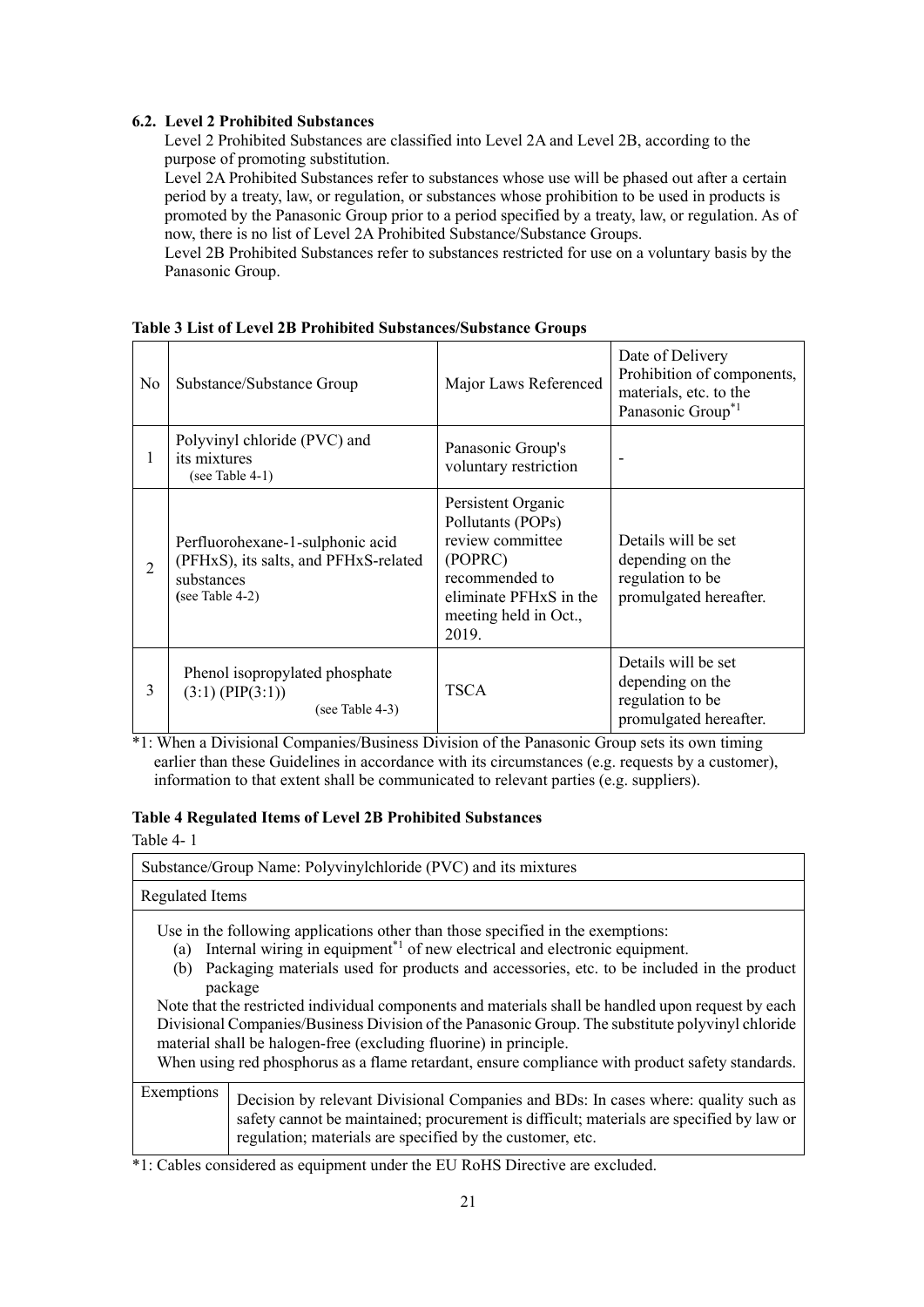<span id="page-23-0"></span>Table 4- 2

| Substance/Group Name: Perfluorohexane-1-sulphonic acid and its salts (PFHxS)                          |
|-------------------------------------------------------------------------------------------------------|
| <b>Regulated Items</b>                                                                                |
| All applications.                                                                                     |
| [Applications and use examples]                                                                       |
| Fluororesin/fluoro rubber, fluorine coating, and anti-reflective agent used in semiconductor exposure |
| process                                                                                               |

<span id="page-23-1"></span>

| Table |  |  |
|-------|--|--|
|-------|--|--|

| Substance/Substance Group Name: Phenol isopropylated phosphate (3:1) (PIP(3:1)) |                                                                       |  |  |
|---------------------------------------------------------------------------------|-----------------------------------------------------------------------|--|--|
| Regulated items                                                                 |                                                                       |  |  |
|                                                                                 | All applications other than those shown in the Exemptions below       |  |  |
| [Applications and use examples]                                                 |                                                                       |  |  |
|                                                                                 | Flame-retardant plasticizer                                           |  |  |
| Exemptions                                                                      | - Lubricant and Grease                                                |  |  |
|                                                                                 | - New components and spare parts for automobiles and aerospace planes |  |  |
| - Products or articles made from recycled $PIP(3:1)$ containing plastic         |                                                                       |  |  |
| (Note, no new PIP $(3:1)$ must not be added during the recycling process or to  |                                                                       |  |  |
| the products and articles made from the recycled plastic.)                      |                                                                       |  |  |
| $-$ Adhesives and sealants (until Jul. 6, 2024)                                 |                                                                       |  |  |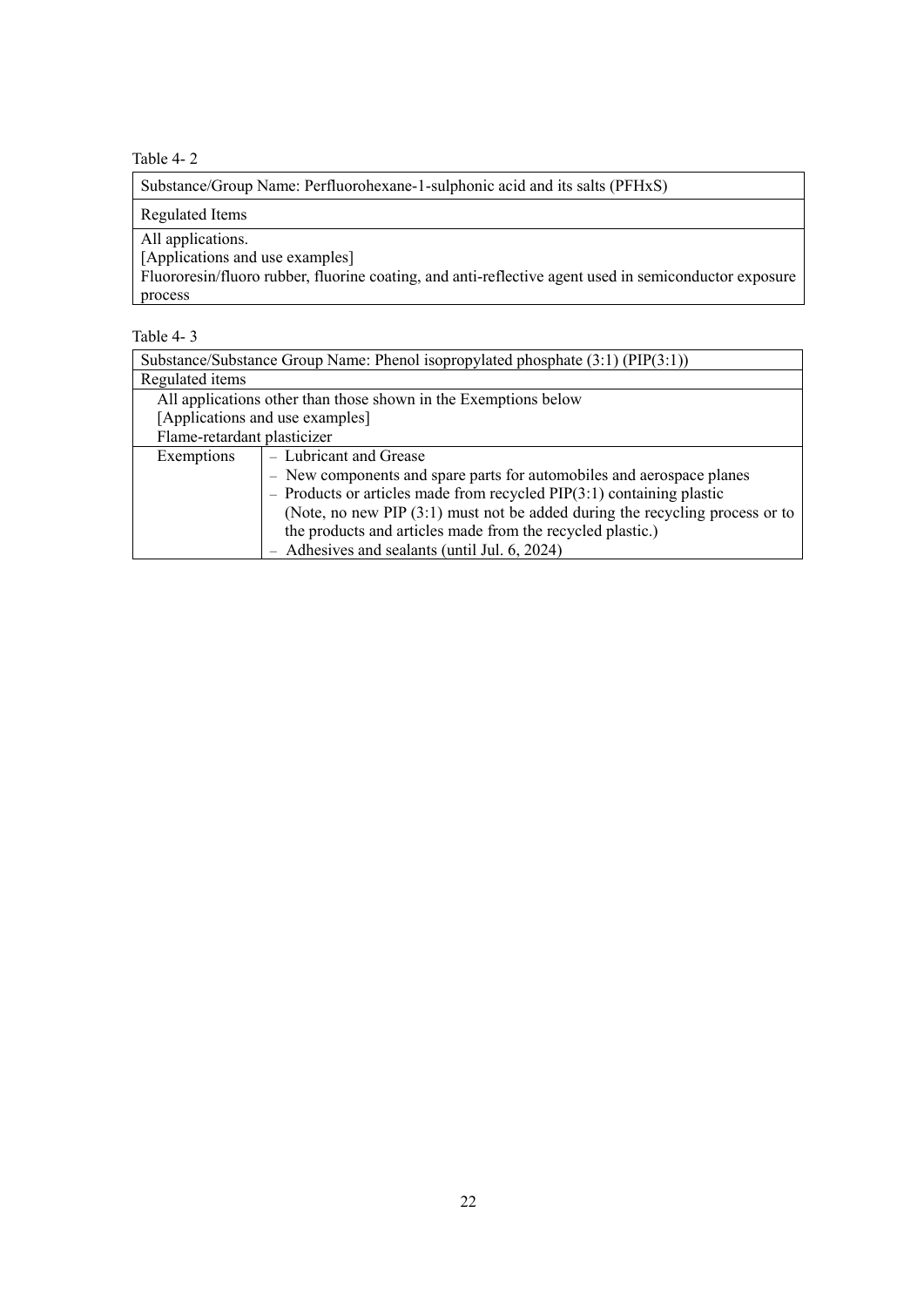#### <span id="page-24-0"></span>**6.3. Level 3 Prohibited Substances**

A list is provided in Table 5.

| Substance/Substance Group                                 | Major law referenced                  |
|-----------------------------------------------------------|---------------------------------------|
| Phthalates other than DEHP, BBP, DBP, DIBP*1              | -EU REACH Annex XVII (Covered         |
|                                                           | toys)                                 |
|                                                           | -California Proposition 65            |
|                                                           | -TSCA SNUR                            |
|                                                           | -US Specified State TIP               |
| Diarsenic trioxide,                                       | <b>EU REACH Annex XIV</b>             |
| Diarsenic pentaoxide                                      | (Substances subject to authorization) |
| Cobalt dichloride                                         | <b>EU REACH Annex XIV</b>             |
|                                                           | (Substances subject to authorization) |
|                                                           | Draft proposal                        |
| Refractory Ceramic Fibers                                 | <b>EU REACH</b>                       |
|                                                           | (Substances subject to authorization) |
|                                                           | Draft proposal                        |
| Beryllium oxide                                           | Substance subject to reporting of     |
|                                                           | information to WEEE recyclers         |
| 1,6,7,8,9,14,15,16,17,17,18,18-                           | POPs Convention                       |
| Dodecachloropentacyclo[12.2.1.16,9.02,13.05,10]octadeca-  |                                       |
| 7,15-diene ("Dechlorane Plus"TM)                          |                                       |
| 2-(2H-benzotriazol-2-yl)-4,6- ditertpentylphenol (UV-328) | POPs Convention                       |
| Perfluorohexanoic acid (PFHxA)                            | <b>EU REACH Annex XVII</b>            |
| Decabromodiphenyl Ethane (DBDPE)                          | <b>CEPA 1999</b>                      |
| Triphenyl phosphate (TPP)                                 | <b>TSCA</b>                           |
| Medium chain chlorinated paraffins (MCCP, C14-17)         | <b>EU RoHS Directive</b>              |
| Tetrabromobisphenol A (TBBPA); additive application type  | <b>EU RoHS Directive</b>              |
| Per- and polyfluoroalkyl substances (PFAS)                | US Specified State TIP                |

#### <span id="page-24-2"></span>**Table 5 List of Level 3 Prohibited Substances/Substance Groups**

\*1: e.g. Diisononyl phthalate (DINP), Di-n-pentyl phthalate, Diisopentyl phthalate (DIPP), Di-n-octyl phthalate, Bis(2-methoxyethyl) phthalate, Di-''isodecyl'' phthalate (DIDP), etc.

#### <span id="page-24-1"></span>**6.4. Managed Substances**

This rank refers to substances whose consumption needs to be monitored and for which consideration needs to be given to human health, safety and hygiene, adequate treatment, etc. Although the use of these substances is not restricted, their use and contained concentration must be monitored. Of the applicable managed substances, when they are used "intentionally" or "inclusion is known," such substances need to be identified<sup>\*1</sup>.

\*1: Reporting of contents of "managed substances" in the packaging used by component supplier for transportation/protection is not required if legal compliance etc. is unnecessary (e.g. when components subject to REACH regulations are exported to the EU along with packaging materials, it is required to report the content of candidate substances for authorization to its authority under the EU REACH Regulation (substances of very high concern; SVHC).)

The managed substances in these Guidelines are subject to the substances listed in the legal regulations, industry standards etc. shown in Table 6. These substances are equivalent to the applicable substances in the "chemSHERPA Declarable Substance Ver. (latest Version)" specified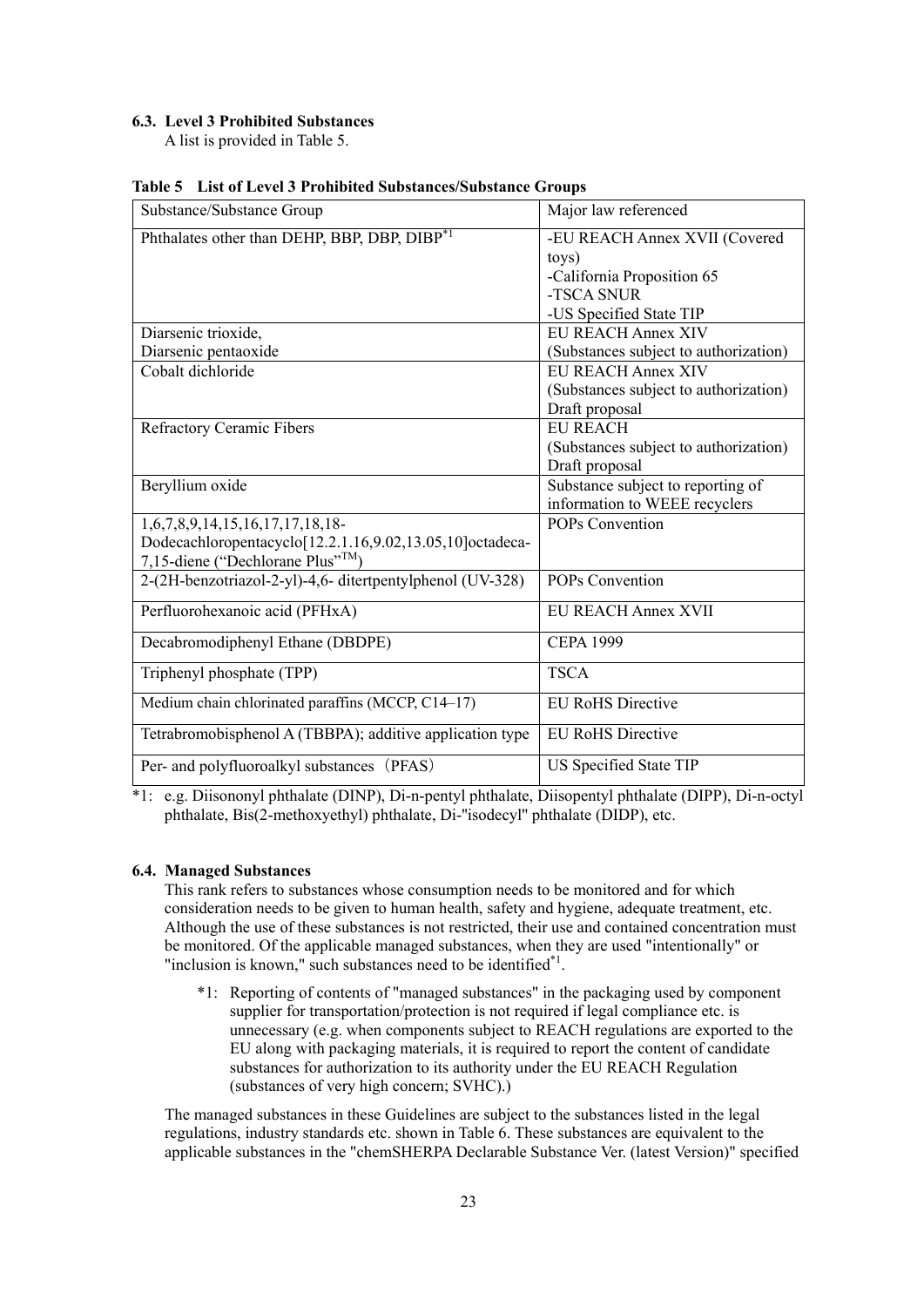by the Joint Article Management Promotion Consortium (JAMP), excluding the prohibited substances specified by these guidelines.

Substances subject to management must fully be compliant if applicable regions or products are individually designated by a treaty, law, ordinance, industry guidelines, etc.

| Target regulations                                                                                                                                     | Remarks                                                              |
|--------------------------------------------------------------------------------------------------------------------------------------------------------|----------------------------------------------------------------------|
| Japan Chemical Substances Control Law                                                                                                                  | Excluding the prohibited substances                                  |
| (Class 1 specified substances)                                                                                                                         | specified in these Guidelines                                        |
| US Toxic Substances Control Act (TSCA)                                                                                                                 | Excluding the prohibited substances                                  |
| Prohibition of use or restriction of substances (Section 6)                                                                                            | specified in these Guidelines                                        |
| EU REACH Annex XVII (Restrictions)                                                                                                                     | Excluding the prohibited substances<br>specified in these Guidelines |
| EU REACH Regulation Candidate substances for<br>authorization (Substances of Very High Concern (SVHC))<br>and ANNEX XIV (substances for authorization) | Excluding the prohibited substances<br>specified in these Guidelines |
| EU POPs Regulation Annex I                                                                                                                             | Excluding the prohibited substances<br>specified in these Guidelines |
| GADSL (Automotive industry)                                                                                                                            | Excluding the prohibited substances                                  |
| Global Automobile Declarable Substances List                                                                                                           | specified in these Guidelines                                        |
| IEC 62474 (Electrical and electronic) Material Declaration                                                                                             | Excluding the prohibited substances                                  |
| for Products of and for the Electrotechnical Industry                                                                                                  | specified in these Guidelines                                        |

<span id="page-25-2"></span>**Table 6** Legal Regulations, Industry Standards etc. relating to the Managed Substances

#### <span id="page-25-0"></span>**6.5. Substances List Specified by These Guidelines**

Refer to the following document and list for legal regulations with "prohibited substances" and "managed substances" as specified in these guidelines and the subject substances covered per industry standards.

– "Explanation of chemSHERPA Declarable Substances"\* \* Reference addresses of the materials and list:

The manual is included in the chemSHERPA data entry support tool package (latest)

| Japanese         | https://chemsherpa.net/tool         |
|------------------|-------------------------------------|
| English, Chinese | https://chemsherpa.net/english/tool |

#### <span id="page-25-1"></span>**6.6. Reference**

In order to check the applicability of the "managed substances," the chemSHERPA data entry support tool obtained from the link provided in 6.5 may be used. However, the tool is only considered an auxiliary means of checking the applicability of the substance. Even if the data entry support tool does not indicate a substance as declarable, the substance still needs to be reported if it is known to be subject to legal regulations.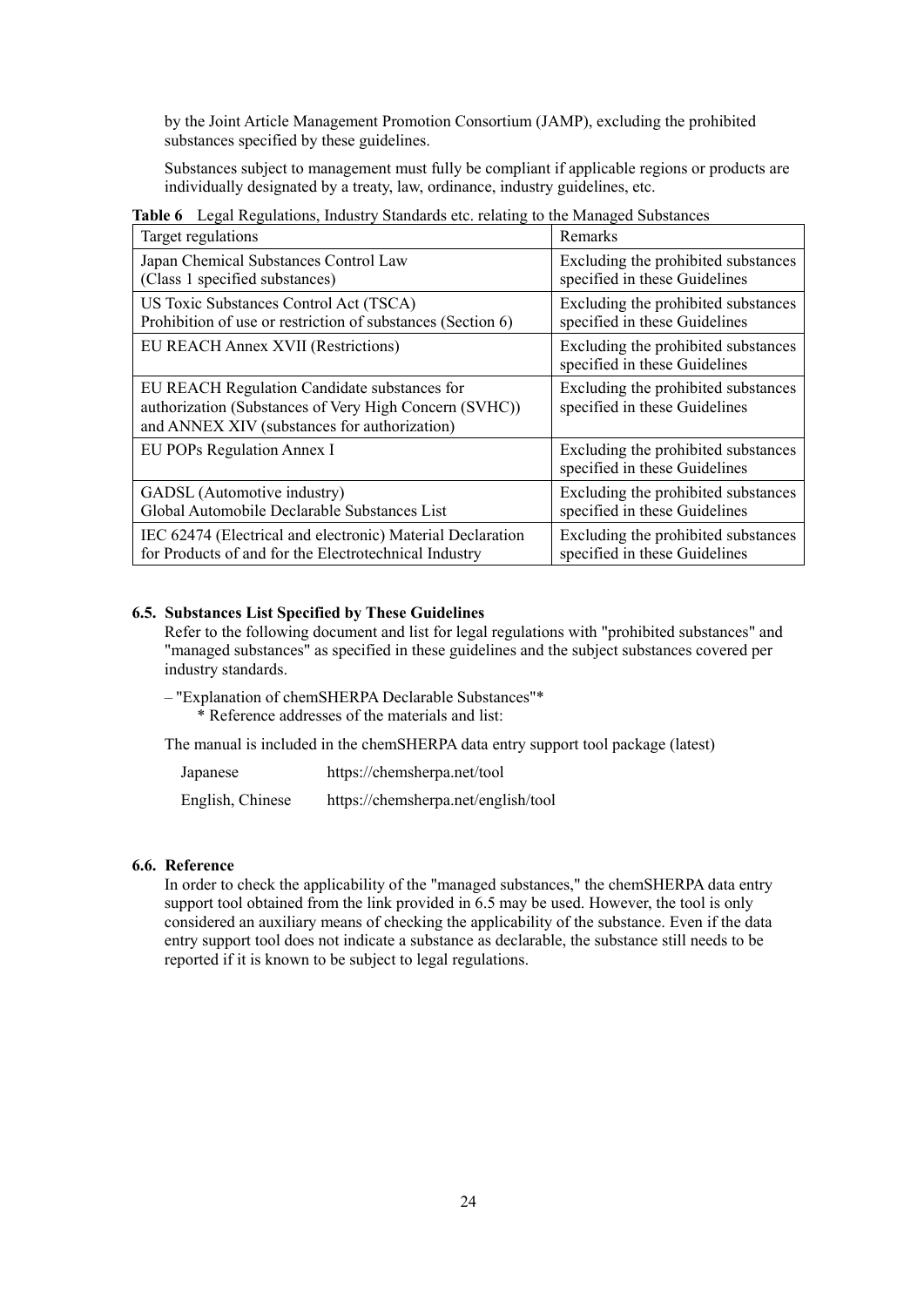## <span id="page-26-0"></span>**7. Main Change Points from Version 12.1 to Version 13**

- (1) Level 1 Prohibited Substances
- Added perfluorocarboxylic acids containing 9 to 14 carbon atoms in the chain (C9-C14 PFCAs), their salts and C9-C14 PFCA-related substances.
- Updated the restricted contents of specified brominated flame-retardants (PBBs, PBDEs) (Table 1, Table 2-8) and added TSCA to the column of its Major Referenced Laws/Regulations (Table 1).
- Replaced the Japanese for 'US specified States Heavy Metals in Packaging Regulation' with the one for 'US Specified States Toxics in Packaging Regulation (TIP)'.
- Deleted the description of 'Exemptions are provided.' from the columns for Perfluorooctane sulfonate (PFOS) and its salts (Table 1) in the Panasonic Group regulation.
- Added CSCL to the column of the Major Referenced Laws/Regulations for Perfluorooctanoic acid (PFOA), its salts and PFOA-related substances.

| Amended part                                                                                                                                                                                            | <b>Amended Contents</b>                                                                                                                                                                                                                                                                                                                                                                                                                                                                                                                                                                                                                                                            |
|---------------------------------------------------------------------------------------------------------------------------------------------------------------------------------------------------------|------------------------------------------------------------------------------------------------------------------------------------------------------------------------------------------------------------------------------------------------------------------------------------------------------------------------------------------------------------------------------------------------------------------------------------------------------------------------------------------------------------------------------------------------------------------------------------------------------------------------------------------------------------------------------------|
| In this entire document                                                                                                                                                                                 | Replaced 'Company' with 'Divisional Companies, and the like'.                                                                                                                                                                                                                                                                                                                                                                                                                                                                                                                                                                                                                      |
| Footnote *2 in Table 1                                                                                                                                                                                  | Replaced the explanation with descriptions in a table.                                                                                                                                                                                                                                                                                                                                                                                                                                                                                                                                                                                                                             |
| Subject<br>substance/Substance<br>group to restrict in Table<br>5 List of Level 2B<br>Prohibited<br>Substances/Substance<br>Groups, and Table 6<br>Regulated Items of Level<br>2B Prohibited Substances | Added Phenol isopropylated phosphate $(3:1)$ (PIP $(3:1)$ ).                                                                                                                                                                                                                                                                                                                                                                                                                                                                                                                                                                                                                       |
| Table 5 List of Level 3<br>Prohibited<br>Substances/Substance<br>Groups                                                                                                                                 | Added 1, 6, 7, 8, 9, 14, 15, 16, 17, 17, 18, 18-<br>Dodecachloropentacyclo <sup>[12.2.1.16,9.02,13.05,10]</sup> octadeca-7,15-diene<br>("Dechlorane Plus" <sup>TM</sup> ), 2-(2H-benzotriazol-2-yl)-4,6-<br>ditertpentylphenol (UV-328), Perfluorohexanoic acid (PFHxA),<br>Decabromodiphenyl Ethane (DBDPE), Triphenyl phosphate (TPP),<br>Medium chain chlorinated paraffins (MCCP, C14-17),<br>Tetrabromobisphenol A (TBBPA); additive application type, and Per-<br>and polyfluoroalkyl substances (PFAS).<br>Added TSCA SNUR and U.S. specified states TIP for the Major<br>Referenced Laws/Regulations for Substance/Substance Group other<br>than PEHP, BBP, DBP, and DIBP. |

## (2) Other revisions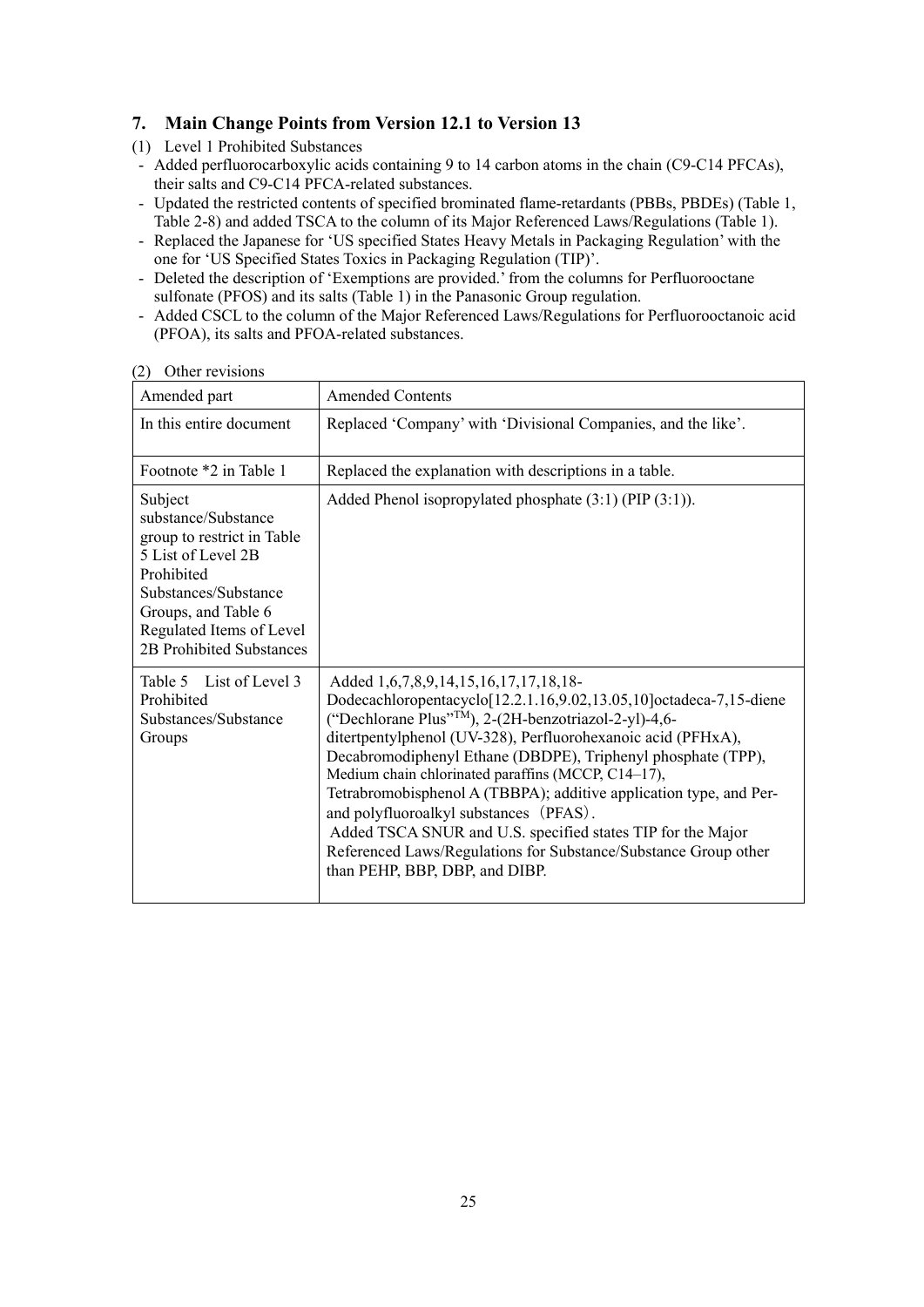## <span id="page-27-0"></span><< Panasonic Group Chemical Substances Management Rank Guidelines List of Exempted Items >> Revised: July 20, 2021

A part of expired exempted substances are not included on this list.

For the latest information on exempted substances, make sure to check details with the following European Commission RoHS web site:

http://ec.europa.eu/environment/waste/rohs\_eee/adaptation\_en.htm

To those who have an ID for the Panasonic Chemical Substance Management (PCSM) system,

refer to the latest information on exempted substances on the notice of the PCSM system.

Note that on the table below, the following abbreviations are respectively used for the categories.

Cat. 8 in vitro : for category 8 in vitro diagnostic medical devices

Cat. 9 industrial : for category 8 in vitro diagnostic medical devices

Cat. 8, 9 others : for categories 8 and 9 other than in vitro diagnostic medical devices and industrial monitoring and control instruments

Categories of EEE are as follows:

1. Large household appliances.

2. Small household appliances.

3. IT and telecommunications equipment.

4. Consumer equipment. 5. Lighting equipment.

6. Electrical and electronic tools.

7. Toys, leisure and sports equipment.

8. Medical devices.

9. Monitoring and control instruments including industrial monitoring and control instruments.

10. Automatic dispensers.

11. Other EEE not covered by any of the categories above.

#### ◆ Referenced legislation: EU RoHS Directive ANNEX III

\* Revised the dates for No. 31 and 32 in Annex III (January 7, 2021)

| No.      | <b>Exemption</b>                                                                                                                                                                                                                      | Scope and dates of applicability | Date from which delivery of<br>components, materials, etc. to the<br>Panasonic Group will be<br>prohibited (Six months before the<br>dates of applicability) |
|----------|---------------------------------------------------------------------------------------------------------------------------------------------------------------------------------------------------------------------------------------|----------------------------------|--------------------------------------------------------------------------------------------------------------------------------------------------------------|
| 1(a)     | Mercury in single capped (compact) fluorescent lamps for general lighting purposes < 30 W:not<br>exceeding (per burner) 2.5 mg                                                                                                        | Currently under review in EU     | To be set based on EU review results                                                                                                                         |
| 1(b)     | Mercury in single capped (compact) fluorescent lamps for general lighting purposes 20 W and < 50<br>W:not exceeding (per burner) 3.5 mg                                                                                               | Currently under review in EU     | To be set based on EU review results                                                                                                                         |
| 1(c)     | Mercury in single capped (compact) fluorescent lamps for general lighting purposes≥ 50 W and < 150<br>W:not exceeding (per burner) 5 mg                                                                                               | Currently under review in EU     | To be set based on EU review results                                                                                                                         |
| 1(d)     | Mercury in single capped (compact) fluorescent lamps for general lighting purposes 150 W:not<br>exceeding (per burner) 15 mg                                                                                                          | Currently under review in EU     | To be set based on EU review results                                                                                                                         |
| 1(e)     | Mercury in single capped (compact) fluorescent lamps for general lighting purposes with circular or<br>square structural shape and tube diameter $\leq 17$ mm:not exceeding (per burner) 7 mg                                         | Currently under review in EU     | To be set based on EU review results                                                                                                                         |
| 1(f)     | Mercury in single capped (compact) fluorescent lamps for special purposes: not exceeding (per burner) Currently under review in EU<br>5 <sub>mg</sub>                                                                                 |                                  | To be set based on EU review results                                                                                                                         |
| 1(g)     | Mercury in single capped (compact) fluorescent lamps for general lighting purposes < 30 W with a<br>lifetime equal or above 20 000 h:not exceeding (per burner) 3.5 mg                                                                | Currently under review in EU     | To be set based on EU review results                                                                                                                         |
| 2(a) (1) | Mercury in double-capped linear fluorescent lamps Tri-band phosphor with normal lifetime and a tube<br>diameter $\leq$ 9 mm (e.g. T2) for general lighting purposes not exceeding (per lamp): 4 mg                                    | Currently under review in EU     | To be set based on EU review results                                                                                                                         |
| 2(a) (2) | Mercury in double-capped linear fluorescent lamps Tri-band phosphor with normal lifetime and a tube<br>diameter $\geq 9$ mm and $\leq 17$ mm (e.g. T5) for general lighting purposes not exceeding (per lamp): 3 mg                   | Currently under review in EU     | To be set based on EU review results                                                                                                                         |
| 2(a) (3) | Mercury in double-capped linear fluorescent lamps Tri-band phosphor with normal lifetime and a tube<br>diameter > 17 mm and $\leq$ 28 mm (e.g. T8) for general lighting purposes not exceeding (per lamp): 3.5<br>mg                  | Currently under review in EU     | To be set based on EU review results                                                                                                                         |
| 2(a) (4) | Mercury in double-capped linear fluorescent lamps Tri-band phosphor with normal lifetime and a tube<br>diameter $> 28$ mm (e.g. T12) for general lighting purposes not exceeding (per lamp): 3.5 mg                                   | Currently under review in EU     | To be set based on EU review results                                                                                                                         |
| 2(a) (5) | Mercury in double-capped linear fluorescent lamps Tri-band phosphor with long lifetime ( $\geq$ 25000h)<br>for general lighting purposes not exceeding (per lamp): 5 mg                                                               | Currently under review in EU     | To be set based on EU review results                                                                                                                         |
| 2(b)(1)  | Mercury in other fluorescent lamps Linear halophosphate lamps with tube > 28 mm (e.g. T10 and T12) 13 April 2012<br>not exceeding (per lamp):10 mg                                                                                    |                                  | Already prohibited                                                                                                                                           |
| 2(b)(2)  | Mercury in other fluorescent lamps Non-linear halophosphate lamps (all diameters) not exceeding (per 13 April 2016<br>$lamp$ :15 mg                                                                                                   |                                  | Already prohibited                                                                                                                                           |
| 2(b)(3)  | Mercury in other fluorescent lamps Non-linear tri-band phosphor lamps with tube diameter > 17 mm<br>(e.g. T9) not exceeding (per lamp): 15 mg                                                                                         | Currently under review in EU     | To be set based on EU review results                                                                                                                         |
| 2(b)(4)  | Mercury in other fluorescent lamps for other general lighting and special purposes (e.g. induction<br>lamps) not exceeding (per lamp): 15 mg                                                                                          | Currently under review in EU     | To be set based on EU review results                                                                                                                         |
| 3(a)     | Mercury in cold cathode fluorescent lamps and external electrode fluorescent lamps (CCFL and EEFL) Currently under review in EU<br>for special purposes Short length $\leq 500$ mm) not exceeding (per lamp): 3.5 mg                  |                                  | To be set based on EU review results                                                                                                                         |
| 3(b)     | Mercury in cold cathode fluorescent lamps and external electrode fluorescent lamps (CCFL and EEFL) Currently under review in EU<br>for special purposes Medium length ( $> 500$ mm and $\leq 1500$ mm) not exceeding (per lamp): 5 mg |                                  | To be set based on EU review results                                                                                                                         |
| 3(c)     | Mercury in cold cathode fluorescent lamps and external electrode fluorescent lamps (CCFL and EEFL) Currently under review in EU<br>for special purposes Long length $(> 1500 \text{ mm})$ not exceeding (per lamp):13 mg              |                                  | To be set based on EU review results                                                                                                                         |
| 4(a)     | Mercury in other low pressure discharge lamps not exceeding (per lamp):15 mg                                                                                                                                                          | Currently under review in EU     | To be set based on EU review results                                                                                                                         |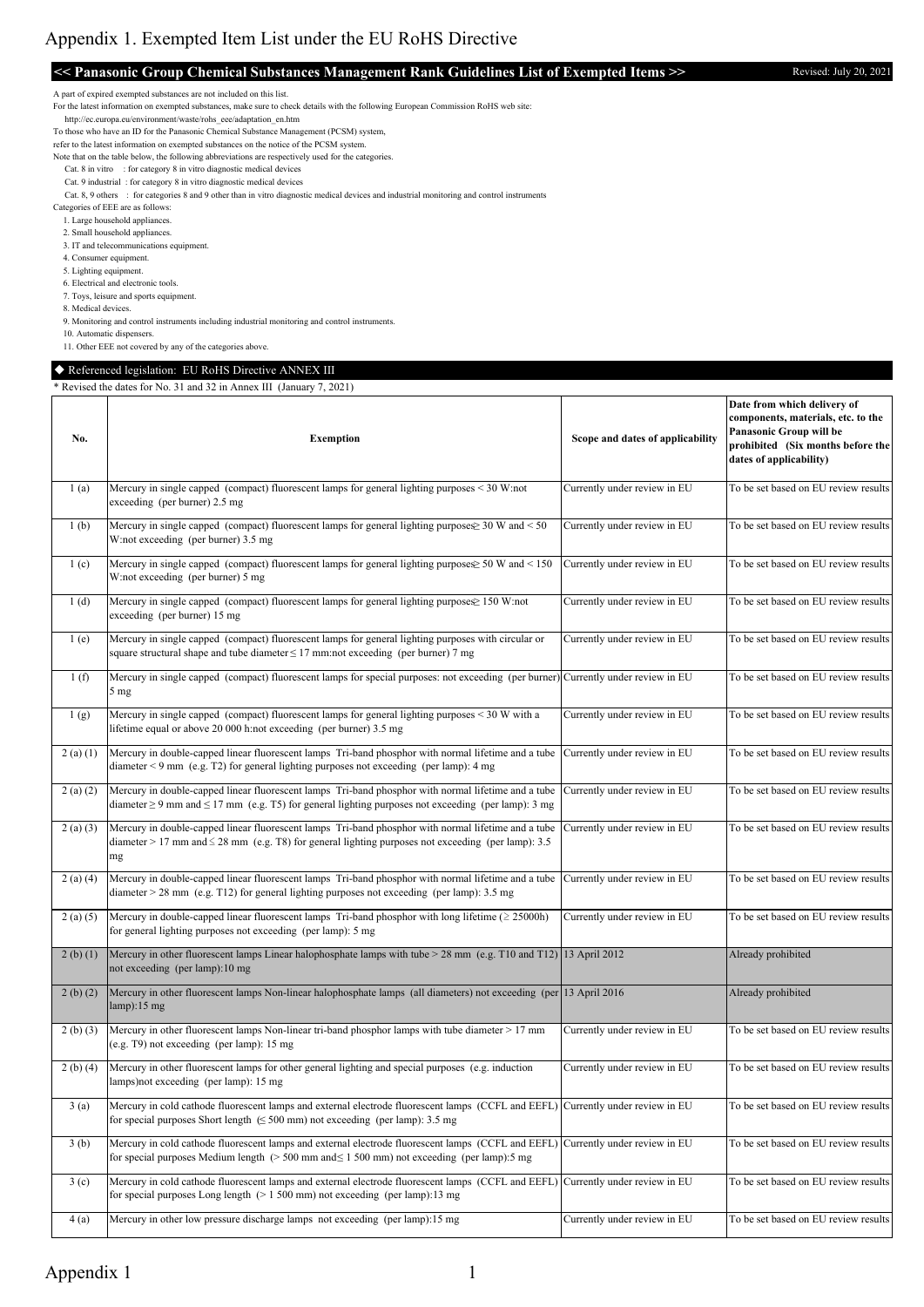| No.         | <b>Exemption</b>                                                                                                                                                                                                                                                                                                                                                                                                                                                                                                 | Scope and dates of applicability                                                                                                                   | Date from which delivery of<br>components, materials, etc. to the<br>Panasonic Group will be<br>prohibited (Six months before the<br>dates of applicability)          |
|-------------|------------------------------------------------------------------------------------------------------------------------------------------------------------------------------------------------------------------------------------------------------------------------------------------------------------------------------------------------------------------------------------------------------------------------------------------------------------------------------------------------------------------|----------------------------------------------------------------------------------------------------------------------------------------------------|-----------------------------------------------------------------------------------------------------------------------------------------------------------------------|
| $4(b)-I$    | Mercury in High Pressure Sodium (vapour) lamps for general lighting purposes not exceeding (per<br>burner) in lamps with improved colour rendering index $Ra > 60$ , $P \le 155$ W: 30 mg                                                                                                                                                                                                                                                                                                                        | Currently under review in EU                                                                                                                       | To be set based on EU review results                                                                                                                                  |
| $4(b)$ -II  | Mercury in High Pressure Sodium (vapour) lamps for general lighting purposes with improved colour<br>rendering index $Ra > 60$ , 155 W < $P \le 405$ W: 40 mg                                                                                                                                                                                                                                                                                                                                                    | Currently under review in EU                                                                                                                       | To be set based on EU review results                                                                                                                                  |
| $4(b)$ -III | Mercury in High Pressure Sodium (vapour) lamps for general lighting purposes with improved colour<br>rendering index $Ra > 60$ , $P > 405$ W: 40 mg                                                                                                                                                                                                                                                                                                                                                              | Currently under review in EU                                                                                                                       | To be set based on EU review results                                                                                                                                  |
| $4(c)$ -I   | Mercury in other High Pressure Sodium (vapour) lamps for general lighting purposes $E \le 155$ W not<br>exceeding (per burner):25 mg                                                                                                                                                                                                                                                                                                                                                                             | Currently under review in EU                                                                                                                       | To be set based on EU review results                                                                                                                                  |
| $4(c)$ -II  | Mercury in other High Pressure Sodium (vapour) lamps for general lighting purposes 155 W < $P\leq 405$<br>W not exceeding (per burner):30 mg                                                                                                                                                                                                                                                                                                                                                                     | Currently under review in EU                                                                                                                       | To be set based on EU review results                                                                                                                                  |
| $4(c)$ -III | Mercury in other High Pressure Sodium (vapour) lamps for general lighting purposes P > 405 W not<br>exceeding (per burner):40 mg                                                                                                                                                                                                                                                                                                                                                                                 | Currently under review in EU                                                                                                                       | To be set based on EU review results                                                                                                                                  |
| 4(d)        | Mercury in High Pressure Mercury (vapour) lamps (HPMV). Expires on 13 April 2015                                                                                                                                                                                                                                                                                                                                                                                                                                 | 13 April 2015                                                                                                                                      | Already prohibited                                                                                                                                                    |
| 4(e)        | Mercury in metal halide lamps (MH)                                                                                                                                                                                                                                                                                                                                                                                                                                                                               | Currently under review in EU                                                                                                                       | To be set based on EU review results                                                                                                                                  |
| 4(f)        | Mercury in other discharge lamps for special purposes not specifically mentioned in this Annex                                                                                                                                                                                                                                                                                                                                                                                                                   | Currently under review in EU                                                                                                                       | To be set based on EU review results                                                                                                                                  |
| 4(g)        | Mercury in hand crafted luminous discharge tubes used for signs, decorative or architectural and<br>specialist lighting and light-artwork, where the mercury content shall be limited as follows: (a) 20 mg<br>per electrode pair + 0.3 mg per tube length in cm, but not more than 80 mg, for outdoor applications and<br>indoor applications exposed to temperatures below 20 °C; (b) 15 mg per electrode pair + 0.24 mg per<br>tube length in cm, but not more than 80 mg, for all other indoor applications. | 31 December 2018                                                                                                                                   | Already prohibited                                                                                                                                                    |
| 5(a)        | Lead in glass of cathode ray tubes                                                                                                                                                                                                                                                                                                                                                                                                                                                                               | 21 July 2016 (Cat.1-7, 10)<br>21 July 2021 (Cat. 8, 9 others)<br>21 July 2023 (Cat. 8 in vitro)<br>21 July 2024 (Cat. 9 industrial and<br>Cat.11)  | Already prohibited $(Cat.1-7, 10)$<br>Already prohibited (Cat. 8, 9 others)<br>21 January 2023 (Cat. 8 in vitro)<br>21 January 2024 (Cat. 9 industrial<br>and Cat.11) |
| 5(b)        | Lead in glass of fluorescent tubes not exceeding 0.2% by weight                                                                                                                                                                                                                                                                                                                                                                                                                                                  | Currently under review in EU                                                                                                                       | To be set based on EU review results                                                                                                                                  |
| 6(a)        | Lead as an alloying element in steel for machining purposes and in galvanized steel containing up to 0,35 Currently under review in EU<br>% lead by weight                                                                                                                                                                                                                                                                                                                                                       | (Cat.8,9)<br>21 July 2024 (Cat.11)                                                                                                                 | To be set based on EU review results<br>(Cat.8,9)<br>21 Jan 2024 (Cat.11)                                                                                             |
| $6(a)$ -I   | Lead as an alloying element in steel for machining purposes containing up to 0,35 % lead by weight and Currently under review in EU (1-7,<br>in batch hot dip galvanised steel components containing up to 0,2 % lead by weight                                                                                                                                                                                                                                                                                  | 10)                                                                                                                                                | To be set based on EU review results<br>$(1-7, 10)$                                                                                                                   |
| 6(b)        | Lead as an alloying element in aluminium containing up to 0.4% lead by weight                                                                                                                                                                                                                                                                                                                                                                                                                                    | Currently under review in EU<br>(Cat.8,9)<br>21 July 2024 (Cat.11)                                                                                 | To be set based on EU review results<br>(Cat.8,9)<br>21 January 2024 (Cat.11)                                                                                         |
| $6(b)-I$    | Lead as an alloying element in aluminium containing up to 0,4 % lead by weight, provided it stems from Currently under review in EU (1-7,<br>lead-bearing aluminium scrap recycling                                                                                                                                                                                                                                                                                                                              | 10)                                                                                                                                                | To be set based on EU review results<br>$(1-7, 10)$                                                                                                                   |
| $6(b)$ -II  | Lead as an alloying element in aluminium for machining purposes with a lead content up to 0,4 % by<br>weight                                                                                                                                                                                                                                                                                                                                                                                                     | Currently under review in EU (1-7,<br>10)                                                                                                          | To be set based on EU review results<br>$(1-7, 10)$                                                                                                                   |
| 6(c)        | Copper alloy containing up to 4% lead by weight                                                                                                                                                                                                                                                                                                                                                                                                                                                                  | 10)<br>21 July 2024 (Cat.11)                                                                                                                       | Currently under review in EU (Cat.1- To be set based on EU review results<br>$(Cat.1-10)$<br>21 January 2024 (Cat.11)                                                 |
| 7(a)        | Lead in high melting temperature type solders (i.e. lead-based alloys containing 85 % by weight or more Currently under review in EU (Cat.1-To be set based on EU review results<br>lead)<br>(except applications covered by point 24 of this Annex)                                                                                                                                                                                                                                                             | 10)<br>21 July 2024 (Cat.11)                                                                                                                       | $(Cat.1-10)$<br>21 January 2024 (Cat.11)                                                                                                                              |
| 7(b)        | Lead in solders for servers, storage and storage array systems, network infrastructure equipment for<br>switching, signalling, transmission, and network management for tele-communications                                                                                                                                                                                                                                                                                                                      | 21 July 2016 (Cat. 1-7, 10)<br>21 July 2021 (Cat. 8, 9 others)<br>21 July 2023 (Cat. 8 in vitro)<br>21 July 2024 (Cat. 9 industrial and<br>Cat.11) | Already prohibited (Cat.1-7, 10)<br>Already prohibited (Cat. 8, 9 others)<br>21 January 2023 (Cat. 8 in vitro)<br>21 January 2024 (Cat. 9 industrial<br>and Cat.11)   |
| $7(c)$ -I   | Electrical and electronic components containing lead in a glass or ceramic other than dielectric ceramic<br>in capacitors, e.g. piezoelectronic devices, or in a glass or ceramic matrix compound<br>(except applications covered under point 34)                                                                                                                                                                                                                                                                | 10)<br>21 July 2024 (Cat.11)                                                                                                                       | Currently under review in EU (Cat.1- To be set based on EU review results<br>$(Cat.1-10)$<br>21 January 2024 (Cat.11)                                                 |
| $7(c)$ -II  | Lead in dielectric ceramic in capacitors for a rated voltage of 125 V AC or 250 V DC or higher<br>(Does not apply to applications covered by point 7(c)-I and 7(c)-IV of this Annex)                                                                                                                                                                                                                                                                                                                             | Currently under review in EU (Cat.1<br>10)<br>21 July 2024 (Cat.11)                                                                                | To be set based on EU review results<br>$(Cat.1-10)$<br>21 January 2024 (Cat.11)                                                                                      |
| $7(c)$ -III | Lead in dielectric ceramic in capacitors for a rated voltage of less than 125 V AC or 250 V DC                                                                                                                                                                                                                                                                                                                                                                                                                   | 1 January 2013                                                                                                                                     | Already prohibited                                                                                                                                                    |
|             | Lead in dielectric ceramics in a capacitor with a rated voltage of AC 125 V or DC less than 250 V,<br>which is a spare part of an electrical and electronic equipment placed on the market before January 1,<br>2013.                                                                                                                                                                                                                                                                                            | No deadline                                                                                                                                        | No deadline                                                                                                                                                           |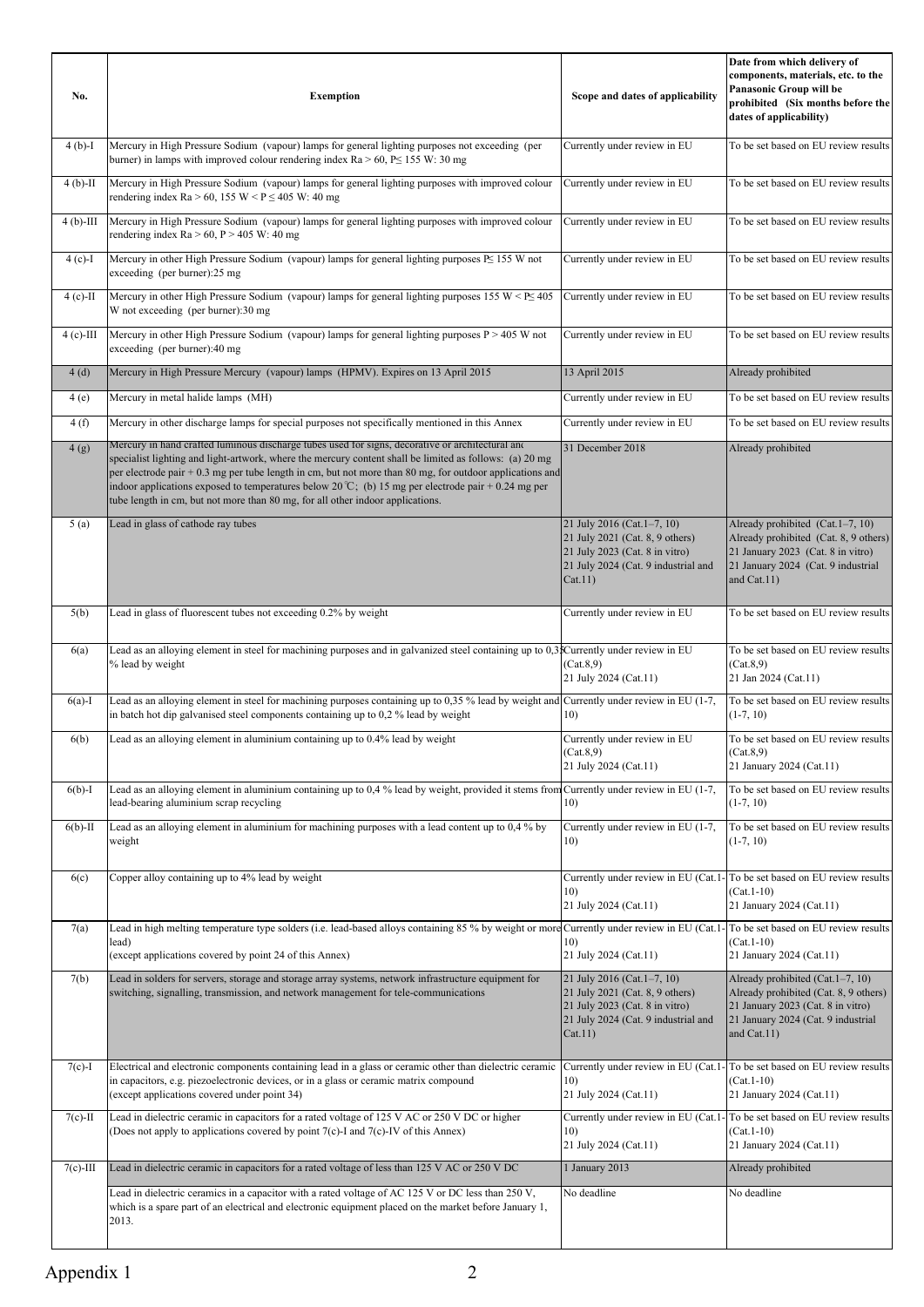| No.                                                                                                                                                                                                                                                                                                                                                                                 | <b>Exemption</b>                                                                                                                                                                                                                                                                                                                                                                                                                         | Scope and dates of applicability                                                                                                                 | Date from which delivery of<br>components, materials, etc. to the<br>Panasonic Group will be<br>prohibited (Six months before the<br>dates of applicability)         |  |
|-------------------------------------------------------------------------------------------------------------------------------------------------------------------------------------------------------------------------------------------------------------------------------------------------------------------------------------------------------------------------------------|------------------------------------------------------------------------------------------------------------------------------------------------------------------------------------------------------------------------------------------------------------------------------------------------------------------------------------------------------------------------------------------------------------------------------------------|--------------------------------------------------------------------------------------------------------------------------------------------------|----------------------------------------------------------------------------------------------------------------------------------------------------------------------|--|
| $7(c)$ -IV                                                                                                                                                                                                                                                                                                                                                                          | Lead in PZT based dielectric ceramic materials for capacitors being part of integrated circuits or discrete 21 July 2021 (Cat.1-7, 10)<br>semiconductors                                                                                                                                                                                                                                                                                 | 21 July 2021 (Cat. 8, 9 others)<br>21 July 2023 (Cat. 8 in vitro)<br>21 July 2024 (Cat. 9 industrial and<br>Cat.11)                              | Already prohibited (Cat. 1-7, 10)<br>Already prohibited (Cat. 8, 9 others)<br>21 January 2023 (Cat. 8 in vitro)<br>21 January 2024 (Cat. 9 industrial<br>and Cat.11) |  |
| 8(a)                                                                                                                                                                                                                                                                                                                                                                                | Cadmium and its compounds in one shot pellet type thermal cut-offs                                                                                                                                                                                                                                                                                                                                                                       | 1 January 2012                                                                                                                                   | Already prohibited                                                                                                                                                   |  |
|                                                                                                                                                                                                                                                                                                                                                                                     | Cadmium and its compounds in thermal cut-offs formed with batch loading kneading of compound<br>pellets, that are spare parts of electrical and electronic equipment placed on the market before January 1<br>2012.                                                                                                                                                                                                                      | No deadline                                                                                                                                      | No deadline                                                                                                                                                          |  |
| 8(b)                                                                                                                                                                                                                                                                                                                                                                                | Cadmium and its compounds in electrical contacts                                                                                                                                                                                                                                                                                                                                                                                         | Currently under review in EU<br>(Cat.8,9)<br>21 July 2024 (Cat.11)                                                                               | To be set based on EU review results<br>(Cat.8,9)<br>21 January 2024 (Cat.11)                                                                                        |  |
| $8(b)-I$                                                                                                                                                                                                                                                                                                                                                                            | Cadmium and its compounds in electrical contacts used in:<br>- circuit breakers,<br>- thermal sensing controls,<br>thermal motor protectors (excluding hermetic thermal motor protectors),<br>- AC switches rated at:<br>-6 A and more at 250 V AC and more, or<br>-12 A and more at 125 V AC and more,<br>- DC switches rated at 20 A and more at 18 V DC and more, and<br>- switches for use at voltage supply frequency $\geq 200$ Hz | Currently under review in EU (1-7,<br>10)                                                                                                        | To be set based on EU review results<br>$(1-7, 10)$                                                                                                                  |  |
| 9                                                                                                                                                                                                                                                                                                                                                                                   | Hexavalent chromium as an anticorrosion agent of the carbon steel cooling system in absorption<br>refrigerators up to 0.75% by weight in the cooling solution                                                                                                                                                                                                                                                                            | 21 July 2021 (Cat. 8, 9 others)<br>21 July 2023 (Cat. 8 in vitro)<br>21 July 2024 (Cat. 9 industrial and<br>Cat.11)                              | Already prohibited (Cat. 8, 9 others)<br>21 January 2023 (Cat. 8 in vitro)<br>21 January 2024 (Cat. 9 industrial<br>and Cat.11)                                      |  |
| Up to 0,75 % hexavalent chromium by weight, used as an anticorrosion agent in the cooling solution of<br>5 March 2021 (Cat. 1-7, 10)<br>$9(a)$ -I<br>carbon steel cooling systems of absorption refrigerators (including minibars) designed to operate fully or<br>partly with elec- trical heater, having an average utilised power input < 75 W at constant running<br>conditions |                                                                                                                                                                                                                                                                                                                                                                                                                                          | Already prohibited (Cat.1-7, 10)                                                                                                                 |                                                                                                                                                                      |  |
| $9(a)$ -II                                                                                                                                                                                                                                                                                                                                                                          | Up to 0,75 % hexavalent chromium by weight, used as an anticorrosion agent in the cooling solution of<br>carbon steel cooling systems of ab- sorption refrigerators:<br>- designed to operate fully or partly with electrical heater, having an average utilised power input<br>$\geq$ 75 W at constant running conditions,<br>- designed to fully operate with non-electrical heater.                                                   | Currently under review in EU (1-7,<br>10)                                                                                                        | To be set based on EU review results<br>$(1-7, 10)$                                                                                                                  |  |
| 9(b)                                                                                                                                                                                                                                                                                                                                                                                | Lead in bearing shells and bushes for refrigerant containing compressors for heating, ventilation, air<br>conditioning and refrigeration (HVACR) applications                                                                                                                                                                                                                                                                            | 5 July 2018 (Cat.1-7, 10)<br>21 July 2021 (Cat. 8, 9 others)<br>21 July 2023 (Cat. 8 in vitro)<br>21 July 2024 (Cat. 9 industrial and<br>Cat.11) | Already prohibited (Cat.1-7, 10)<br>Already prohibited (Cat. 8, 9 others)<br>21 January 2023 (Cat. 8 in vitro)<br>21 January 2024 (Cat. 9 industrial<br>and Cat.11)  |  |
| $9(b)-(I)$                                                                                                                                                                                                                                                                                                                                                                          | Lead in bearing shells and bushes for refrigerantcontaining hermetic scroll compressors with a stated<br>21 July 2019 (Category 1)<br>electrical power input equal or below 9 kW for heating, ventilation, air conditioning and refrigeration<br>(HVACR) applications                                                                                                                                                                    |                                                                                                                                                  | Prohibited<br>(*Already determined by in-house<br>discussion)                                                                                                        |  |
| 11(a)                                                                                                                                                                                                                                                                                                                                                                               | Lead used in C-press compliant pin connector systems                                                                                                                                                                                                                                                                                                                                                                                     | 25 September 2010                                                                                                                                | Already prohibited                                                                                                                                                   |  |
|                                                                                                                                                                                                                                                                                                                                                                                     | Lead used in C-press compliant pin connector system as a spare part of electrical and electronic<br>equipment placed on the market before September 24, 2010.                                                                                                                                                                                                                                                                            | No deadline                                                                                                                                      | No deadline                                                                                                                                                          |  |
| 11(b)                                                                                                                                                                                                                                                                                                                                                                               | Lead used in other than C-press compliant pin connector systems                                                                                                                                                                                                                                                                                                                                                                          | 1 January 2013                                                                                                                                   | Already prohibited                                                                                                                                                   |  |
|                                                                                                                                                                                                                                                                                                                                                                                     | Lead used in connector systems other than C-press compliant pin as a spare part of electrical and<br>electronic equipment placed on the market before January 1, 2013.                                                                                                                                                                                                                                                                   | No deadline                                                                                                                                      | No deadline                                                                                                                                                          |  |
| 12                                                                                                                                                                                                                                                                                                                                                                                  | Lead as a coating material for heat transer module-type C ring                                                                                                                                                                                                                                                                                                                                                                           | 25 September 2010                                                                                                                                | Already prohibited                                                                                                                                                   |  |
|                                                                                                                                                                                                                                                                                                                                                                                     | Lead as a coating material for heat transer module-type C ring used as a spare part of electrical and<br>electronic equipment placed on the market before September 24, 2010.                                                                                                                                                                                                                                                            | No deadline                                                                                                                                      | No deadline                                                                                                                                                          |  |
| 13(a)                                                                                                                                                                                                                                                                                                                                                                               | Lead in white glasses used for optical applications                                                                                                                                                                                                                                                                                                                                                                                      | Currently under review in EU                                                                                                                     | To be set based on EU review results                                                                                                                                 |  |
| 13(b)                                                                                                                                                                                                                                                                                                                                                                               | Cadmium and lead in filter glasses and glasses used for reflectance standards                                                                                                                                                                                                                                                                                                                                                            | Currently under review in EU<br>(Cat.8, 9, 11)                                                                                                   | To be set based on EU review results<br>(Cat.8, 9, 11)                                                                                                               |  |
| $13(b)-(I)$                                                                                                                                                                                                                                                                                                                                                                         | Lead in ion coloured optical filter glass types                                                                                                                                                                                                                                                                                                                                                                                          | Currently under review in EU (1-7,<br>10)                                                                                                        | To be set based on EU review results<br>$(1-7, 10)$                                                                                                                  |  |
| $13(b)-(II)$                                                                                                                                                                                                                                                                                                                                                                        | Cadmium in striking optical filter glass types; excluding applications falling under point 39 of the Annex<br>Ш                                                                                                                                                                                                                                                                                                                          | Currently under review in EU (1-7,<br>10)                                                                                                        | To be set based on EU review results<br>$(1-7, 10)$                                                                                                                  |  |
| $13(b)-(III)$                                                                                                                                                                                                                                                                                                                                                                       | Cadmium and lead in glazes used for reflectance standards                                                                                                                                                                                                                                                                                                                                                                                | Currently under review in EU (1-7,<br>10)                                                                                                        | To be set based on EU review results<br>$(1-7, 10)$                                                                                                                  |  |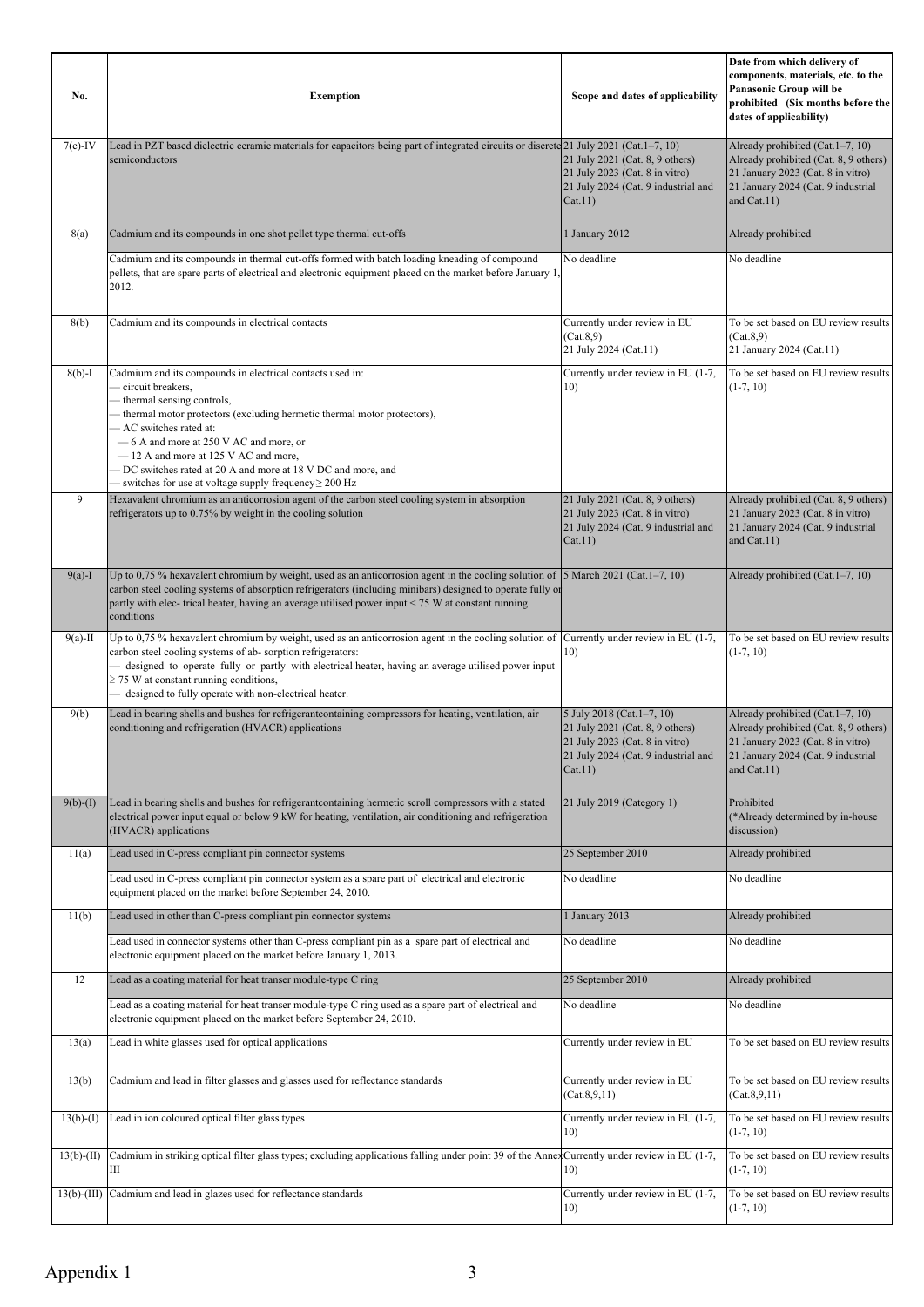| No.       | <b>Exemption</b>                                                                                                                                                                                                                                                                                                                                                                                                                                     | Scope and dates of applicability                                                                                                                                                                                                     | Date from which delivery of<br>components, materials, etc. to the<br>Panasonic Group will be<br>prohibited (Six months before the<br>dates of applicability)                                                                                      |
|-----------|------------------------------------------------------------------------------------------------------------------------------------------------------------------------------------------------------------------------------------------------------------------------------------------------------------------------------------------------------------------------------------------------------------------------------------------------------|--------------------------------------------------------------------------------------------------------------------------------------------------------------------------------------------------------------------------------------|---------------------------------------------------------------------------------------------------------------------------------------------------------------------------------------------------------------------------------------------------|
| 14        | Lead in solders consisting of more than two elements for the connection between the pins and the<br>package of microprocessors with a lead content of more than 80% and less than 85% by weight                                                                                                                                                                                                                                                      | 1 January 2011                                                                                                                                                                                                                       | Already prohibited                                                                                                                                                                                                                                |
|           | Lead in solder comprised of 2 or more elements at a content of 80 wt% or more but less than 85 wt%,<br>used to connect the microprocessor pin and the package as a spare part of electrical and electronic<br>equipment placed on the market before January 1, 2011.                                                                                                                                                                                 | No deadline                                                                                                                                                                                                                          | No deadline                                                                                                                                                                                                                                       |
| 15        | Lead in solders to complete a viable electrical connection between semiconductor die and carrier within<br>integrated circuit flip chip packages                                                                                                                                                                                                                                                                                                     | Currently under review in EU<br>(Cat.8,9)<br>21 July 2024 (Cat.11)                                                                                                                                                                   | To be set based on EU review results<br>(Cat.8,9)<br>21 January 2024 (Cat.11)                                                                                                                                                                     |
| 15(a)     | Lead in solders to complete a viable electrical connection between the semiconductor die and carrier<br>within integrated circuit flip chip packages where at least one of the following criteria applies:<br>- a semiconductor technology node of 90 nm or larger;<br>-a single die of 300 mm2 or larger in any semiconductor technology node;<br>-stacked die packages with die of 300 mm2 or larger, or silicon interposers of 300 mm2 or larger. | Currently under review in EU (1-7,<br>10)                                                                                                                                                                                            | To be set based on EU review results<br>$(1-7, 10)$                                                                                                                                                                                               |
| 16        | Lead in linear incandescent lamps with silicate coated tubes                                                                                                                                                                                                                                                                                                                                                                                         | 1 September 2013 (Cat. 1-7, 10)                                                                                                                                                                                                      | Already prohibited (Cat.1-7, 10)                                                                                                                                                                                                                  |
| 17        | Lead halide as radiant agent in high intensity discharge (HID) lamps used for professional reprography<br>applications                                                                                                                                                                                                                                                                                                                               | 21 July 2016 (Cat. 1-7, 10)<br>21 July 2021 (Cat. 8, 9 others)<br>21 July 2023 (Cat. 8 in vitro)<br>21 July 2024 (Cat. 9 industrial and<br>Cat.11)                                                                                   | Already prohibited (Cat. 1-7, 10)<br>Already prohibited (Cat. 8, 9 others)<br>21 January 2023 (Cat. 8 in vitro)<br>21 January 2024 (Cat. 9 industrial<br>and Cat.11)                                                                              |
| 18(a)     | Lead as activator in the fluorescent powder (1% lead by weight or less) of discharge lamps when used as 1 January 2011 (Cat.1-7, 10)<br>speciality lamps for diazoprinting reprography, lithography, insect traps, photochemical and curing<br>processes containing phosphors such as SMS ((Sr,Ba),MgSi <sub>2</sub> O <sub>7</sub> :Pb)                                                                                                             |                                                                                                                                                                                                                                      | Already prohibited (Cat. 1-7, 10)                                                                                                                                                                                                                 |
| 18(b)     | Lead as activator in the fluorescent powder (1% lead by weight or less) of discharge lamps when used as Currently under review in EU (Cat.1) To be set based on EU review results<br>sun tanning lamps containing phosphors such as BSP (BaSiO <sub>5</sub> :Pb)                                                                                                                                                                                     | $-7, 10$<br>Currently under review in EU (Cat.<br>8, 9 others)<br>21 July 2023 (Cat. 8 in vitro)<br>21 July 2024 (Cat. 9 industrial and<br>Cat.11)                                                                                   | $(Cat.1-7, 10)$<br>To be set based on EU review results<br>(Cat. 8, 9 others)<br>21 January 2023 (Cat. 8 in vitro)<br>21 January 2024 (Cat. 9 industrial<br>and Cat.11)                                                                           |
| $18(b)-I$ | Lead as activator in the fluorescent powder (1 % lead by weight or less) of discharge lamps containing<br>phosphors such as BSP ( $BaSi2O5$ :Pb) when used in medical phototherapy equipment                                                                                                                                                                                                                                                         | Currently under review in EU<br>(Categories 5 and 8)                                                                                                                                                                                 | To be set based on EU review results<br>(Categories 5 and 8)                                                                                                                                                                                      |
| 19        | Lead with PbBiSn-Hg and PbInSn-Hg in specific compositions as main amalgam and with PbSn-Hg as<br>auxiliary amalgam in very compact energy saving lamps (ESL)                                                                                                                                                                                                                                                                                        | 1 June 2011 (Cat. 1-7, 10)                                                                                                                                                                                                           | Already prohibited (Cat.1-7, 10)                                                                                                                                                                                                                  |
| 20        | Lead oxide in glass used for bonding front and rear substrates of flat fluorescent lamps used for Liquid<br>Crystal Displays (LCDs)                                                                                                                                                                                                                                                                                                                  | 1 June 2011 (Cat. 1-7, 10)                                                                                                                                                                                                           | Already prohibited (Cat.1-7, 10)                                                                                                                                                                                                                  |
| 21        | Lead and cadmium in printing inks for the application of enamels on glasses, such as borosilicate and<br>soda lime glasses                                                                                                                                                                                                                                                                                                                           | 29 February 2020 (Cat.1-7, 10)<br>(excluding applications covered by<br>entry 21 (a) $21$ (c) of this Annex))<br>21 July 2021 (Cat. 8, 9 others)<br>21 July 2023 (Cat. 8 in vitro)<br>21 July 2024 (Cat. 9 industrial and<br>Cat.11) | Already prohibited (Cat.1-7, 10<br>(excluding applications covered by<br>entry 21 (a) $21$ (c) of this Annex))<br>Already prohibited (Cat. 8, 9 others)<br>21 January 2023 (Cat. 8 in vitro)<br>21 January 2024 (Cat. 9 industrial<br>and Cat.11) |
| 21(a)     | Cadmium when used in colour printed glass to provide filtering functions, used as a component in<br>lighting applications installed in displays and control panels of EEE<br>(except applications covered by entry 21(b) or entry 39)                                                                                                                                                                                                                | 21 July 2021 (Cat. 1-7, 10)                                                                                                                                                                                                          | Already prohibited (Cat.1-7, 10)                                                                                                                                                                                                                  |
| 21(b)     | Cadmium in printing inks for the application of enamels on glasses, such as borosilicate and soda lime<br>glasses<br>(except applications covered by entry 21(a) or 39)                                                                                                                                                                                                                                                                              | 21 July 2021 (Cat. 1-7, 10)                                                                                                                                                                                                          | Already prohibited (Cat.1-7, 10)                                                                                                                                                                                                                  |
| 21(c)     | Lead in printing inks for the application of enamels on other than borosilicate glasses                                                                                                                                                                                                                                                                                                                                                              | 21 July 2021 (Cat. 1-7, 10)                                                                                                                                                                                                          | Already prohibited (Cat.1-7, 10)                                                                                                                                                                                                                  |
| 23        | Lead in parts treated with fine component finish where the pitch used as a spare part is 0.65 mm or less,<br>and the spare part is of electrical and electronic equipment placed on the market before September 24,<br>2010.                                                                                                                                                                                                                         |                                                                                                                                                                                                                                      | Immediately prohibited<br>(This item is not allowed even in<br>spare parts since it had been<br>prohibited in the Rank Guidelines.)                                                                                                               |
| 24        | Lead in solders for the soldering to machined through hole discoidal and planar array ceramic multilayer Currently under review in EU (Cat.1-To be set based on EU review results<br>capacitors                                                                                                                                                                                                                                                      | 10)<br>21 July 2024 (Cat.11)                                                                                                                                                                                                         | $(Cat.1-10)$<br>21 January 2024 (Cat.11)                                                                                                                                                                                                          |
| 25        | Lead oxide in surface conduction electron emitter displays (SED) used in structural elements, notably in 21 July 2016 (Cat.1-7, 10)<br>the seal frit and frit ring                                                                                                                                                                                                                                                                                   | 21 July 2021 (Cat. 8, 9 others)<br>21 July 2023 (Cat. 8 in vitro)<br>21 July 2024 (Cat. 9 industrial and<br>Cat.11)                                                                                                                  | Already prohibited (Cat.1-7, 10)<br>Already prohibited (Cat. 8, 9 others)<br>21 January 2023 (Cat. 8 in vitro)<br>21 January 2024 (Cat. 9 industrial<br>and Cat.11)                                                                               |
| 26        | Lead oxide in the glass envelope of black light blue lamps                                                                                                                                                                                                                                                                                                                                                                                           | 1 June 2011 (Cat. 1-7, 10)                                                                                                                                                                                                           | Already prohibited (Cat.1-7, 10)                                                                                                                                                                                                                  |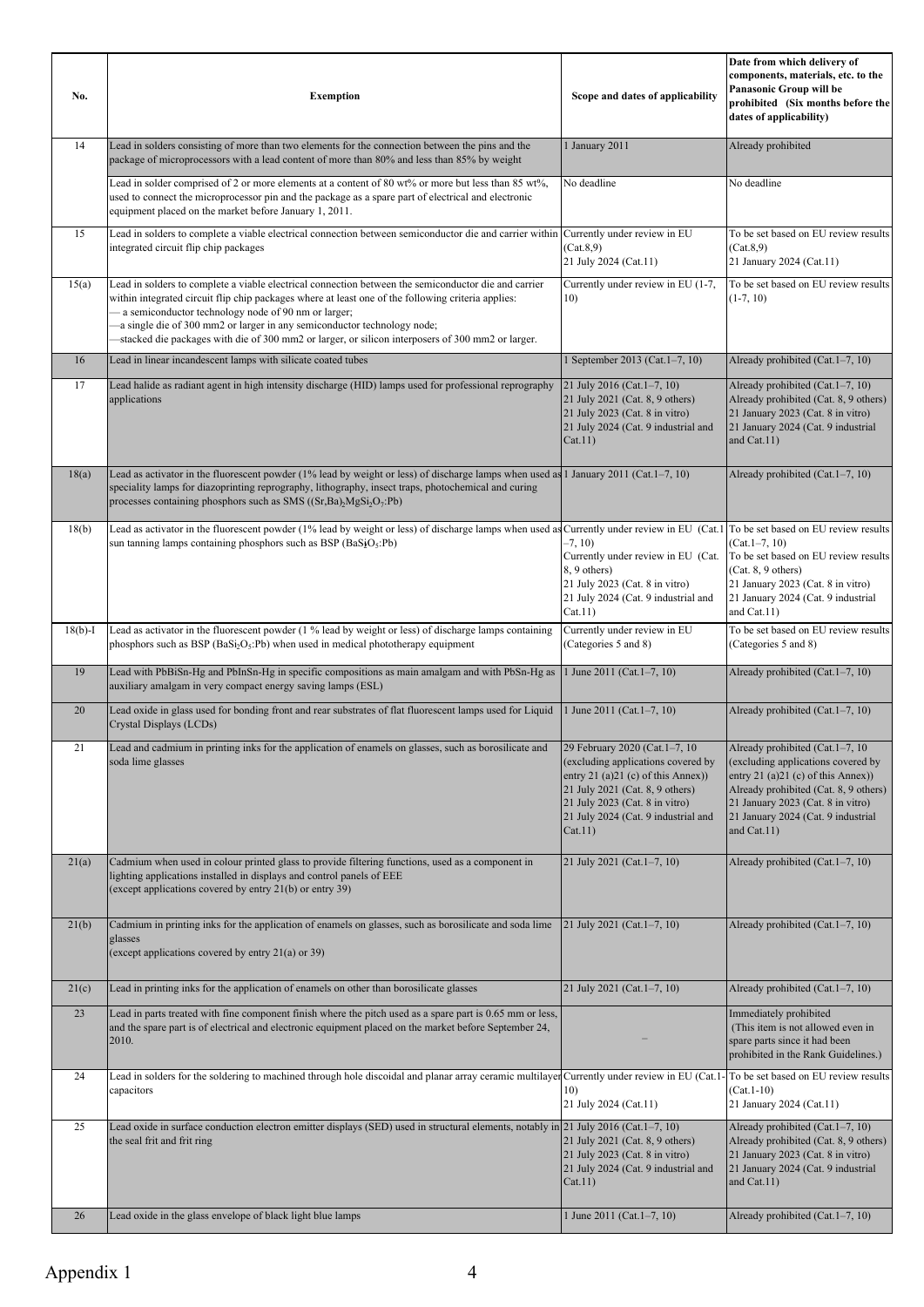| No.        | <b>Exemption</b><br>Scope and dates of applicability                                                                                                                                                                                                                                                                                                                                                                                                                                                                                                                                                                                                                                                                                                                                                                                                                                                                                                                        |                                                                                                                                                              | Date from which delivery of<br>components, materials, etc. to the<br>Panasonic Group will be<br>prohibited (Six months before the<br>dates of applicability)                     |
|------------|-----------------------------------------------------------------------------------------------------------------------------------------------------------------------------------------------------------------------------------------------------------------------------------------------------------------------------------------------------------------------------------------------------------------------------------------------------------------------------------------------------------------------------------------------------------------------------------------------------------------------------------------------------------------------------------------------------------------------------------------------------------------------------------------------------------------------------------------------------------------------------------------------------------------------------------------------------------------------------|--------------------------------------------------------------------------------------------------------------------------------------------------------------|----------------------------------------------------------------------------------------------------------------------------------------------------------------------------------|
| 29         | Lead bound in crystal glass as defined in Annex I (Categories 1, 2, 3 and 4) of Council Directive<br>69/493/EEC                                                                                                                                                                                                                                                                                                                                                                                                                                                                                                                                                                                                                                                                                                                                                                                                                                                             | Currently under review in EU (Cat.1<br>$-7, 10, 11$<br>21 July 2021 (Cat. 8, 9 others)<br>21 July 2023 (Cat. 8 in vitro)<br>21 July 2024 (Cat. 9 industrial) | To be set based on EU review results<br>$(Cat.1-7, 10, 11)$<br>Already prohibited (Cat. 8, 9 others)<br>21 January 2023 (Cat. 8 in vitro)<br>21 January 2024 (Cat. 9 industrial) |
| 30         | Cadmium alloys as electrical/mechanical solder joints to electrical conductors located directly on the<br>voice coil in transducers used in high-powered loudspeakers with sound pressure levels of 100 dB (A)<br>and more                                                                                                                                                                                                                                                                                                                                                                                                                                                                                                                                                                                                                                                                                                                                                  | 21 July 2016 (Cat. 1-7, 10)<br>21 July 2021 (Cat. 8, 9 others)<br>21 July 2023 (Cat. 8 in vitro)<br>21 July 2024 (Cat. 9 industrial and<br>Cat.11)           | Already prohibited (Cat.1-7, 10)<br>Already prohibited (Cat. 8, 9 others)<br>21 January 2023 (Cat. 8 in vitro)<br>21 January 2024 (Cat. 9 industrial<br>and $Cat.11$ )           |
| 31         | Lead in soldering materials in mercury free flat fluorescent lamps (which, e.g. are used for liquid crystal 21 July 2016 (Cat.1–7, 10)<br>displays, design or industrial lighting)                                                                                                                                                                                                                                                                                                                                                                                                                                                                                                                                                                                                                                                                                                                                                                                          | 21 July 2021 (Cat. 8, 9 others)<br>21 July 2023 (Cat. 8 in vitro)<br>21 July 2024 (Cat. 9 industrial and<br>Cat.11)                                          | Already prohibited (Cat.1-7, 10)<br>Already prohibited (Cat. 8, 9 others)<br>21 January 2023 (Cat. 8 in vitro)<br>21 January 2024 (Cat. 9 industrial<br>and $Cat.11)$            |
| 32         | Lead oxide in seal frit used for making window assemblies for Argon and Krypton laser tubes                                                                                                                                                                                                                                                                                                                                                                                                                                                                                                                                                                                                                                                                                                                                                                                                                                                                                 | 10)<br>21 July 2024 (Cat.11)                                                                                                                                 | Currently under review in EU (Cat.1-To be set based on EU review results<br>$(Cat.1-10)$<br>21 January 2024 (Cat.11)                                                             |
| 33         | Lead in solders for the soldering of thin copper wires of 100 µm diameter and less in power transformers 21 July 2016 (Cat.1-7, 10)                                                                                                                                                                                                                                                                                                                                                                                                                                                                                                                                                                                                                                                                                                                                                                                                                                         | 21 July 2021 (Cat. 8, 9 others)<br>21 July 2023 (Cat. 8 in vitro)<br>21 July 2024 (Cat. 9 industrial and<br>Cat.11)                                          | Already prohibited (Cat. 1-7, 10)<br>Already prohibited (Cat. 8, 9 others)<br>21 January 2023 (Cat. 8 in vitro)<br>21 January 2024 (Cat. 9 industrial<br>and Cat.11)             |
| 34         | Lead in cermet-based trimmer potentiometer elements                                                                                                                                                                                                                                                                                                                                                                                                                                                                                                                                                                                                                                                                                                                                                                                                                                                                                                                         | 10)<br>21 July 2024 (Cat.11)                                                                                                                                 | Currently under review in EU (Cat.1- To be set based on EU review results<br>$(Cat.1-10)$<br>21 January 2024 (Cat.11)                                                            |
| 37         | Lead in the plating layer of high voltage diodes on the basis of a zinc borate glass body                                                                                                                                                                                                                                                                                                                                                                                                                                                                                                                                                                                                                                                                                                                                                                                                                                                                                   | 21 July 2021 (Cat. 1-7, 10)<br>21 July 2021 (Cat. 8, 9 others)<br>21 July 2023 (Cat. 8 in vitro)<br>21 July 2024 (Cat. 9 industrial and<br>Cat.11)           | Already prohibited (Cat.1-7, 10)<br>Already prohibited (Cat. 8, 9 others)<br>21 January 2023 (Cat. 8 in vitro)<br>21 January 2024 (Cat. 9 industrial<br>and $Cat.11$ )           |
| 38         | Cadmium and cadmium oxide in thick film pastes used on aluminium bonded beryllium oxide                                                                                                                                                                                                                                                                                                                                                                                                                                                                                                                                                                                                                                                                                                                                                                                                                                                                                     | 21 July 2016 (Cat. 1-7, 10)<br>21 July 2021 (Cat. 8, 9 others)<br>21 July 2023 (Cat. 8 in vitro)<br>21 July 2024 (Cat. 9 industrial and<br>Cat.11)           | Already prohibited (Cat. 1-7, 10)<br>Already prohibited (Cat. 8, 9 others)<br>21 January 2023 (Cat. 8 in vitro)<br>21 January 2024 (Cat. 9 industrial<br>and $Cat.11$ )          |
| 39         | Cadmium in colour converting II-VI LEDs $($ < 10 $\mu$ g Cd per mm of light-emitting area) for use in solid<br>state illumination or display systems                                                                                                                                                                                                                                                                                                                                                                                                                                                                                                                                                                                                                                                                                                                                                                                                                        | 20 November 2018                                                                                                                                             | Already prohibited                                                                                                                                                               |
| 39(a)      | Cadmium selenide in downshifting cadmium-based semiconductor nanocrystal quantum dots for use in<br>display lighting applications ( $\leq 0.2 \mu$ g Cd per mm <sup>2</sup> of display screen area)                                                                                                                                                                                                                                                                                                                                                                                                                                                                                                                                                                                                                                                                                                                                                                         | Currently under review in EU                                                                                                                                 | To be set based on EU review results                                                                                                                                             |
| 40         | Cadmium in photoresistors for analogue optocouplers applied in professional audio equipment                                                                                                                                                                                                                                                                                                                                                                                                                                                                                                                                                                                                                                                                                                                                                                                                                                                                                 | 31 December 2013                                                                                                                                             | Already prohibited                                                                                                                                                               |
| 41         | Lead in solders and termination finishes of electrical and electronic components and finishes of printed<br>circuit boards used in ignition modules and other electrical and electronic engine control systems, which 21 July 2021 (Cat. 8, 9 others)<br>for technical reasons must be mounted directly on or in the crankcase or cylinder of hand-held<br>combustion engines (classes SH:1, SH:2, SH:3 of Directive 97/68/EC of the European Parliament and of 21 July 2024 (Cat. 9 industrial)<br>the Council                                                                                                                                                                                                                                                                                                                                                                                                                                                             | 31 March 2022 (Cat. 1-7, 10, 11)<br>21 July 2023 (Cat. 8 in vitro)                                                                                           | Already prohibited (Cat.1-7, 10, 11)<br>Already prohibited (Cat. 8, 9 others)<br>21 January 2023 (Cat. 8 in vitro)<br>21 January 2024 (Cat. 9 industrial<br>and $Cat.11$ )       |
| 42         | Lead in bearings and bushes of diesel or gaseous fuel powered internal combustion engines applied in<br>non-road professional use equipment:<br>$-$ with engine total displacement $\geq 15$ litres; or<br>- with engine total displacement < 15 litres and the engine is designed to operate in applications where<br>the time between signal to start and full load is required to be less than 10 seconds; or regular<br>maintenance is typically performed in a harsh and dirty outdoor environment, such as mining,<br>construction, and agriculture applications.<br>(excluding applications covered by entry $6(c)$ of this Annex)                                                                                                                                                                                                                                                                                                                                   | 21 July 2024 (Cat.11)                                                                                                                                        | 21 January 2024 (Cat.11)                                                                                                                                                         |
| 43         | Bis(2-ethylhexyl) phthalate in rubber components in engine systems, designed for use in equipment that 21 July 2024 (Cat.11)<br>is not intended solely for consumer use and provided that no plasticised material comes into contact with<br>human mucous membranes or into prolonged contact with human skin and the concentration value of<br>bis(2-ethylhexyl) phthalate does not exceed:<br>(a) 30 % by weight of the rubber for<br>(i) gasket coatings;<br>(ii) solid-rubber gaskets; or<br>(iii) rubber components included in assemblies of at least three components using electrical, mechanica<br>or hydraulic energy to do work, and attached to the engine.<br>(b) 10 % by weight of the rubber for rubber-containing components not referred to in point (a).<br>For the purposes of this entry, "prolonged contact with human skin" means continuous contact of more<br>than 10 minutes duration or intermittent contact over a period of 30 minutes, per day |                                                                                                                                                              | 21 January 2024 (Cat.11)                                                                                                                                                         |
| Appendix 1 | 5                                                                                                                                                                                                                                                                                                                                                                                                                                                                                                                                                                                                                                                                                                                                                                                                                                                                                                                                                                           |                                                                                                                                                              |                                                                                                                                                                                  |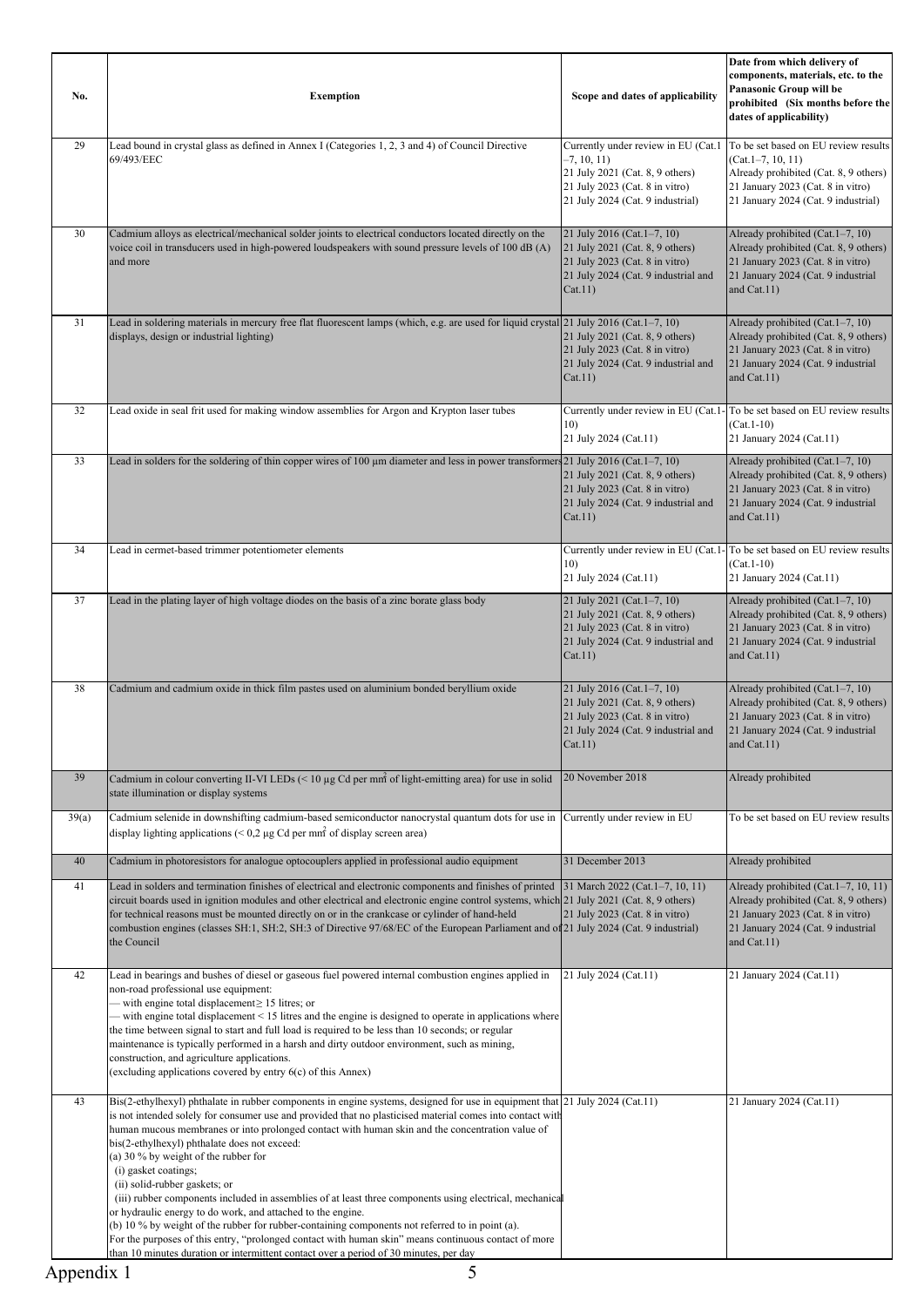| No. | <b>Exemption</b>                                                                                                               | Scope and dates of applicability | Date from which delivery of<br>components, materials, etc. to the<br>Panasonic Group will be<br>prohibited (Six months before the<br>dates of applicability) |
|-----|--------------------------------------------------------------------------------------------------------------------------------|----------------------------------|--------------------------------------------------------------------------------------------------------------------------------------------------------------|
| 44  | Lead in solder of sensors, actuators, and engine control units of combustion engines within the scope of 21 July 2024 (Cat.11) |                                  | 21 January 2024 (Cat.11)                                                                                                                                     |
|     | Regulation (EU) 2016/1628 of the European Parliament and of the Council, installed in equipment used                           |                                  |                                                                                                                                                              |
|     | at fixed positions while in operation which is designed for professionals, but also used by non-<br>professional users         |                                  |                                                                                                                                                              |
| 45  | Lead diazide, lead styphnate, lead dipicramate, orange lead (lead tetroxide), lead dioxide in electric and                     | 20 April 2026 (Cat.11)           | 20 October 2025 (Cat.11)                                                                                                                                     |
|     | electronic initiators of explosives for civil (professional) use and barium chromate in long time                              |                                  |                                                                                                                                                              |
|     | pyrotechnic delay charges of electric initiators of explosives for civil (professional) use                                    |                                  |                                                                                                                                                              |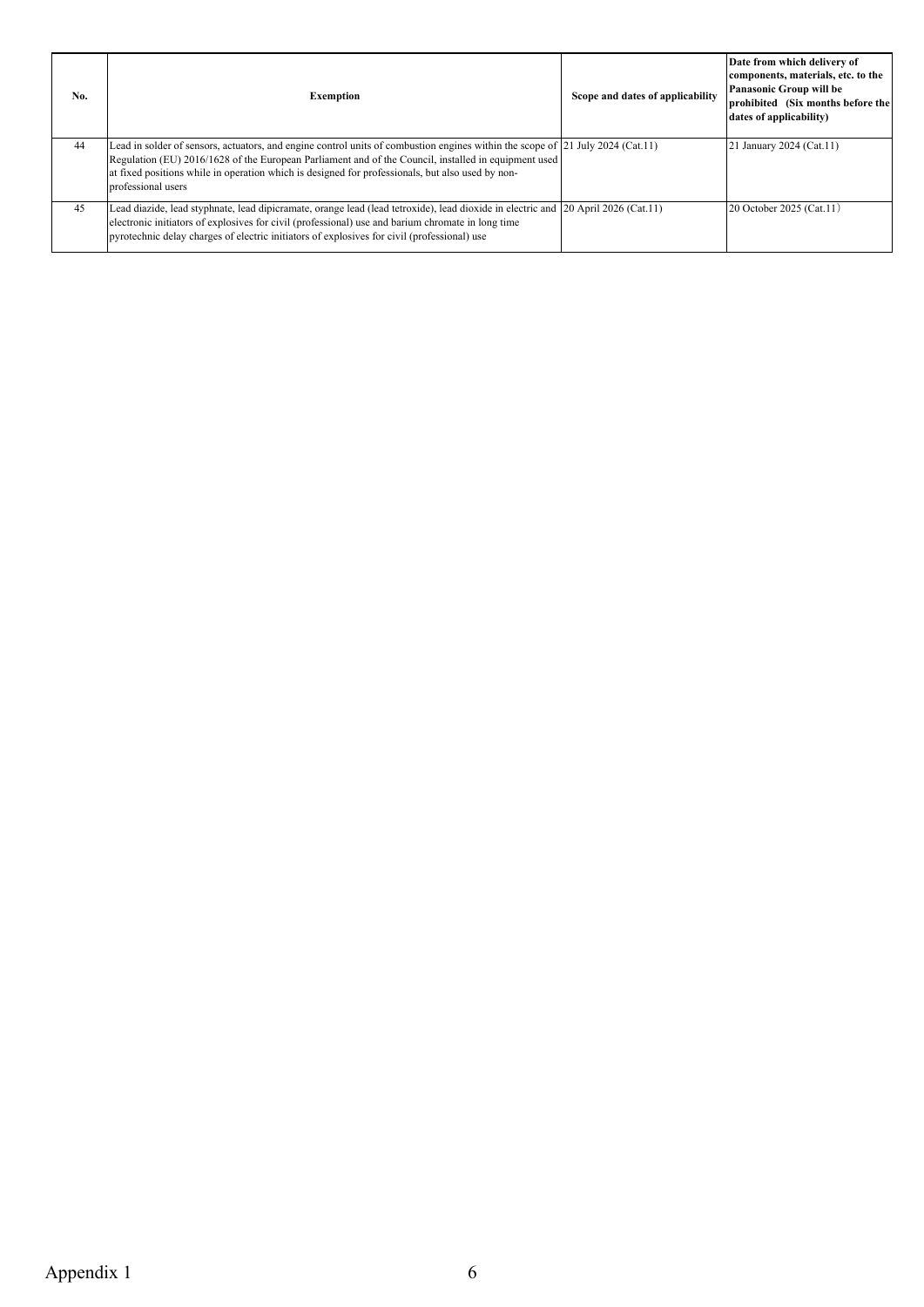|                | Referenced legislation: EU RoHS Directive ANNEX IV                                                                                                                                                                                                 |                                                                                                       |                                                                                                                                                              |
|----------------|----------------------------------------------------------------------------------------------------------------------------------------------------------------------------------------------------------------------------------------------------|-------------------------------------------------------------------------------------------------------|--------------------------------------------------------------------------------------------------------------------------------------------------------------|
| No.            | <b>Exemption</b>                                                                                                                                                                                                                                   | Scope and dates of applicability                                                                      | Date from which delivery of<br>components, materials, etc. to the<br>Panasonic Group will be<br>prohibited (Six months before the<br>dates of applicability) |
| $\mathbf{1}$   | Lead, cadmium and mercury in detectors for ionising radiation.                                                                                                                                                                                     | Currently under review in EU<br>(Cat.8,9)                                                             | To be set based on EU review results<br>(Cat.8,9)                                                                                                            |
| 2              | Lead bearings in X-ray tubes.                                                                                                                                                                                                                      | Currently under review in EU<br>(Cat.8,9)                                                             | To be set based on EU review results<br>(Cat.8,9)                                                                                                            |
| $\mathbf{3}$   | Lead in electromagnetic radiation amplification devices: micro-channel plate and capillary plate.                                                                                                                                                  | Currently under review in EU<br>(Cat.8,9)                                                             | To be set based on EU review results<br>(Cat.8,9)                                                                                                            |
| $\overline{4}$ | Lead in glass frit of X-ray tubes and image intensifiers and lead in glass frit binder for assembly of gas<br>lasers and for vacuum tubes that convert electromagnetic radiation into electrons.                                                   | 21 July 2021 (Cat. 8, 9 others)<br>21 July 2023 (Cat. 8 in vitro)<br>21 July 2024 (Cat. 9 industrial) | Already prohibited (Cat. 8, 9 others)<br>21 January 2023 (Cat. 8 in vitro)<br>21 January 2024 (Cat. 9 industrial)                                            |
| 5              | Lead in shielding for ionising radiation.                                                                                                                                                                                                          | Currently under review in EU<br>(Cat.8,9)                                                             | To be set based on EU review results<br>(Cat.8,9)                                                                                                            |
| 6              | Lead in X-ray test objects.                                                                                                                                                                                                                        | 21 July 2021 (Cat. 8, 9 others)<br>21 July 2023 (Cat. 8 in vitro)<br>21 July 2024 (Cat. 9 industrial) | Already prohibited (Cat. 8, 9 others)<br>21 January 2023 (Cat. 8 in vitro)<br>21 January 2024 (Cat. 9 industrial)                                            |
| $\tau$         | Lead stearate X-ray diffraction crystals.                                                                                                                                                                                                          | 21 July 2021 (Cat. 8, 9 others)<br>21 July 2023 (Cat. 8 in vitro)<br>21 July 2024 (Cat. 9 industrial) | Already prohibited (Cat. 8, 9 others)<br>21 January 2023 (Cat. 8 in vitro)<br>21 January 2024 (Cat. 9 industrial)                                            |
| 8              | Radioactive cadmium isotope source for portable X-ray fluorescence spectrometers.                                                                                                                                                                  | 21 July 2021 (Cat. 8, 9 others)<br>21 July 2023 (Cat. 8 in vitro)<br>21 July 2024 (Cat. 9 industrial) | Already prohibited (Cat. 8, 9 others)<br>21 January 2023 (Cat. 8 in vitro)<br>21 January 2024 (Cat. 9 industrial)                                            |
| 1a             | Lead and cadmium in ion selective electrodes including glass of pH electrodes.                                                                                                                                                                     | Currently under review in EU<br>(Cat.8,9)                                                             | To be set based on EU review results<br>(Cat.8,9)                                                                                                            |
| 1b             | Lead anodes in electrochemical oxygen sensors.                                                                                                                                                                                                     | Currently under review in EU<br>(Cat.8,9)                                                             | To be set based on EU review results<br>(Cat.8,9)                                                                                                            |
| 1c             | Lead, cadmium and mercury in infra-red light detectors.                                                                                                                                                                                            | Currently under review in EU<br>(Cat.8,9)                                                             | To be set based on EU review results<br>(Cat.8,9)                                                                                                            |
| 1 <sub>d</sub> | Mercury in reference electrodes: low chloride mercury chloride, mercury sulphate and mercury oxide.                                                                                                                                                | 21 July 2021 (Cat. 8, 9 others)<br>21 July 2023 (Cat. 8 in vitro)<br>21 July 2024 (Cat. 9 industrial) | Already prohibited (Cat. 8, 9 others)<br>21 January 2023 (Cat. 8 in vitro)<br>21 January 2024 (Cat. 9 industrial)                                            |
| 9              | Cadmium in helium-cadmium lasers.                                                                                                                                                                                                                  | 21 July 2021 (Cat. 8, 9 others)<br>21 July 2023 (Cat. 8 in vitro)<br>21 July 2024 (Cat. 9 industrial) | Already prohibited (Cat. 8, 9 others)<br>21 January 2023 (Cat. 8 in vitro)<br>21 January 2024 (Cat. 9 industrial)                                            |
| 10             | Lead and cadmium in atomic absorption spectroscopy lamps.                                                                                                                                                                                          | 21 July 2021 (Cat. 8, 9 others)<br>21 July 2023 (Cat. 8 in vitro)<br>21 July 2024 (Cat. 9 industrial) | Already prohibited (Cat. 8, 9 others)<br>21 January 2023 (Cat. 8 in vitro)<br>21 January 2024 (Cat. 9 industrial)                                            |
| 11             | Lead in alloys as a superconductor and thermal conductor in MRI.                                                                                                                                                                                   | Currently under review in EU<br>(Cat.8,9)                                                             | To be set based on EU review results<br>(Cat.8,9)                                                                                                            |
| 12             | Lead and cadmium in metallic bonds creating superconducting magnetic circuits in MRI, SQUID, NMR Currently under review in EU<br>(Nuclear Magnetic Resonance) or FTMS (Fourier Transform Mass Spectrometer) detectors.                             | (Cat.8,9)                                                                                             | To be set based on EU review results<br>(Cat.8,9)                                                                                                            |
| 13             | Lead in counterweights.                                                                                                                                                                                                                            | Currently under review in EU<br>(Cat.8,9)                                                             | To be set based on EU review results<br>(Cat.8,9)                                                                                                            |
| 14             | Lead in single crystal piezoelectric materials for ultrasonic transducers.                                                                                                                                                                         | Currently under review in EU<br>(Cat.8,9)                                                             | To be set based on EU review results<br>(Cat.8,9)                                                                                                            |
| 15             | Lead in solders for bonding to ultrasonic transducers.                                                                                                                                                                                             | Currently under review in EU<br>(Cat.8,9)                                                             | To be set based on EU review results<br>(Cat.8,9)                                                                                                            |
| 16             | Mercury in very high accuracy capacitance and loss measurement bridges and in high frequency RF<br>switches and relays in monitoring and control instruments not exceeding 20 mg of mercury per switch or 21 July 2023 (Cat. 8 in vitro)<br>relay. | 21 July 2021 (Cat. 8, 9 others)<br>21 July 2024 (Cat. 9 industrial)                                   | Already prohibited (Cat. 8, 9 others)<br>21 January 2023 (Cat. 8 in vitro)<br>21 January 2024 (Cat. 9 industrial)                                            |
| 17             | Lead in solders in portable emergency defibrillators.                                                                                                                                                                                              | Currently under review in EU<br>(Cat.8,9)                                                             | To be set based on EU review results<br>(Cat.8,9)                                                                                                            |
| 18             | Lead in solders of high performance infrared imaging modules to detect in the range 8-14 um.                                                                                                                                                       | 21 July 2021 (Cat. 8, 9 others)<br>in vitro, Cat. 9 industrial)                                       | Already prohibited (Cat. 8, 9 others)<br>Currently under review in EU (Cat. 8 To be set based on EU review results<br>(Cat. 8 in vitro, Cat. 9 industrial)   |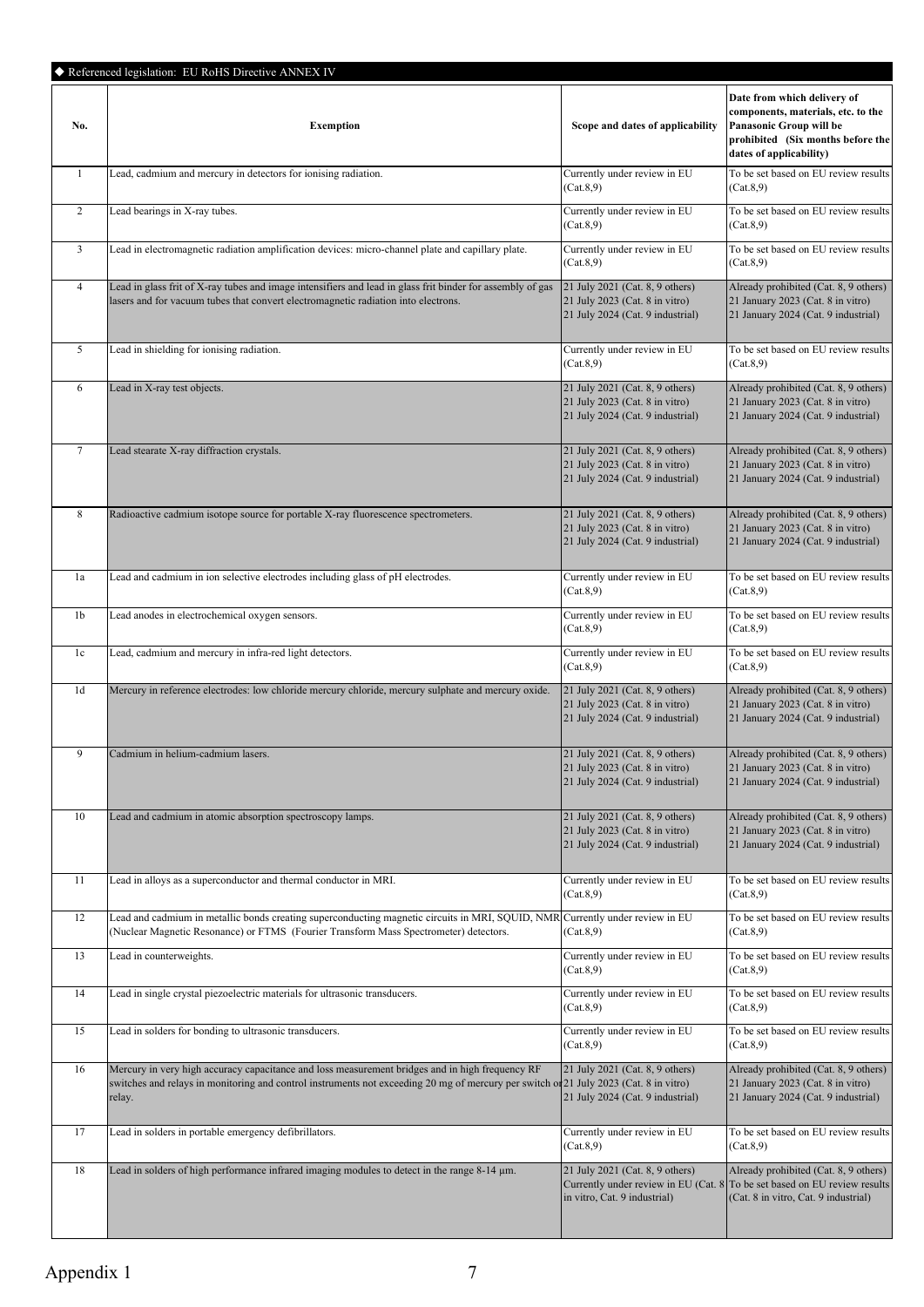| No. | <b>Exemption</b>                                                                                                                                                                                                                                                                                                                                                                                                                                                                                                                                                                                                                   | Scope and dates of applicability                                | Date from which delivery of<br>components, materials, etc. to the<br>Panasonic Group will be<br>prohibited (Six months before the<br>dates of applicability) |
|-----|------------------------------------------------------------------------------------------------------------------------------------------------------------------------------------------------------------------------------------------------------------------------------------------------------------------------------------------------------------------------------------------------------------------------------------------------------------------------------------------------------------------------------------------------------------------------------------------------------------------------------------|-----------------------------------------------------------------|--------------------------------------------------------------------------------------------------------------------------------------------------------------|
| 19  | Lead in Liquid crystal on silicon (LCoS) displays.<br>21 July 2021 (Cat. 8, 9 others)<br>21 July 2023 (Cat. 8 in vitro)<br>21 July 2024 (Cat. 9 industrial)                                                                                                                                                                                                                                                                                                                                                                                                                                                                        |                                                                 | Already prohibited (Cat. 8, 9 others)<br>21 January 2023 (Cat. 8 in vitro)<br>21 January 2024 (Cat. 9 industrial)                                            |
| 20  | Cadmium in X-ray measurement filters.                                                                                                                                                                                                                                                                                                                                                                                                                                                                                                                                                                                              | 21 July 2021 (Cat. 8, 9 others)<br>in vitro, Cat. 9 industrial) | Already prohibited (Cat. 8, 9 others)<br>Currently under review in EU (Cat. 8 To be set based on EU review results<br>(Cat. 8 in vitro, Cat. 9 industrial)   |
| 21  | Cadmium in phosphor coatings in image intensifiers for X-ray images.                                                                                                                                                                                                                                                                                                                                                                                                                                                                                                                                                               | 31 December 2019                                                | Already prohibited                                                                                                                                           |
|     | Cadmium in phosphor coatings in spare parts for X-ray systems placed on the EU market before 1<br>January 2020.                                                                                                                                                                                                                                                                                                                                                                                                                                                                                                                    | No deadline                                                     | No deadline                                                                                                                                                  |
| 22  | Lead acetate marker for use in stereotactic head frames for use with CT and MRI and in positioning<br>systems for gamma beam and particle therapy equipment.                                                                                                                                                                                                                                                                                                                                                                                                                                                                       | 30 June 2021                                                    | Already prohibited                                                                                                                                           |
| 23  | Lead as an alloying element for bearings and wear surfaces in medical equipment exposed to ionising<br>radiation.                                                                                                                                                                                                                                                                                                                                                                                                                                                                                                                  | 30 June 2021                                                    | Already prohibited                                                                                                                                           |
| 24  | Lead enabling vacuum tight connections between aluminium and steel in X-ray image intensifiers.                                                                                                                                                                                                                                                                                                                                                                                                                                                                                                                                    | 31 December 2019                                                | Already prohibited                                                                                                                                           |
| 25  | Lead in the surface coatings of pin connector systems requiring nonmagnetic connectors which are used<br>durably at a temperature below $-20$ °C under normal operating and storage conditions.                                                                                                                                                                                                                                                                                                                                                                                                                                    | 30 June 2021                                                    | Already prohibited                                                                                                                                           |
| 26  | Lead in the following apóplications that are used durably at a temperature below - 20 °C under normal<br>Currently under review in EU<br>operating and storage conditions:<br>(Cat.8,9)<br>(Cat.8,9)<br>(a)solders on printed circuit boards;<br>(b)termination coatings of electrical and electronic components and coatings of printed circuit boards;<br>(c)solders for connecting wires and cables;<br>(d)solders connecting transducers and sensors.<br>Lead in solders of electrical connections to temperature measurement sensors in devices which are<br>designed to be used periodically at temperatures below - 150 °C. |                                                                 | To be set based on EU review results                                                                                                                         |
| 27  | Lead in<br>- solders,<br>- termination coatings of electrical and electronic components and printed circuit boards,<br>- connections of electrical wires, shields and enclosed connectors,<br>which are used in<br>(a) magnetic fields within the sphere of 1 m radius around the isocentre of the magnet in medical<br>magnetic resonance imaging equipment, including patient monitors designed to be used within this<br>sphere, or<br>(b) magnetic fields within 1 m distance from the external surfaces of cyclotron magnets, magnets for<br>beam transport and beam direction control applied for particle therapy.          | Currently under review in EU                                    | To be set based on EU review results                                                                                                                         |
| 28  | Lead in solders for mounting cadmium telluride and cadmium zinc telluride digital array detectors to<br>printed circuit boards.                                                                                                                                                                                                                                                                                                                                                                                                                                                                                                    | 2017/12/31                                                      | Already prohibited                                                                                                                                           |
| 29  | Lead in alloys, as a superconductor or thermal conductor, used in cryo-cooler cold heads and/or in cryo-<br>cooled cold probes and/or in cryo-cooled equipotential bonding systems, in medical devices (category<br>8) and/or in industrial monitoring and control instruments.                                                                                                                                                                                                                                                                                                                                                    | Currently under review in EU<br>(Cat.8,9)                       | To be set based on EU review results<br>(Cat.8,9)                                                                                                            |
| 30  | Hexavalent chromium in alkali dispensers used to create photocathodes in X-ray image intensifiers.                                                                                                                                                                                                                                                                                                                                                                                                                                                                                                                                 | 31 December 2019                                                | Already prohibited                                                                                                                                           |
|     | Hexavalent chromium in alkali dispensers used to create photocathodes in spare parts for X-ray systems<br>placed on the EU market before 1 January 2020.                                                                                                                                                                                                                                                                                                                                                                                                                                                                           | No deadline                                                     | No deadline                                                                                                                                                  |
| 31a | Lead, cadmium, hexavalent chromium, and polybrominated diphenyl ethers (PBDE) in spare parts<br>recovered from and used for the repair or refurbishment of medical devices, including in vitro diagnostic (Cat.8,9)<br>medical devices, or electron microscopes and their accessories, provided that the reuse takes place in<br>auditable closed-loop business-to-business return systems and that each reuse of parts is notified to the<br>customer.                                                                                                                                                                            | Currently under review in EU                                    | To be set based on EU review results<br>(Cat.8,9)                                                                                                            |
| 32  | Lead in solders on printed circuit boards of detectors and data acquisition units for Positron Emission<br>Tomographs which are integrated into Magnetic Resonance Imaging equipment.                                                                                                                                                                                                                                                                                                                                                                                                                                              | 31 December 2019                                                | Already prohibited                                                                                                                                           |
| 33  | Lead in solders on populated printed circuit boards used in Directive 93/42/EEC class IIa and IIb mobile<br>medical devices other than portable emergency defibrillators.                                                                                                                                                                                                                                                                                                                                                                                                                                                          |                                                                 |                                                                                                                                                              |
|     | class IIa                                                                                                                                                                                                                                                                                                                                                                                                                                                                                                                                                                                                                          | 30 June 2016                                                    | Already prohibited                                                                                                                                           |
|     | class IIb                                                                                                                                                                                                                                                                                                                                                                                                                                                                                                                                                                                                                          | 31 December 2020                                                | Already prohibited                                                                                                                                           |
| 34  | Lead as an activator in the fluorescent powder of discharge lamps when used for extracorporeal<br>photopheresis lamps containing BSP $(BaS2O5:Pb)$ phosphors.                                                                                                                                                                                                                                                                                                                                                                                                                                                                      | 22 July 2021                                                    | Already prohibited                                                                                                                                           |
| 35  | Mercury in cold cathode fluorescent lamps for back-lighting liquid crystal displays, not exceeding 5 mg 21 July 2024<br>per lamp, used in industrial monitoring and control instruments placed on the market before 22 July 2017                                                                                                                                                                                                                                                                                                                                                                                                   |                                                                 | 21 January 2024                                                                                                                                              |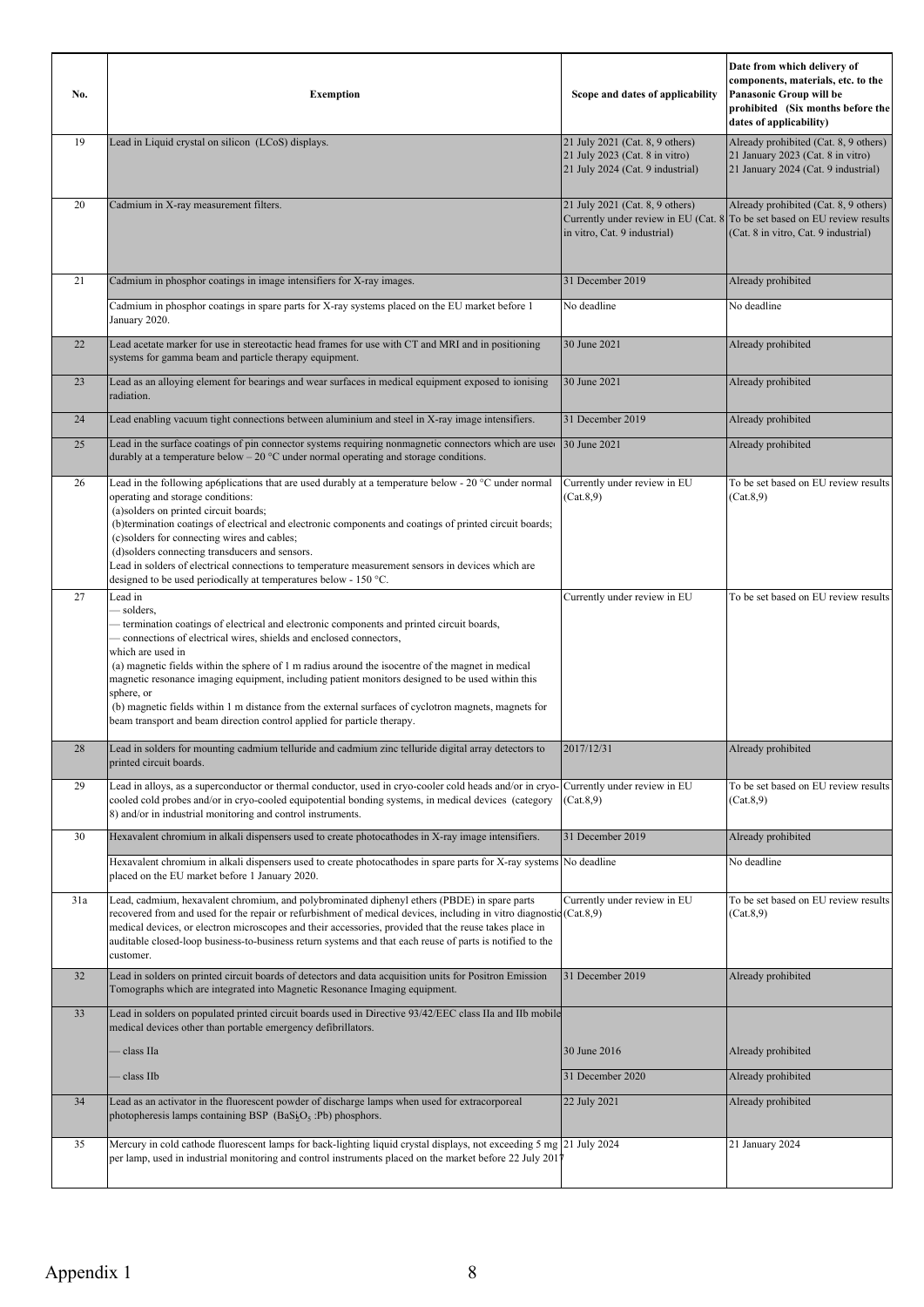| No. | Exemption                                                                                                                                                                                                                                                                                                                                                                                                                                                                                                                                                                                                                                                                                                                                                                                                                                                                                                                                                                                                               | Scope and dates of applicability          | Date from which delivery of<br>components, materials, etc. to the<br>Panasonic Group will be<br>prohibited (Six months before the<br>dates of applicability) |
|-----|-------------------------------------------------------------------------------------------------------------------------------------------------------------------------------------------------------------------------------------------------------------------------------------------------------------------------------------------------------------------------------------------------------------------------------------------------------------------------------------------------------------------------------------------------------------------------------------------------------------------------------------------------------------------------------------------------------------------------------------------------------------------------------------------------------------------------------------------------------------------------------------------------------------------------------------------------------------------------------------------------------------------------|-------------------------------------------|--------------------------------------------------------------------------------------------------------------------------------------------------------------|
| 36  | Lead used in other than C-press compliant pin connector systems for industrial monitoring and control<br>instruments.                                                                                                                                                                                                                                                                                                                                                                                                                                                                                                                                                                                                                                                                                                                                                                                                                                                                                                   | 31 December 2020                          | Already prohibited                                                                                                                                           |
|     | Lead used in other than C-press compliant pin connector systems in spare parts for industrial monitoring No deadline<br>and control instruments placed on the market before 1 January 2021.                                                                                                                                                                                                                                                                                                                                                                                                                                                                                                                                                                                                                                                                                                                                                                                                                             |                                           | No deadline                                                                                                                                                  |
| 37  | Lead in platinized platinum electrodes used for conductivity measurements where at least one of the<br>following conditions applies:<br>(a) wide-range measurements with a conductivity range covering more than 1 order of magnitude (e.g.<br>ange between $0.1$ mS/m and $5$ mS/m) in laboratory applications for unknown concentrations;<br>(b) measurements of solutions where an accuracy of $+/-1\%$ of the sample range and where high<br>corrosion resistance of the electrode are required for any of the following:<br>(i) solutions with an acidity $\leq$ pH 1;<br>(ii) solutions with an alkalinity $>$ pH 13;<br>(iii) corrosive solutions containing halogen gas;<br>(c) measurements of conductivities above 100 mS/m that must be performed with portable instruments.                                                                                                                                                                                                                                 | 31 December 2025                          | 30 June 2025                                                                                                                                                 |
| 38  | Lead in solder in one interface of large area stacked die elements with more than 500 interconnects per<br>interface which are used in X-ray detectors of CT (computed tomography) and X-ray systems.                                                                                                                                                                                                                                                                                                                                                                                                                                                                                                                                                                                                                                                                                                                                                                                                                   | 31 December 2019                          | Already prohibited                                                                                                                                           |
|     | Lead in solder in one interface of large area stacked die elements with more than 500 interconnects per<br>interface which are used in spare parts for CT and X-ray systems placed on the market before 1 January<br>2020.                                                                                                                                                                                                                                                                                                                                                                                                                                                                                                                                                                                                                                                                                                                                                                                              | No deadline                               | No deadline                                                                                                                                                  |
| 39  | Lead in micro-channel plates (MCPs) used in equipment where at least one of the following properties<br>is present:<br>(a) a compact size of the detector for electrons or ions, where the space for the detector is limited to a<br>maximum of 3 mm/MCP (detector thickness + space for installation of the MCP), a maximum of 6 mm<br>in total, and an alternative design yielding more space for the detector is scientifically and technically<br>impracticable;<br>(b) a two-dimensional spatial resolution for detecting electrons or ions, where at least one of the<br>following applies:<br>(i) a response time shorter than 25 ns;<br>(ii) a sample detection area larger than 149 mm <sup>2</sup> ;<br>(iii) a multiplication factor larger than $1,3 \times 10^3$ .<br>(c) a response time shorter than 5 ns for detecting electrons or ions;<br>(d) a sample detection area larger than $314 \text{ mm}^2$ for detecting electrons or ions;<br>(e) a multiplication factor larger than $4.0 \times 10^7$ . | Currently under review in EU<br>(Cat.8,9) | To be set based on EU review results<br>(Cat.8,9)                                                                                                            |
| 40  | Lead in dielectric ceramic in capacitors for a rated voltage of less than 125 V AC or 250 V DC for<br>industrial monitoring and control instruments.                                                                                                                                                                                                                                                                                                                                                                                                                                                                                                                                                                                                                                                                                                                                                                                                                                                                    | 31 December 2020                          | Already prohibited                                                                                                                                           |
|     | Lead in dielectric ceramic in capacitors for a rated voltage of less than 125 V AC or 250 V DC in spare<br>parts for industrial monitoring and control instruments placed on the market before 1 January 2021.                                                                                                                                                                                                                                                                                                                                                                                                                                                                                                                                                                                                                                                                                                                                                                                                          | No deadline                               | No deadline                                                                                                                                                  |
| 41  | Lead as a thermal stabiliser in polyvinyl chloride (PVC) used as base material in amperometric,<br>potentiometric and conductometric electrochemical sensors which are used in in-vitro diagnostic medical<br>devices for the analysis of blood and other body fluids and body gases.                                                                                                                                                                                                                                                                                                                                                                                                                                                                                                                                                                                                                                                                                                                                   | 31 March 2022                             | Already prohibited                                                                                                                                           |
| 42  | Mercury in electric rotating connectors used in intravascular ultrasound imaging systems capable of high 30 June 2026<br>operating frequency (> 50 MHz) modes of operation.                                                                                                                                                                                                                                                                                                                                                                                                                                                                                                                                                                                                                                                                                                                                                                                                                                             |                                           | 30 December 2025                                                                                                                                             |
| 43  | Cadmium anodes in Hersch cells for oxygen sensors used in industrial monitoring and control<br>instruments, where sensitivity below 10 ppm is required.                                                                                                                                                                                                                                                                                                                                                                                                                                                                                                                                                                                                                                                                                                                                                                                                                                                                 | 15 July 2023                              | 15 January 2023                                                                                                                                              |
| 44  | Cadmium in radiation tolerant video camera tubes designed for cameras with a centre resolution greater<br>than 450 TV lines which are used in environments with ionising radiation exposure exceeding 100<br>Gy/hour and a total dose in excess of 100kGy.                                                                                                                                                                                                                                                                                                                                                                                                                                                                                                                                                                                                                                                                                                                                                              | 31 March 2027 (Cat. 9)                    | 30 September 2026 (Cat. 9)                                                                                                                                   |
| 45  | Bis(2-ethylhexyl) phthalate (DEHP) in ion-selective electrodes applied in point of care analysis of ionic 21 July 2028<br>substances present in human body fluids and/or in dialysate fluids.                                                                                                                                                                                                                                                                                                                                                                                                                                                                                                                                                                                                                                                                                                                                                                                                                           |                                           | 21 January 2028                                                                                                                                              |
| 46  | Bis(2-ethylhexyl) phthalate (DEHP) in plastic components in MRI detector coils.                                                                                                                                                                                                                                                                                                                                                                                                                                                                                                                                                                                                                                                                                                                                                                                                                                                                                                                                         | 1 January 2024                            | 1 July 2023                                                                                                                                                  |
| 47  | Bis(2-ethylhexyl) phthalate (DEHP), butyl benzyl phthalate (BBP), dibutyl phthalate (DBP) and<br>diisobutyl phthalate (DIBP) in spare parts recovered from and used for the repair or refurbishment of<br>medical devices, including in vitro diagnostic medical devices, and their accessories, provided that the<br>reuse takes place in auditable closed-loop business-to-business return systems and that each reuse of<br>parts is notified to the customer.                                                                                                                                                                                                                                                                                                                                                                                                                                                                                                                                                       | 21 July 2028                              | 21 January 2028                                                                                                                                              |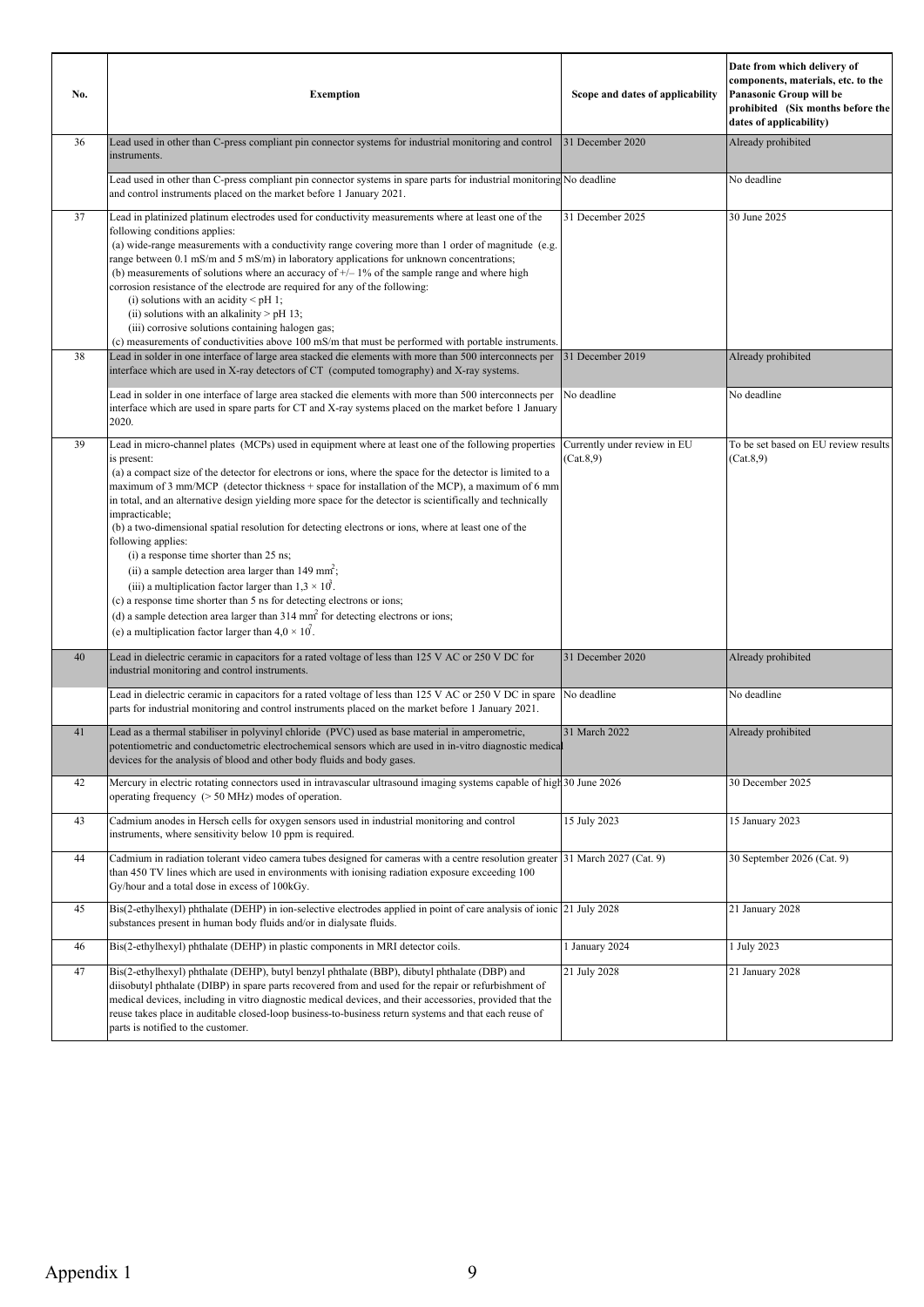# <span id="page-36-0"></span>**<< Panasonic Group Chemical Substances Management Rank Guidelines List of Exempted Item Revised: September 1, 2020**

# ◆ Referenced legislation: EU ELV Directive ANNEX II

|          | <b>Materials and components</b>                                                                                                                                                                                                                   | Scope and expiry date of the exemption                                                  |
|----------|---------------------------------------------------------------------------------------------------------------------------------------------------------------------------------------------------------------------------------------------------|-----------------------------------------------------------------------------------------|
|          | Lead as an alloying element                                                                                                                                                                                                                       |                                                                                         |
| 1(a)     | Steel for machining purposes and batch hot dip galvanised steel components containing up to 0.35 % lead by weight                                                                                                                                 |                                                                                         |
| 1(b)     | Continuously galvanised steel sheet containing up to 0.35 % lead by weight                                                                                                                                                                        | Vehicles type-approved before<br>1 January 2016 and spare parts for these<br>vehicles   |
| 2(a)     | Aluminium for machining purposes with a lead content up to 2 % by weight                                                                                                                                                                          | As spare parts for vehicles put on<br>the market before 1 July 2005                     |
| 2(b)     | Aluminium with a lead content up to 1.5 % by weight                                                                                                                                                                                               | As spare parts for vehicles put on<br>the market before 1 July 2008                     |
| 2(c)(i)  | Aluminium alloys for machining purposes with a lead content up to 0.4 % by weight                                                                                                                                                                 |                                                                                         |
| 2(c)(ii) | Aluminium alloys not included in entry $2(c)(i)$ with a lead content up to 0.4 % by weight<br>*Applies to aluminium alloys where lead is not intentionally introduced but is present due to the use of recycled aluminium.                        |                                                                                         |
| 3        | Copper alloys containing up to 4 % lead by weight                                                                                                                                                                                                 |                                                                                         |
| 4(a)     | Bearing shells and bushes                                                                                                                                                                                                                         | As spare parts for vehicles put on<br>the market before 1 July 2008                     |
| 4(b)     | Bearing shells and bushes in engines, transmissions and air conditioning compressors                                                                                                                                                              | As spare parts for vehicles put on<br>the market before 1 July 2011                     |
|          | Lead and lead compounds in components                                                                                                                                                                                                             |                                                                                         |
| 5(a)     | Lead in batteries in high-voltage systems that are used only for propulsion in M1 and N1 vehicles                                                                                                                                                 | Vehicles type-approved before<br>1 January 2019 and spare parts for these<br>vehicles   |
| 5(b)     | Lead in batteries for battery applications not included in entry 5(a)                                                                                                                                                                             |                                                                                         |
| 6        | Vibration dampers                                                                                                                                                                                                                                 | Vehicles type-approved before<br>1 January 2016 and spare parts for these<br>vehicles   |
| 7(a)     | Vulcanising agents and stabilisers for elastomers in brake hoses, fuel hoses, air ventilation hoses, elastomer/metal parts in the<br>chassis applications, and engine mountings                                                                   | As spare parts for vehicles put on<br>the market before 1 July 2005                     |
| 7(b)     | Vulcanising agents and stabilisers for elastomers in brake hoses, fuel hoses, air ventilation hoses, elastomer/metal parts in the<br>chassis applications, and engine mountings containing up to 0.5 % lead by weight                             | As spare parts for vehicles put on<br>the market before 1 July 2006                     |
| 7(c)     | Bonding agents for elastomers in powertrain applications containing up to 0,5 % lead by weight                                                                                                                                                    | As spare parts for vehicles put on<br>the market before 1 July 2009                     |
| 8(a)     | Lead in solders to attach electrical and electronic components to electronic circuit boards and lead in finishes on terminations<br>of components other than electrolyte aluminium capacitors, on component pins and on electronic circuit boards | Vehicles type-approved before<br>1 January 2016 and spare parts for<br>these vehicles   |
| 8(b)     | Lead in solders in electrical applications other than soldering on electronic circuit boards or on glass                                                                                                                                          | Vehicles type-approved before<br>1 January 2011 and spare parts<br>for these vehicles   |
| 8(c)     | Lead in finishes on terminals of electrolyte aluminium capacitors                                                                                                                                                                                 | Vehicles type-approved before<br>1 January 2013 and spare parts for these<br>vehicles   |
| 8(d)     | Lead used in soldering on glass in mass airflow sensors                                                                                                                                                                                           | Vehicles type-approved before<br>1 January 2015 and spare parts of such<br>vehicles     |
| 8(e)     | Lead in high melting temperature type solders (i.e. lead- based alloys containing 85 % by weight or more lead)                                                                                                                                    |                                                                                         |
| 8(f)(a)  | Lead in compliant pin connector systems                                                                                                                                                                                                           | Vehicles type-approved before<br>1 January 2017 and spare parts for these<br>vehicles   |
| 8(f)(b)  | Lead in compliant pin connector systems other than the mating area of vehicle harness connectors                                                                                                                                                  | Vehicles type-approved before<br>1 Janu ary 2024 and spare parts for these<br>ve-hicles |
| 8(g)(i)  | Lead in solders to complete a viable electrical connection between semiconductor die and carrier within integrated circuit flip<br>chip packages                                                                                                  | Vehicles type approved before<br>1 Octo ber 2022 and spare parts for these<br>ve-hicles |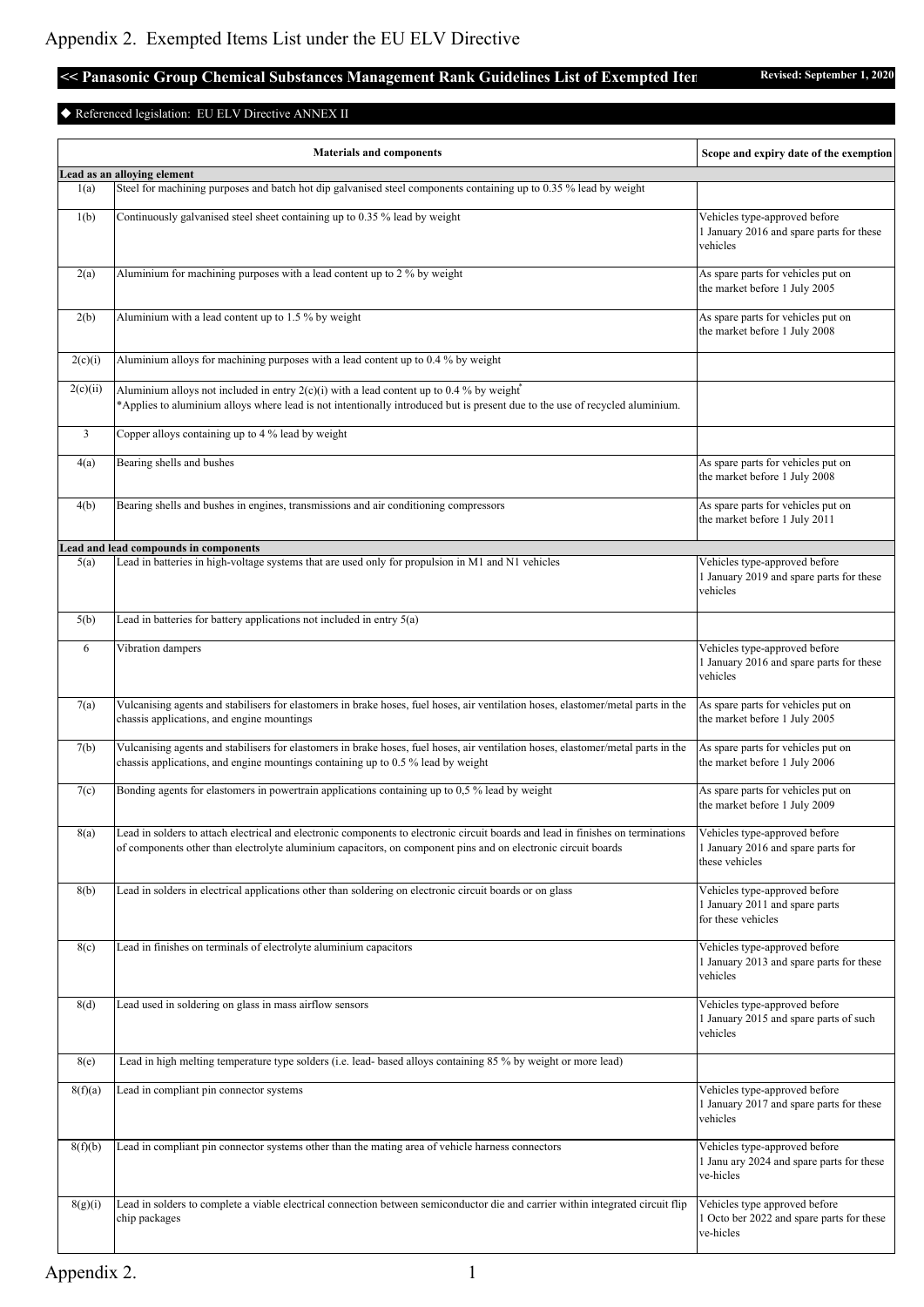|          | <b>Materials and components</b>                                                                                                                                                                                                                                                                                                                                                                                                                                                                                                                                        | Scope and expiry date of the exemption                                                                                                                                                  |
|----------|------------------------------------------------------------------------------------------------------------------------------------------------------------------------------------------------------------------------------------------------------------------------------------------------------------------------------------------------------------------------------------------------------------------------------------------------------------------------------------------------------------------------------------------------------------------------|-----------------------------------------------------------------------------------------------------------------------------------------------------------------------------------------|
| 8(g)(ii) | Lead in solders to complete a viable electrical connection between the semiconductor die and the carrier within integrated<br>circuit flip chip packages where that electrical connection consists of any of the following:<br>(i) a semiconductor technology node of 90 nm or larger;<br>(ii) a single die of 300 mm2 or larger in any semiconductor technology node;<br>(iii) stacked die packages with dies of 300 mm2 or larger, or silicon interposers of 300 mm2 or larger.                                                                                      | Valid for vehicles type-approved from<br>1 October 2022 and spare parts for these<br>vehicles                                                                                           |
| 8(h)     | Lead in solder to attach heat spreaders to the heat sink in power semiconductor assemblies with a chip size of at least 1 cm 2 of<br>projection area and a nominal current density of at least 1 A/mm 2 of silicon chip area                                                                                                                                                                                                                                                                                                                                           |                                                                                                                                                                                         |
| 8(i)     | Lead in solders in electrical glazing applications on glass except for soldering in laminated glazing                                                                                                                                                                                                                                                                                                                                                                                                                                                                  | Vehicles type-approved before<br>1 January 2016 and after that date<br>as spare parts for these vehicles                                                                                |
| 8(i)     | Lead in solders for soldering of laminated glazing                                                                                                                                                                                                                                                                                                                                                                                                                                                                                                                     | Vehicles type-approved before<br>1 January 2020 and after that date<br>as spare parts for these vehicles                                                                                |
| 8(k)     | Soldering of heating applications with 0,5 A or more of heat current per related solder joint to single panes of laminated<br>glazings not exceeding wall thickness of 2,1 mm. This exemption does not cover soldering to contacts embedded in the<br>intermediate polymer                                                                                                                                                                                                                                                                                             | Vehicles type approved before<br>1 Janu ary 2024 and spare parts<br>for these ve-hicles                                                                                                 |
| 9        | Valve seats                                                                                                                                                                                                                                                                                                                                                                                                                                                                                                                                                            | As spare parts for engine types<br>developed before 1 July 2003                                                                                                                         |
| 10(a)    | Electrical and electronic components which contain lead in a glass or ceramic, in a glass or ceramic matrix compound, in a<br>glass-ceramic material, or in a glass-ceramic matrix compound. This exemption does not cover the use of lead in:<br>- glass in bulbs and glaze of spark plugs,<br>dielectric ceramic materials of components listed under 10(b), 10(c) and 10(d).                                                                                                                                                                                        |                                                                                                                                                                                         |
| 10(b)    | Lead in PZT-based dielectric ceramic materials of capacitors being part of integrated circuits or discrete semiconductors                                                                                                                                                                                                                                                                                                                                                                                                                                              |                                                                                                                                                                                         |
| 10(c)    | Lead in dielectric ceramic materials of capacitors with a rated voltage of less than 125 V AC or 250 V DC                                                                                                                                                                                                                                                                                                                                                                                                                                                              | Vehicles type-approved before<br>1 January 2016 and spare parts<br>for these vehicles                                                                                                   |
| 10(d)    | Lead in the dielectric ceramic materials of capacitors compensating the temperature- related deviations of sensors in ultrasonic<br>sonar systems                                                                                                                                                                                                                                                                                                                                                                                                                      | Vehicles type-approved before<br>1 January 2017 and after that date<br>as spare parts for these vehicles                                                                                |
| 11       | Pyrotechnic initiators                                                                                                                                                                                                                                                                                                                                                                                                                                                                                                                                                 | Vehicles type-approved before<br>1 July 2006 and spare parts<br>for these vehicles                                                                                                      |
| 12       | Lead-containing thermoelectric materials in automotive electrical applications to reduce CO 2 emissions by recuperation of<br>exhaust heat                                                                                                                                                                                                                                                                                                                                                                                                                             | Vehicles type-approved before<br>1 January 2019 and spare parts<br>for these vehicles                                                                                                   |
|          | <b>Hexavalent chromium</b>                                                                                                                                                                                                                                                                                                                                                                                                                                                                                                                                             |                                                                                                                                                                                         |
| 13(a)    | Corrosion preventive coatings                                                                                                                                                                                                                                                                                                                                                                                                                                                                                                                                          | As spare parts for vehicles put on<br>the market before 1 July 2007                                                                                                                     |
| 13(b)    | Corrosion preventive coatings related to bolt and nut assemblies for chassis applications                                                                                                                                                                                                                                                                                                                                                                                                                                                                              | As spare parts for vehicles put on<br>the market before 1 July 2008                                                                                                                     |
| 14       | Hexavalent chromium as an anti-corrosion agent of the carbon steel cooling system in absorption refrigerators up to 0,75 % by<br>weight in the cooling solution:<br>(i) designed to operate fully or partly with electrical heater, having an average utilised electrical power input $\leq 75W$<br>at constant running conditions;<br>(ii) designed to operate fully or partly with electrical heater, having an average utilised electrical power input $\geq$ 75W<br>at constant running conditions;<br>(iii) designed to fully operate with non-electrical heater. | (i) Vehicles type approved before<br>1 January 2020 and spare parts for<br>these vehicles<br>(ii) Vehicles type approved before<br>1 January 2026 and spare parts for these<br>vehicles |
| Mercury  |                                                                                                                                                                                                                                                                                                                                                                                                                                                                                                                                                                        |                                                                                                                                                                                         |
| 15(a)    | Discharge lamps for headlight application                                                                                                                                                                                                                                                                                                                                                                                                                                                                                                                              | Vehicles type-approved before<br>1 July 2012 and spare parts for<br>these vehicles                                                                                                      |
| 15(b)    | Fluorescent tubes used in instrument panel displays                                                                                                                                                                                                                                                                                                                                                                                                                                                                                                                    | Vehicles type-approved before<br>1 July 2012 and spare parts for<br>these vehicles                                                                                                      |
| Cadmium  |                                                                                                                                                                                                                                                                                                                                                                                                                                                                                                                                                                        |                                                                                                                                                                                         |
| 16       | Batteries for electrical vehicles                                                                                                                                                                                                                                                                                                                                                                                                                                                                                                                                      | As spare parts for vehicles put on<br>the market before 31 December 2008                                                                                                                |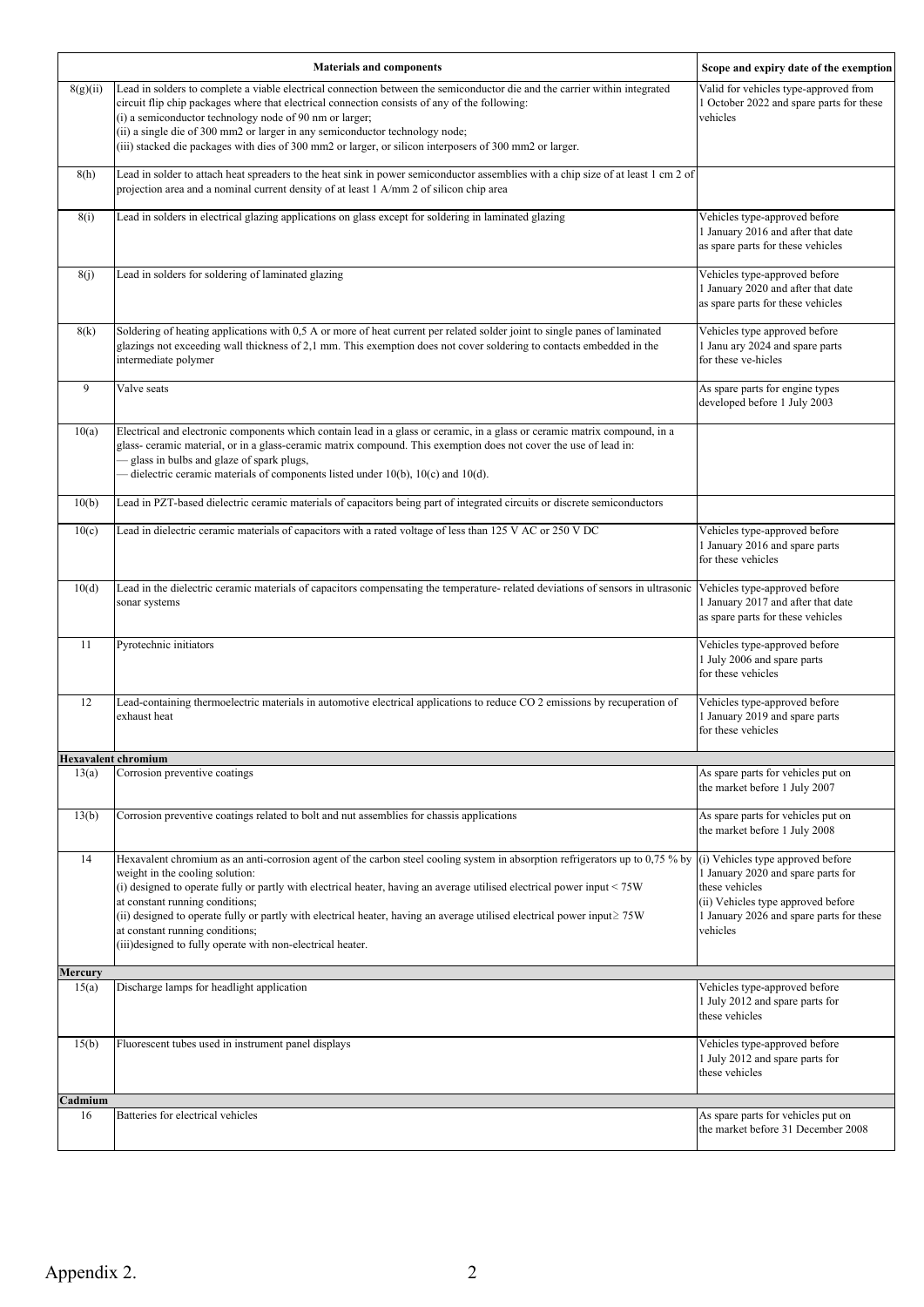# <span id="page-38-0"></span>**1. List of controlled values for prohibited substances**

The following controlled values are content concentrations which are deemed "not exceeding" as long as non-use of the covered substance groups are properly managed, and must be managed by Panasonic Group. If the contained concentration of the Prohibited substance exceeds the controlled value, request the supplier for clarification of the reason of content, and request the supplier to reduce the contained concentration to below the controlled value as necessary. (Warranty for controlled value is not to be requested to suppliers).

Content concentrations are to be measured according to IEC 62321 (excluding the older version IEC 62321:2008).

| Prohibited<br>substance | Applicable part/material                                        |                                                                                         | Controlled value<br>Content concentration that is deemed to not $\bigcap$<br>exceed when the non-use control of Level 1<br>Prohibited Substances/Substance Groups is J<br>properly managed |
|-------------------------|-----------------------------------------------------------------|-----------------------------------------------------------------------------------------|--------------------------------------------------------------------------------------------------------------------------------------------------------------------------------------------|
|                         |                                                                 | Resin (including rubber/film)<br>Coatings, inks, pigments, dyes                         | Less than 20ppm <sup>*1</sup><br>(in state with no volatile elements)                                                                                                                      |
| Cadmium                 | Lead-free<br>solder                                             | Bar solder,<br>Wire solder,<br>Resin flux cored solder,<br>Solder paste,<br>Solder ball | Less than 20ppm                                                                                                                                                                            |
|                         |                                                                 | Soldered sections of<br>purchased PC boards,<br>Component solder                        |                                                                                                                                                                                            |
|                         |                                                                 | Metal materials other than lead-free solder                                             | Less than 75ppm                                                                                                                                                                            |
|                         | Resin (including rubber/film)<br>Coatings, inks, pigments, dyes |                                                                                         | Less than 100ppm <sup>*1</sup><br>(with no volatile elements)                                                                                                                              |
|                         | Lead-free<br>solder                                             | Bar solder,<br>Wire solder,<br>Resin flux cored solder,<br>Solder paste,<br>Solder ball | Less than 500ppm                                                                                                                                                                           |
|                         |                                                                 | Soldered sections of<br>purchased PC boards,<br>Component solder                        | Less than 800ppm                                                                                                                                                                           |
| Lead                    | Electroless nickel plating                                      |                                                                                         | Less than 800ppm                                                                                                                                                                           |
|                         | or electroless nickel plating                                   | Metal materials other than lead-free solder                                             | Less than $500$ ppm <sup>*1*3</sup>                                                                                                                                                        |
|                         |                                                                 | Glass (limited to uses in lamps)                                                        | Less than 500ppm                                                                                                                                                                           |

**Table A1- 1 List of controlled values for prohibited substances**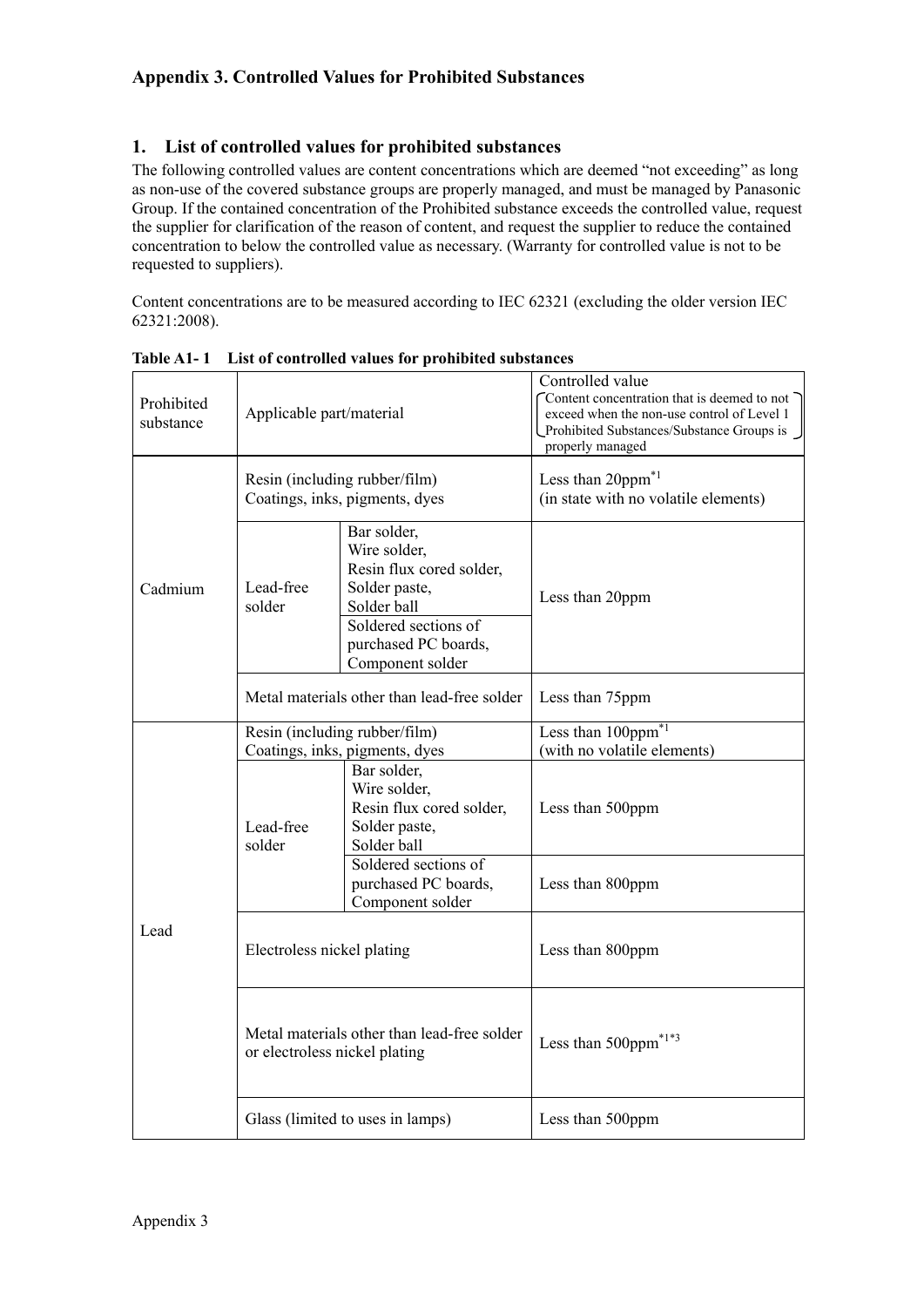| Hexavalent<br>Chromium                                                                                                                                                                                                                                                                             | Surface treated materials                                                                                   | Less than $0.1 \mu g/cm^2$ *1<br>(Method according to IEC 62321-7-1) |
|----------------------------------------------------------------------------------------------------------------------------------------------------------------------------------------------------------------------------------------------------------------------------------------------------|-------------------------------------------------------------------------------------------------------------|----------------------------------------------------------------------|
| <b>PBB</b><br><b>PBDE</b>                                                                                                                                                                                                                                                                          | Resin (including rubber/film)                                                                               | Less than 100ppm                                                     |
| Cadmium,<br>Lead,<br>cadmium,<br>hexavalent<br>chromium,<br>mercury                                                                                                                                                                                                                                | Packaging material<br>For each homogenous material comprising<br>packaging (for example, resin, ink, paint) | Less than 100ppm<br>of total four heavy metals                       |
| Plasticizer for resin (particularly polyvinyl<br>Four<br>chloride), paints, inks, elastomers<br>phthalates<br>Less than 300ppm<br>(including rubber), and adhesives                                                                                                                                |                                                                                                             |                                                                      |
| With respect to the "Applicable part/material" or "Prohibited substance" not specifically listed in the<br>table above, the lower limit concentration <sup>*6</sup> quantitatively measured by the corresponding high-<br>precision analysis method is to be used as the interim controlled value. |                                                                                                             |                                                                      |

- \*1: Does not apply to packaging material.
- \*2: Because the lead (Ex. lead 0.35wt% or less as iron alloy), which is exempted from application by the RoHS Directive, is applicable as an alloy content, the Directive is not applied to the lead as an impurity.
- \*3: The value is determined by the sample quantity, analysis sensitivity of the analyzer (detection lower limit), etc. used by generally practiced high-precision analysis, or the detectable lower limit concentration of the target substance per unit sample quantity.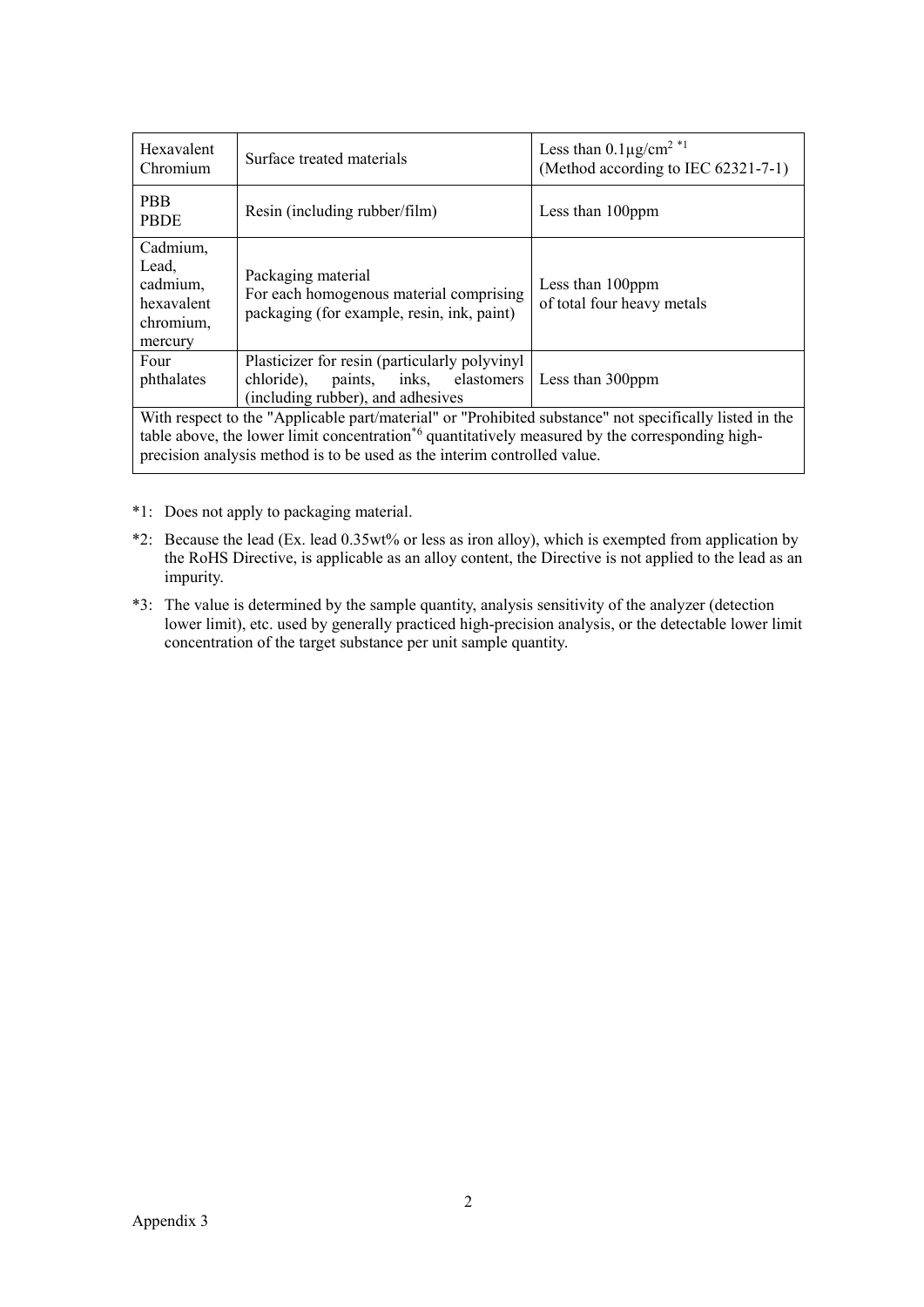# **2. Controlled Value of Lead Concentration of Impurities in the Lead-free Solder Used in a Flow-solder Bath in Panasonic and at a Partner Company.**

In a Panasonic or partner company production process, the lead concentration of lead-free solder used in a flow-solder bath should be kept below the controlled value in [Table A1-](#page-40-0) 2.

| Prohibited<br>substance | Applicable part/material               | Controlled value                                                            |
|-------------------------|----------------------------------------|-----------------------------------------------------------------------------|
| Lead                    | Lead-free solder in a flow-solder bath | Less than 800ppm<br>(Simple analysis method by<br>Panasonic <sup>*2</sup> ) |

<span id="page-40-0"></span>**Table A1- 2 Controlled value\*1 of lead concentration in lead-free solder in a flow-solder bath**

\*1: This controlled value applies to internal production processes and does not specify the controlled value in the production process at a supplier.

\*2: The simple analysis method by Panasonic refers to "Simple Analysis Method of Lead-Free Solder in a Flow-solder Bath" (Panasonic internal document).

| Date(ymd) | Amended part                 | <b>Amended Contents</b>                                                                                                                                                                                                                                                                                                                                                            |
|-----------|------------------------------|------------------------------------------------------------------------------------------------------------------------------------------------------------------------------------------------------------------------------------------------------------------------------------------------------------------------------------------------------------------------------------|
| 2014.7.1  | Table A1-1                   | -Added a control value of lead for "Electroless nickel<br>plating".<br>-Changed the "Metal materials other than lead-free solder" to<br>"Metal materials other than lead-free solder or electroless<br>nickel plating."                                                                                                                                                            |
| 2014.12.1 | Table A1-1                   | Added "excluding resins and surface treatment such as<br>applying resin, tanning of animal hides, is applied"                                                                                                                                                                                                                                                                      |
| 2018.5.22 | Chapter 1, Opening           | Added "Content concentrations are to be measured according<br>to IEC 62321 (excluding the older version IEC 62321:2008)"                                                                                                                                                                                                                                                           |
| 2018.5.22 | Table A2-1 and<br>Table A2-2 | -Changed the table No. of A2 to A1.<br>-Deleted the descriptions of "High precision analytical<br>method".<br>-Updated the covered parts and materials of hexavalent<br>chrome, and respective controlled values.<br>-Added a line for the four phthalates.<br>Changed the "Simple analytical method" to "Simple analysis<br>method by Panasonic".                                 |
| 2018.5.22 | Chapter 2                    | Changed the "Simple analytical method" to "Simple<br>analysis method by Panasonic".                                                                                                                                                                                                                                                                                                |
| 2019.6.4  | Chapter 1, Opening           | Changed the description for the control value to be<br>$\overline{\phantom{0}}$<br>consistent with the definition of the terms stated in 5.13.                                                                                                                                                                                                                                     |
| 2020.9.23 | Table A1-1 Notes             | Deleted the following:*6: With the method stated in IEC<br>62321-7-1, this substance is extracted with boiling water,<br>however, with the simply analysis method by Panasonic,<br>this substance is extracted with warm water at 80°C.<br>Therefore, the measurement value is set at a lower value,<br>taking into account the lack of extraction rate of<br>hexavalent chromium. |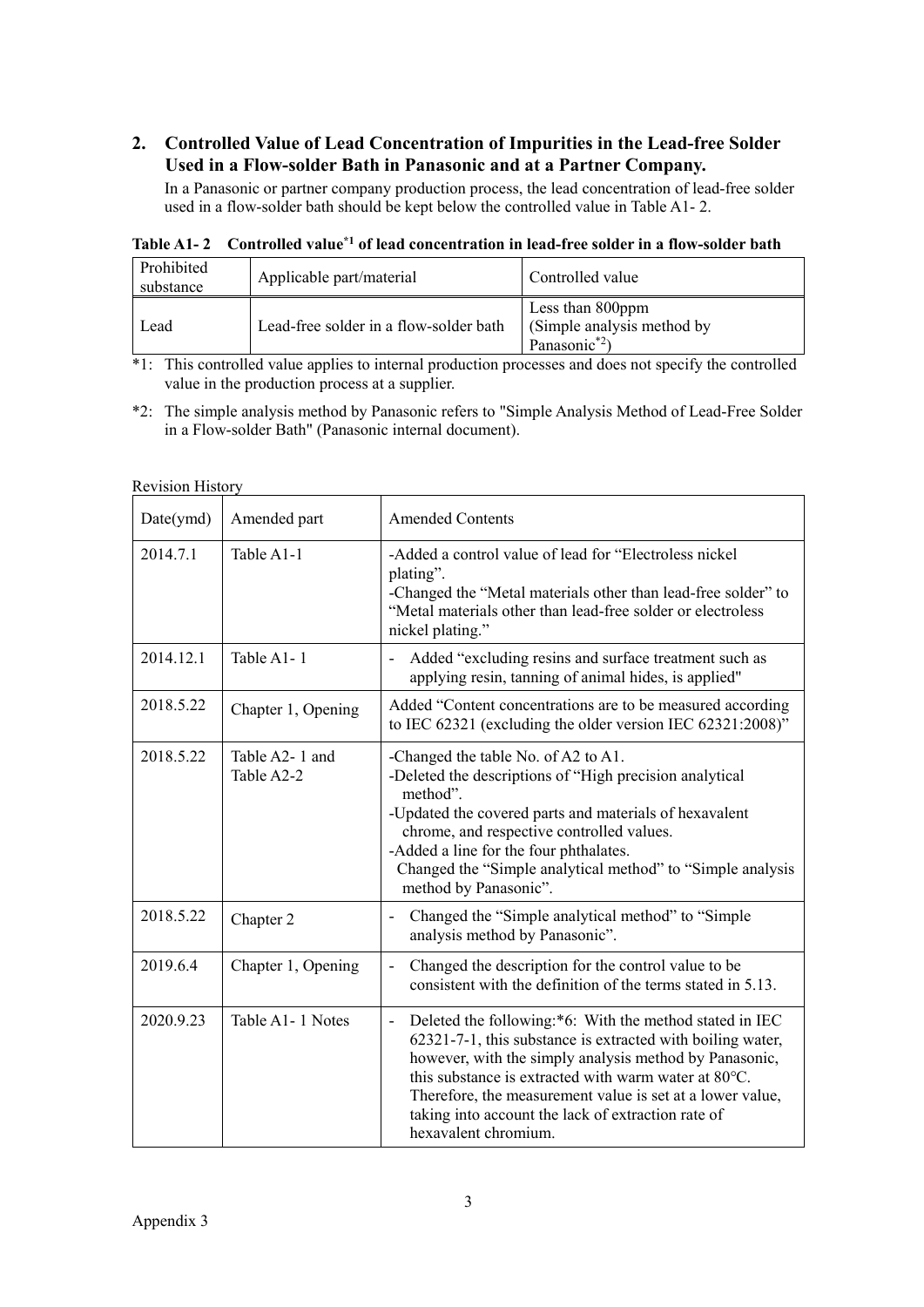| 2021.12.15   Table A-1 | Changed the applicable part/material for Cadmium and<br>their controlled value. Deleted the footnotes from *3 to *5,<br>and replace the footnote *6 with *3. |
|------------------------|--------------------------------------------------------------------------------------------------------------------------------------------------------------|
|                        |                                                                                                                                                              |